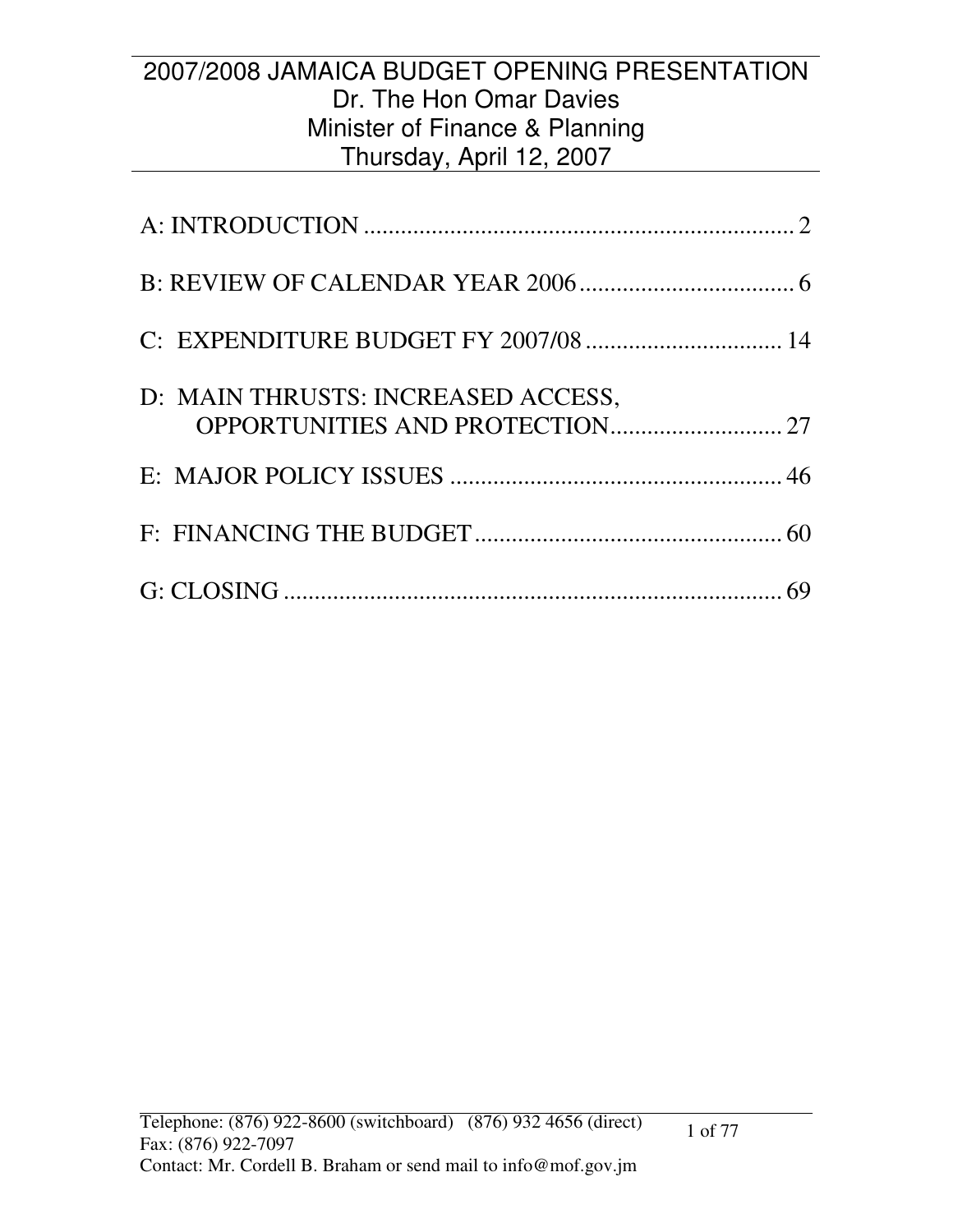# A: INTRODUCTION

- 1. Protocol
- 2. Appreciation: As usual, it is important to publicly express appreciation to the many heads and officers of institutions, who allow me to make this presentation today.
- 3. Whilst members of the House and the public see this as the "Big Day", my presentation and the various pieces of documentation tabled, reflect work carried out throughout the year. For example, compilation of the *Estimates of Expenditure*, tabled two weeks ago was a process started in October.
- 4. I have been exposed to officials/technocrats worldwide and wish to reiterate that ours are as good as any, and better than most: simply put, they are "World Class".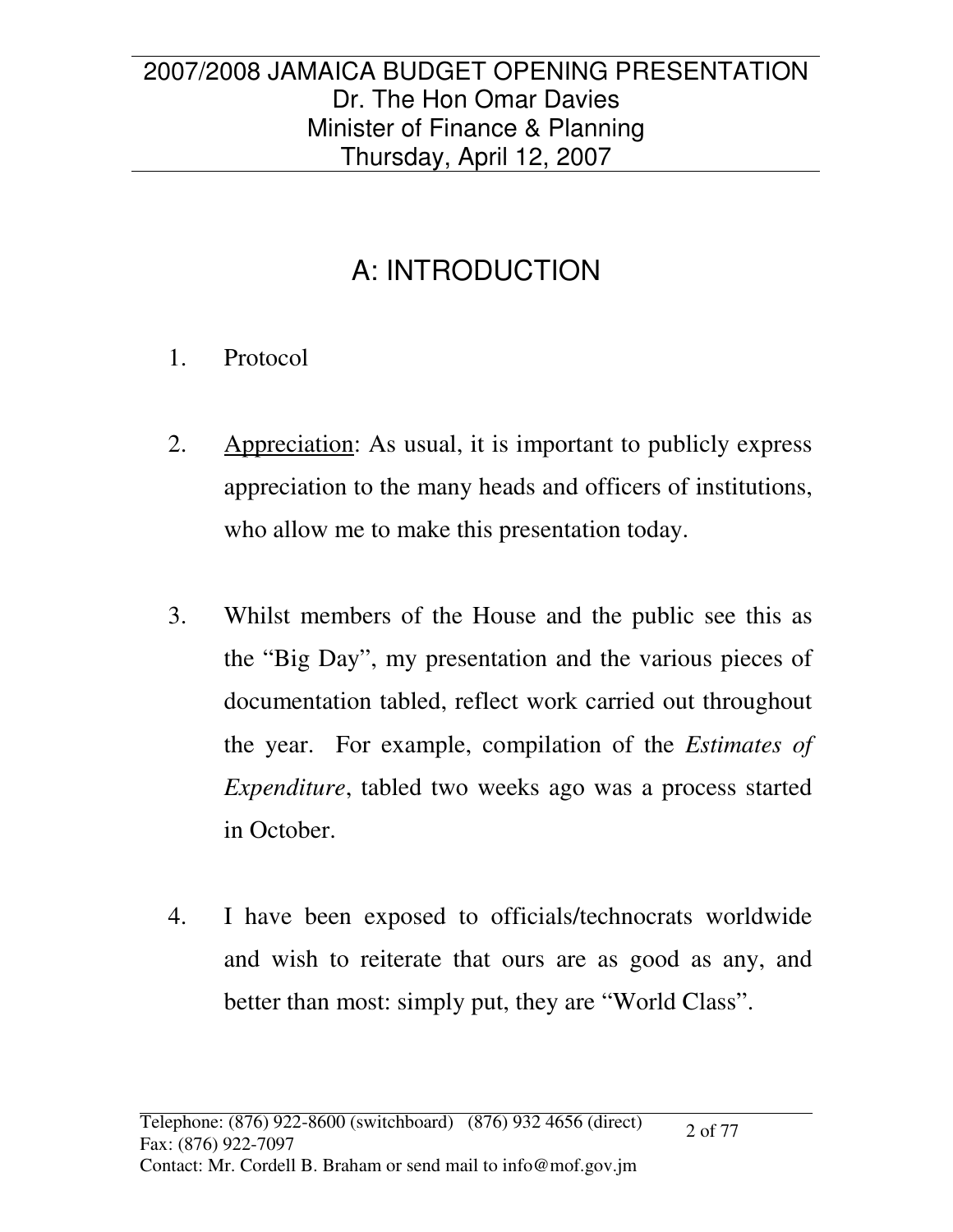- 5. Specifically, I need to express gratitude to the Financial Secretary, to the Deputy Financial Secretaries, the Governor of the Central Bank, the Director General of the Planning Institute, the Director General of STATIN, Executive Director of the Financial Services Commission, Executive Director of Jamaica Deposit Insurance Corporation, Director General of Tax Administration, all the revenue Commissioners – in short, all the officials who, and institutions which have contributed to this process.
- 6. Need to express appreciation for the support of the Prime Minister and my Cabinet colleagues. Even whilst each strives to get the most for his/her sector, they have always demonstrated commitment to the greater good - the development of Jamaica and increased prosperity.
- 7. Express appreciation to my constituents. Last few months have been difficult, particularly on the students. But good will conquer evil and we will not only survive but through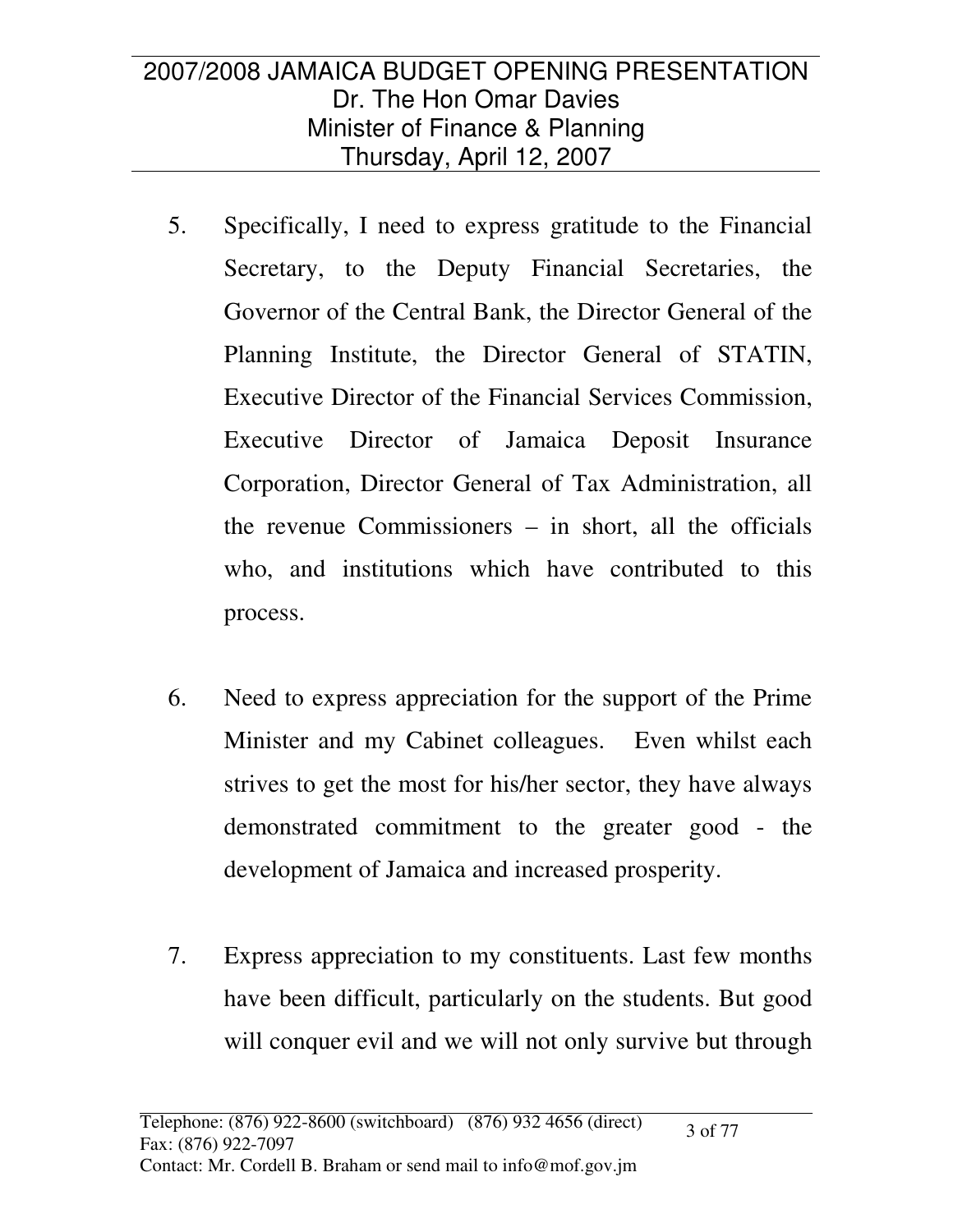co-operation with the hard-working members of the security forces, we will triumph.

- 8. Finally, thanks to the members of my family who, apart from giving support, continue to demonstrate great understanding for the time I have to spend away from them.
- 9. Outline of Presentation: The presentation is structured in the way to which we have become accustomed, although there will be a change in emphasis, particularly in terms of looking at the major challenges/issues facing the country.
- 10. I will begin with a review of developments in Calendar Year 2006 and FY 06/07. Whenever data are available for the fiscal year these have been given, but in certain instances e.g. GDP, attention is focused on calendar year 2006. The review will be succinct given the plethora of documentation provided.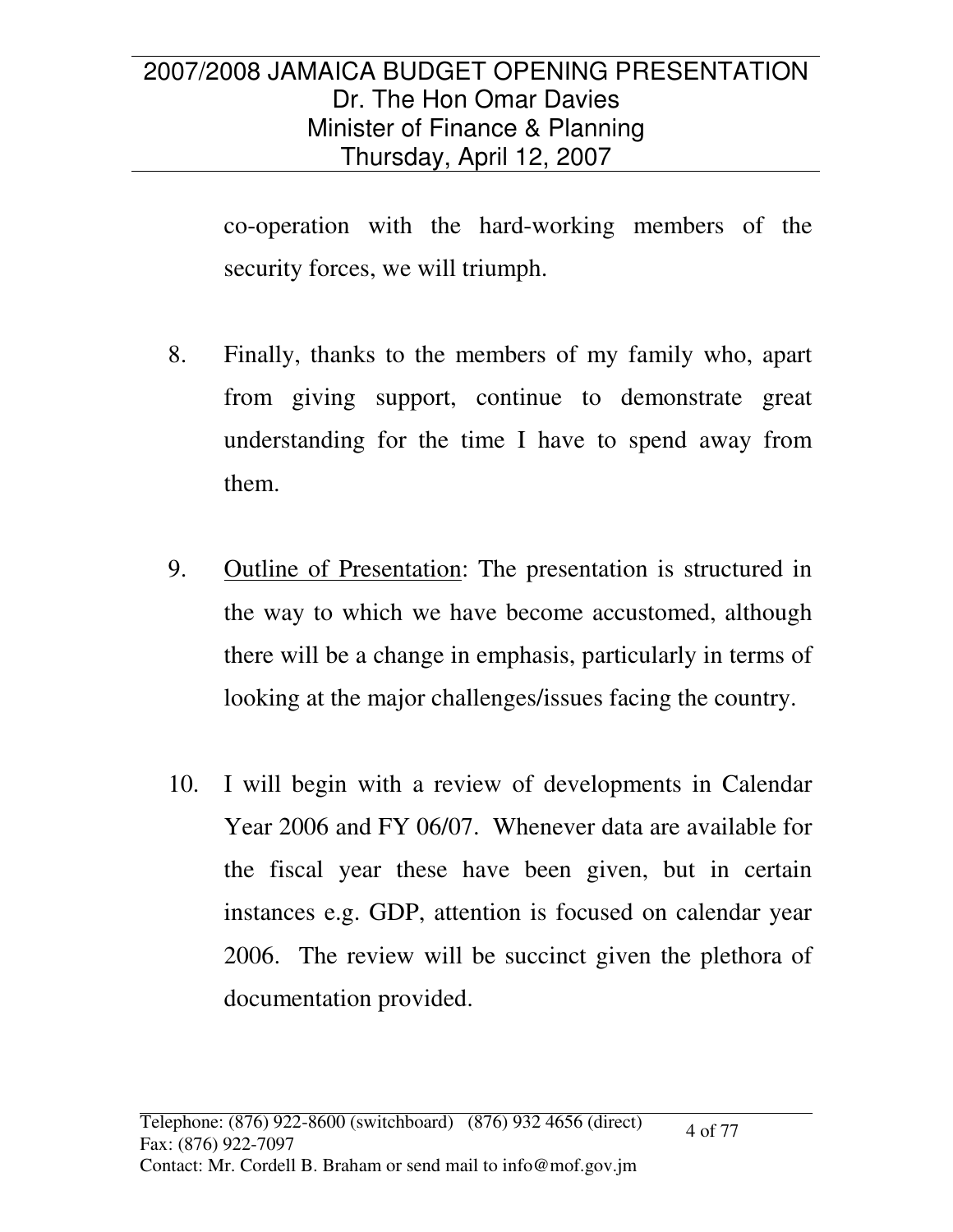- 11. Next, I examine highlights from the expenditure budget at which stage I will clarify some of the misconceptions which various "analysts" have been perpetrating, for whatever reason. This will be followed with a brief examination of the main thrusts of the budget which is to increase access, to increase opportunities and to provide protection to the less advantaged in the society.
- 12. I will then turn to some of the major policy issues which face the country, not only in this new budget year, but over the medium term. My hope is that by formally placing them in the public domain, we will be able to stimulate meaningful discussion, leading to a national consensus on the way forward.
- 13. I will then speak to the financing of the budget. Simply put, how will we pay for all the programmes and projects listed in the Estimates of Expenditure. I will then wrap up the presentation.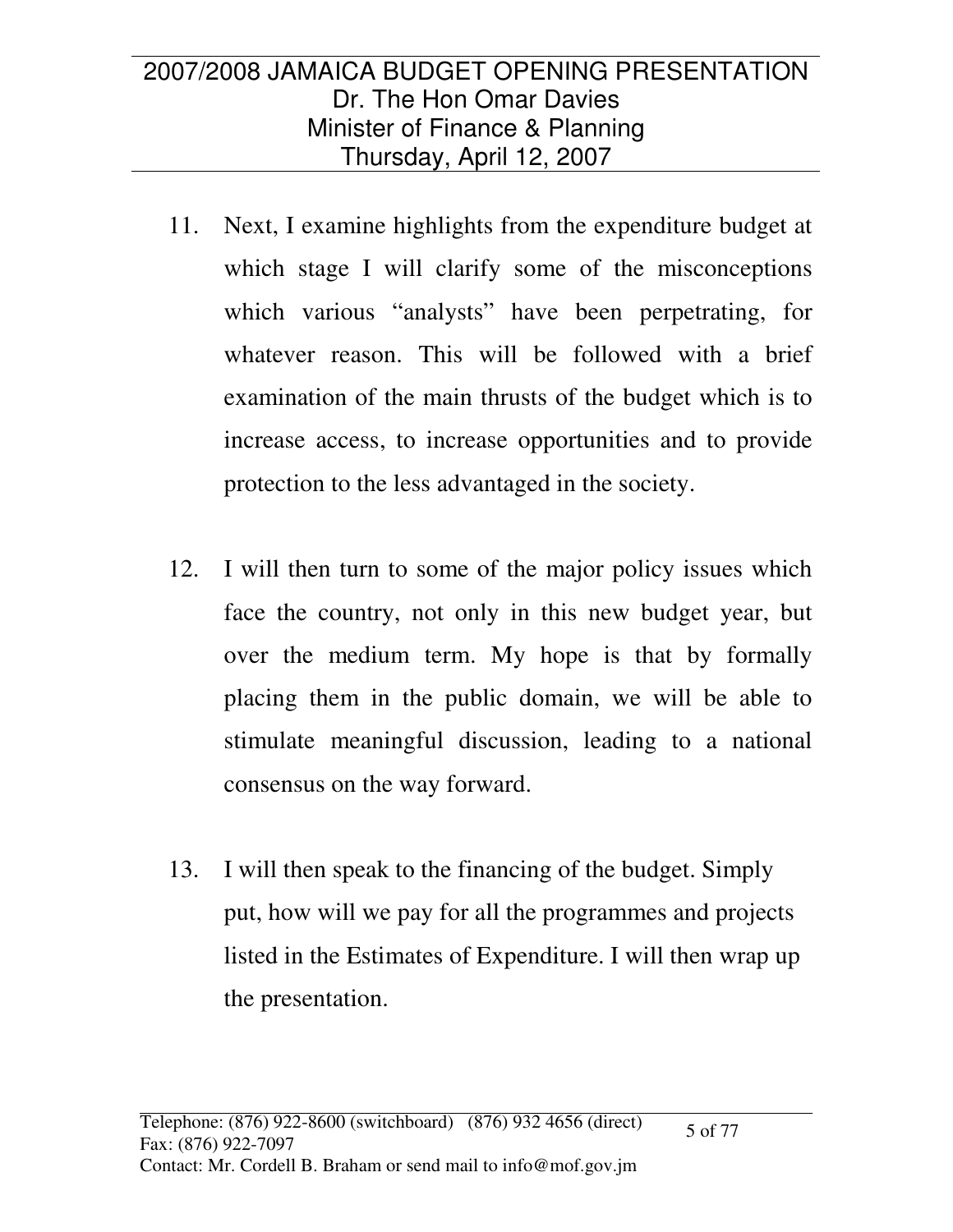## B: REVIEW OF CALENDAR YEAR 2006 **AND FISCAL YEAR 2006/07**

- 1. As is normal, the Ministry of Finance and Planning and its various institutions, have tabled a range of documentation and statistics which provide data and information for anyone who wishes to assess progress in the economy over the calendar year as well as the fiscal year.
- 2. As I stated earlier, given the availability of these documentation there is no need for me to discuss in great depth all the various macro-economic variables. As such, only a few will be highlighted.

#### INFLATION

- 3. One of the most positive achievements of calendar year 2006, as well as fiscal year 2006/07, was the sharp reduction in inflation compared to the two previous years.
- 4. In fact, my senior technical officers have grown weary of my making reference to the fact that they all got it wrong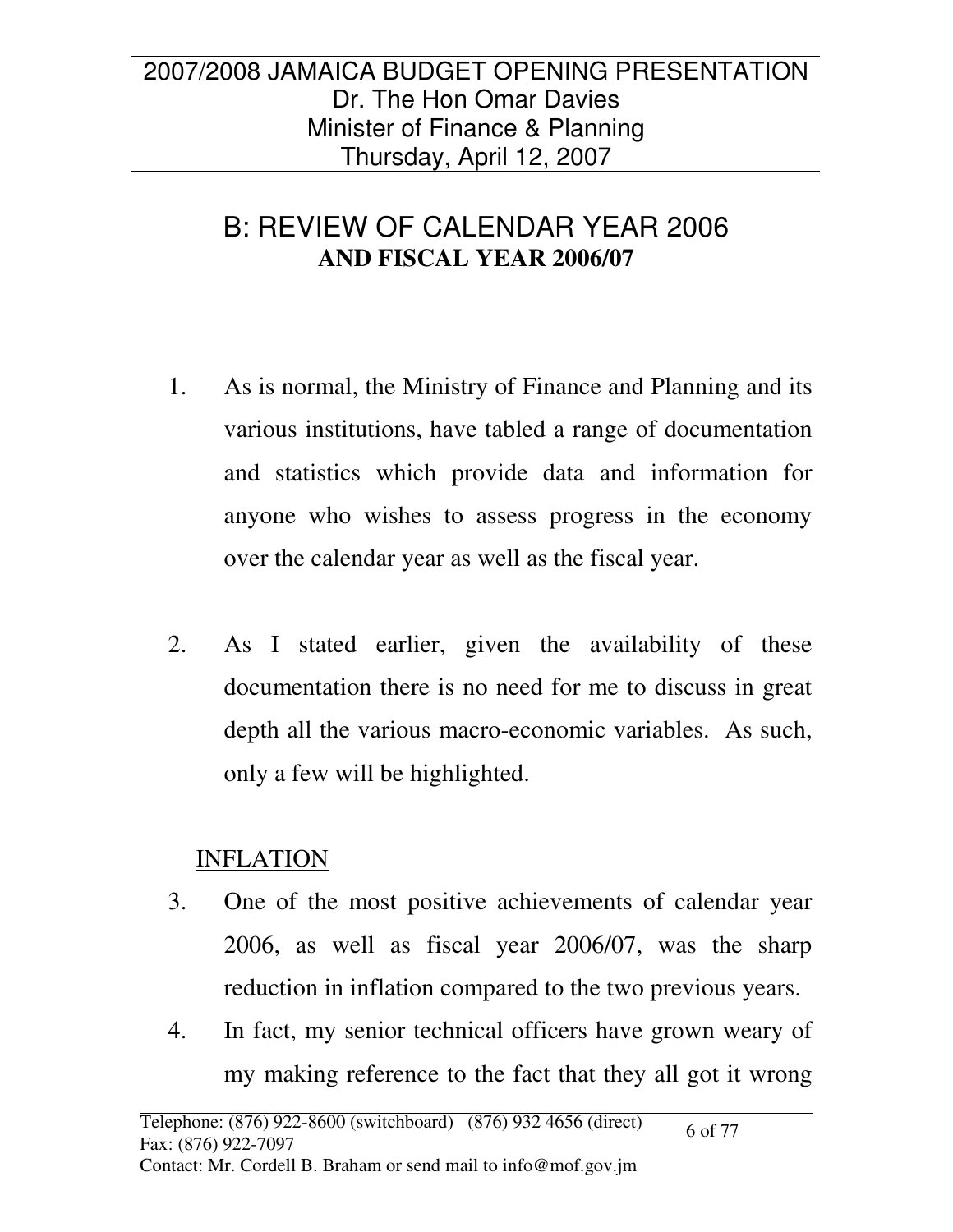as the programme for calendar year 2006/2007 was built around projected inflation of just over 9%.

- 5. As is well known, the rate of inflation for calendar year 2006 was 5.8% and for the fiscal year it was 6.6%. The calendar year figure of 5.8% was the lowest in over 30 years. A major factor impacting on this sharp reduction was recovery in agriculture. Given the high weighting of food and drink in the CPI basket and also given the extent of consumption of domestic food, recovery in agriculture played a critical role in the moderation of inflation.
- 6. Apart from its impact on overall economic activities, the reduction in the inflation rate played a major role in facilitating completion of negotiations for MOU II.

## INTEREST RATES

7. Consistent with the reduction in inflation, the rate of interest on Government Paper declined from 13.18% at the end of March 2006 to 11.64% at the end of March 2007 on six month Treasury Bills.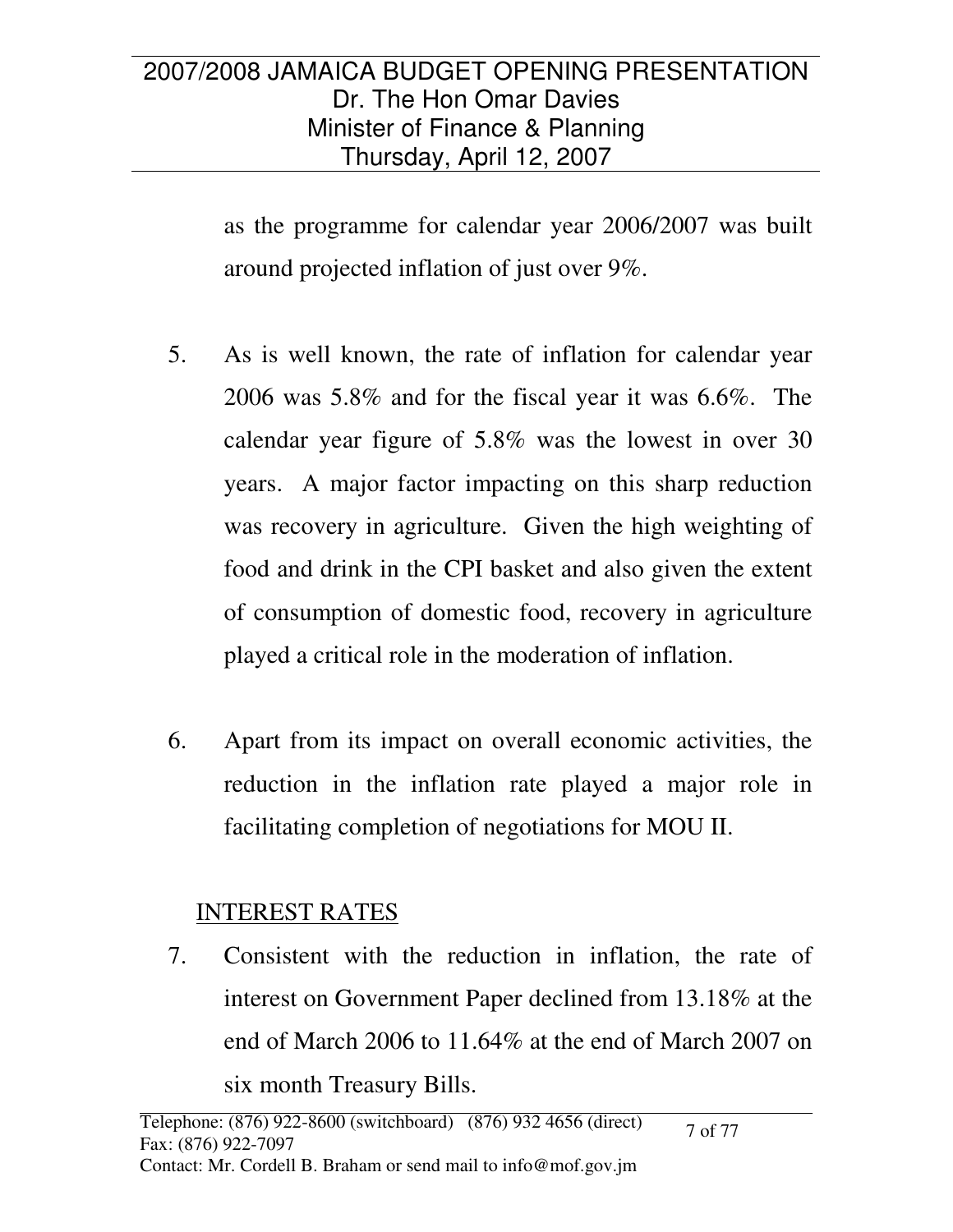8. To complement the reduction in domestic interest rates, the rates on Government of Jamaica Eurobonds have also moved downward. Interest rate on the 32-year Eurobond issued in March 2007 carried an 8% coupon, priced to yield 8.125%. This is the lowest coupon the GOJ has obtained on a Eurobond. It compares favourably to the 30-year Eurobond issued in February 2006 which carried a coupon of 8.50% and was priced to yield 8.55%.

## FOREIGN EXCHANGE MARKET/NIR

9. This topic which once occupied a great deal of time in such debates is now only mentioned in passing. The foreign exchange market remained extremely stable during the fiscal year and the NIR stood at (US)\$2,318 million at December 31, 2006 and (US)\$2,329 billion at March 31, 2007 - adequate to meet any unforeseen emergency or crisis. At the same time, the holdings of foreign exchange by private individuals and companies stood at over (US)\$2 billion at December 31, 2006.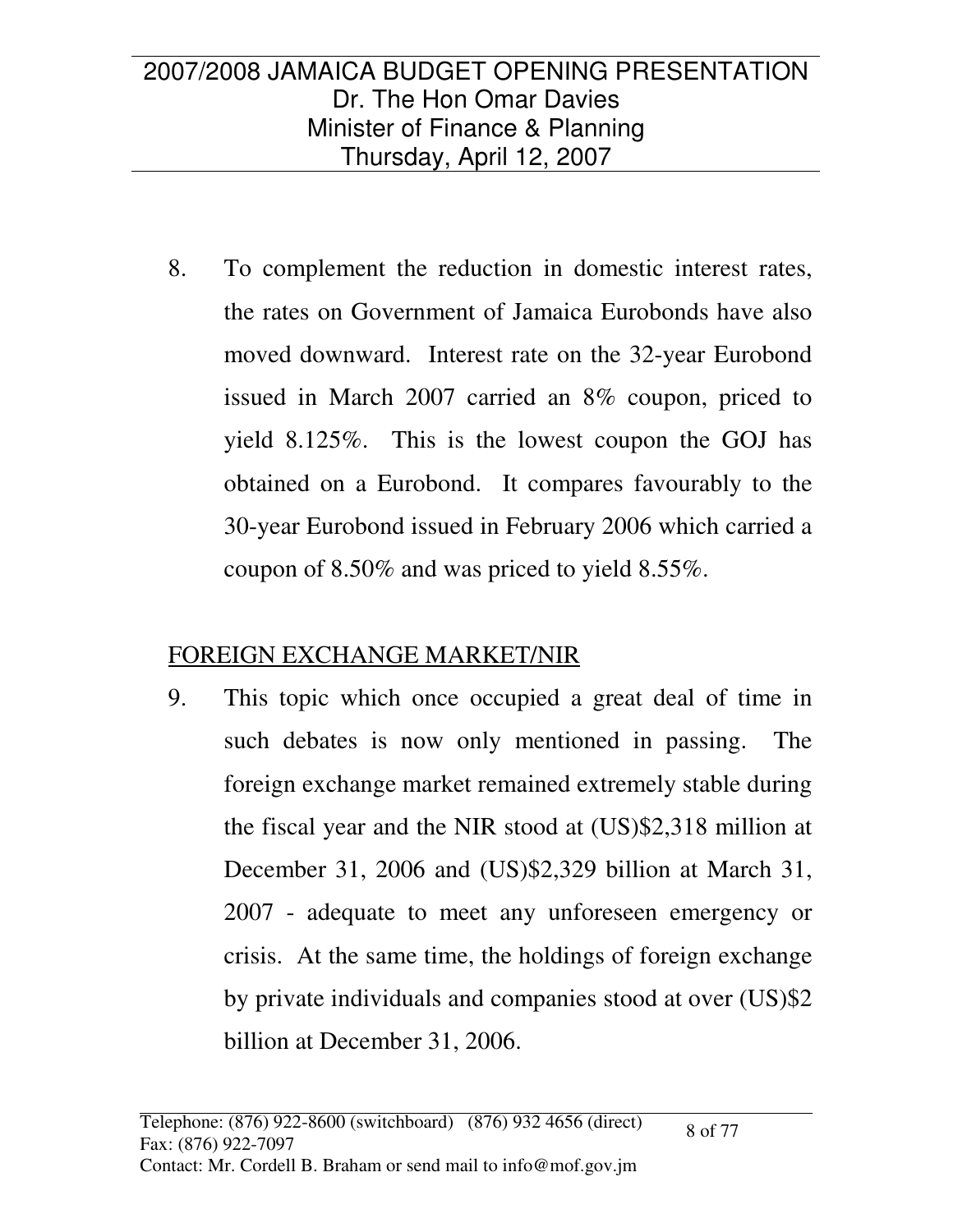#### EMPLOYMENT/UNEMPLOYMENT

- 10. STATIN conducts four quarterly surveys of employment/ unemployment each year – in January, April, July and October. The unemployment rate in October 2006 was 9.6% and in July stood at 8.9%.
- 11. Although the decline in unemployment is encouraging, there are still critical areas of concern. For example, in October 2006 more than 50% of the unemployed came from the age group 20-34 years. Of particular concern is the unemployment rate of the 20-24 age group which was 20.2%. Also of concern is the continued high rate of under employment amongst women.
- 12. The problems revealed by the data will require focused responses particularly in our education and training programmes. A paradox is the fact that females are outperforming males at the tertiary level.

## POVERTY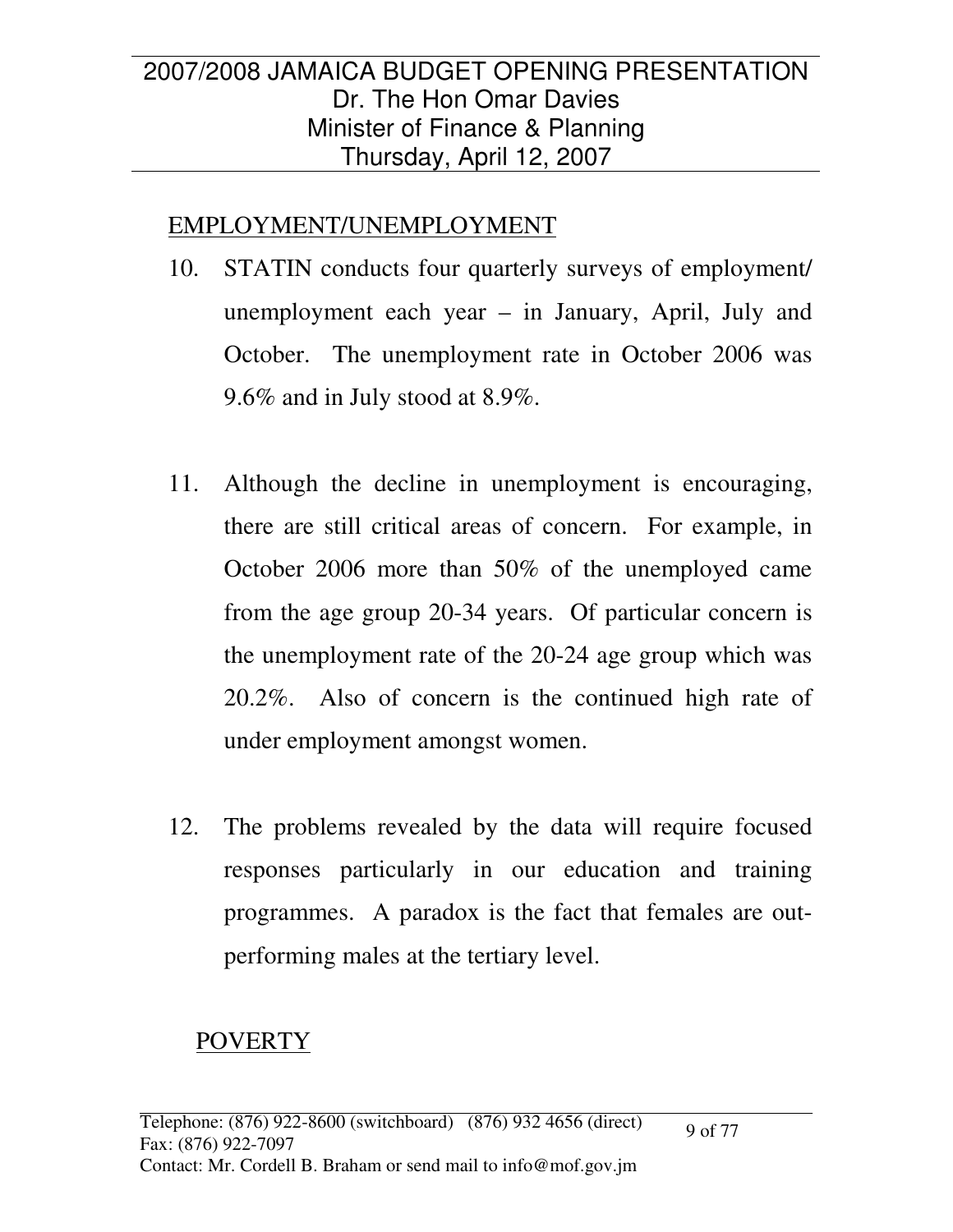- 13. In 2006 the incidence of poverty was 14.3% a slight reduction of 0.5 percentage points compared to 2005. The poverty level in the Kingston Metropolitan Area moved from 9.6% to 9.4% whilst that in rural areas, declined from 21.1% to 19.8%.
- 14. However, for "other towns", the level moved up from 7.2% to 9.2%.
- 15. I have asked for an analysis of the data for "other towns" and although the report is preliminary, the answer is partly related to the fall-out in the construction sector during the period when there was a shortage of cement. It is still instructive that, despite the increase in the level of poverty for "other towns", those locations continue to experience lower levels compared to the "KMA" and "rural areas".

#### GDP

16. GDP for 2006 was estimated to have increased by 2.5% which, although still moderate, was the highest growth rate in 11 years.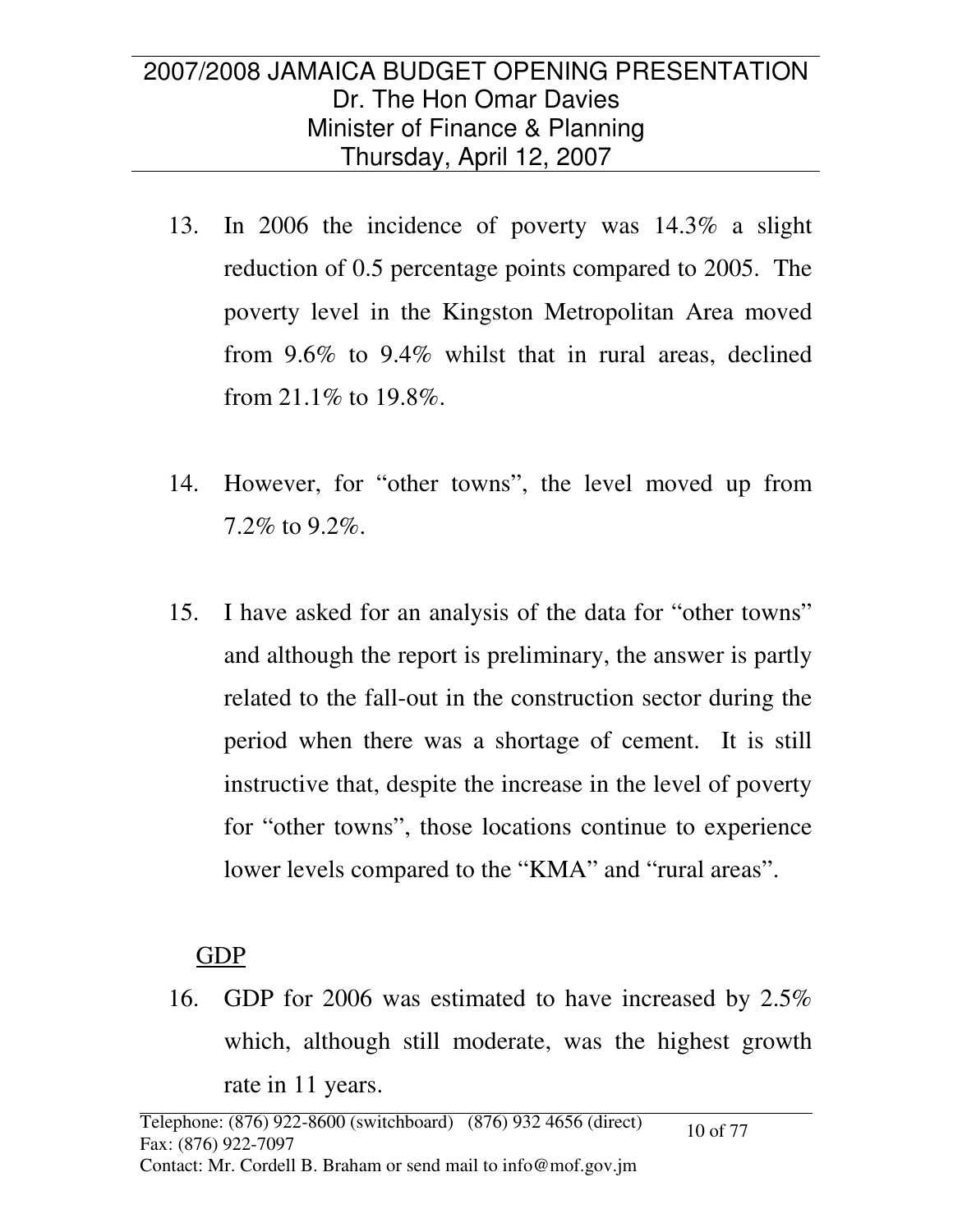- 17. The goods producing sector grew by 1.1% and services by 3.2%.
- 18. The main Sectoral contributors in terms of growth were agriculture, up by 15.9%, and miscellaneous services (which includes tourism) up by 9.9%. As is generally known, the tourism sector in 2006 recorded 3 million visitors (long stay and cruise) for the first time in our history.
- 19. It is projected that the overall GDP growth rate will be surpassed in this calendar year as the construction sector has recovered from the setback it suffered because of the cement shortage.

#### MOU II

20. One of the major achievements recorded during 2006 was the successful completion of negotiations with the unions representing the workers in the public sector, leading to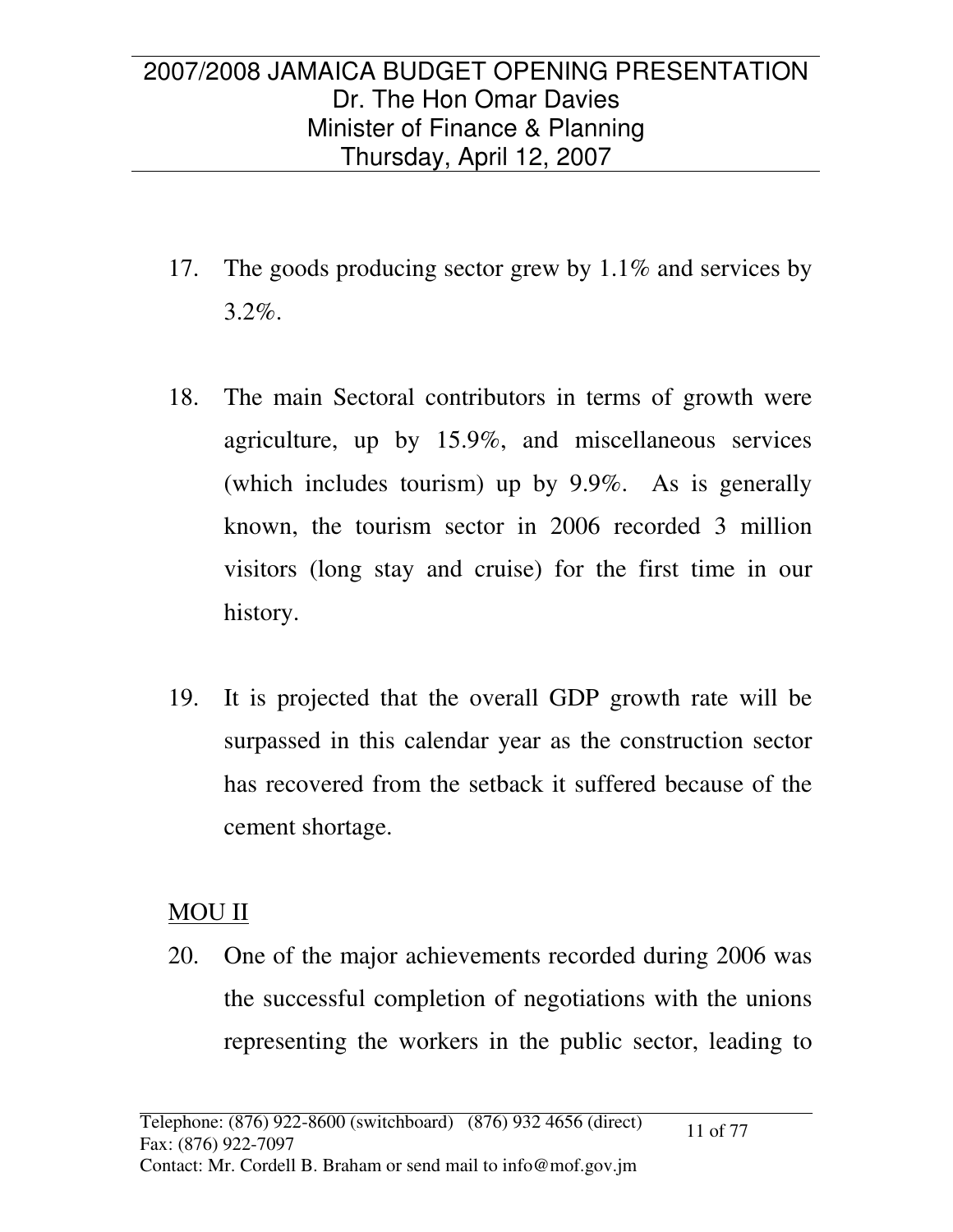the signing of the second Memorandum of Understanding (MOU II).

- 21. The signing of this second historic agreement took place despite all the negative predictions and represents a major step forward in terms of industrial relations. More important, it demonstrates that the trade union movement has reached a level of maturation where there is a clear separation between protecting the interests of workers as opposed to support for any specific political party.
- 22. The basis has now been laid for the understandings between the Government and the trade union movement to be broadened to take in a range of other issues of importance to the society. I will speak in fuller detail to this, later in my presentation.
- 23. I cannot help but pay a special tribute to the leader of the trade union movement representing the public sector workers, Senator Dwight Nelson, who at this point in time is recovering from surgery.

#### INCREASED CREDIBILITY AT HOME AND ABROAD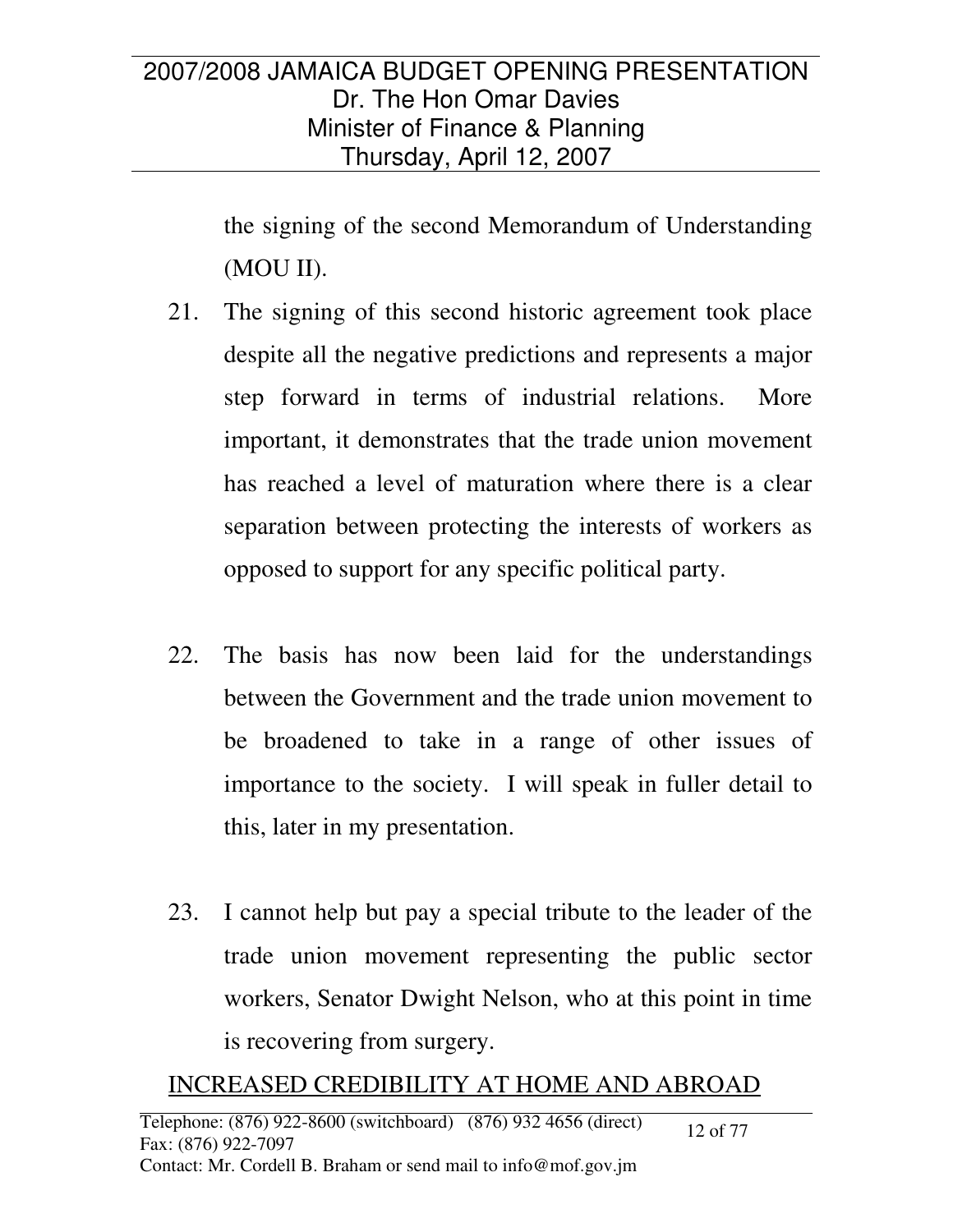- 24. I have already made reference to the clear demonstration of confidence shown externally by virtue of the over subscription of two Eurobonds issued by the GOJ - one for 30 years and the second for 32 years.
- 25. In both instances the rate at which the offer was over subscribed was the clearest vote of confidence in the economic policies being pursued.
- 26. However, whilst it is comforting that the external assessment is positive, it is even more comforting when confidence is also expressed at home.
- 27. Let me quote from the Survey of Consumer Confidence issued by the Jamaica Chamber of Commerce Conference Board for the first quarter of 2007. It states - "Consumers were more optimistic about their future financial prospects at the start of 2007 than at any other time during the past six years".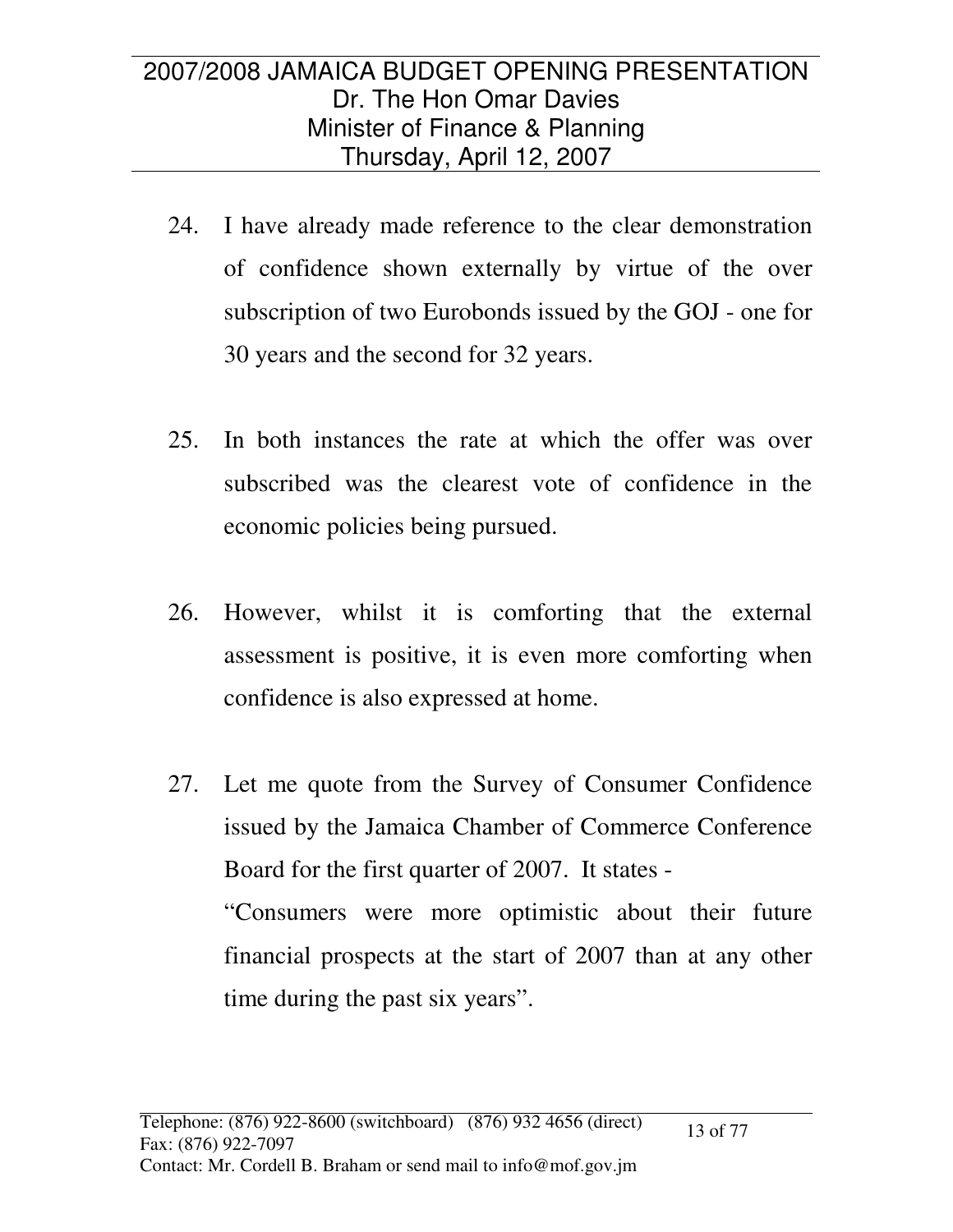28. That was the assessment from the perspective of consumers. Let us look at the assessment by the business sector.

"The Jamaican business sector has become as optimistic about their financial prospects as at any other time during the past six years".

29. To go beyond that assessment would be to "gild the lily". One can only reflect as to what level of self-doubt envelopes our writers and "analysts" when one can see a headline which states "consumer and business confidence at record levels but analysts cannot explain why".

## C: EXPENDITURE BUDGET FY 2007/08

#### SUMARY OF 07/08; COMPARISON WITH 06/07

1. As is known, the expenditure budget for fiscal year 07/08, which has been analyzed in the Standing Finance Committee, calls for total expenditure of \$380 billion compared to \$372 billion which was the revised estimate for 06/07.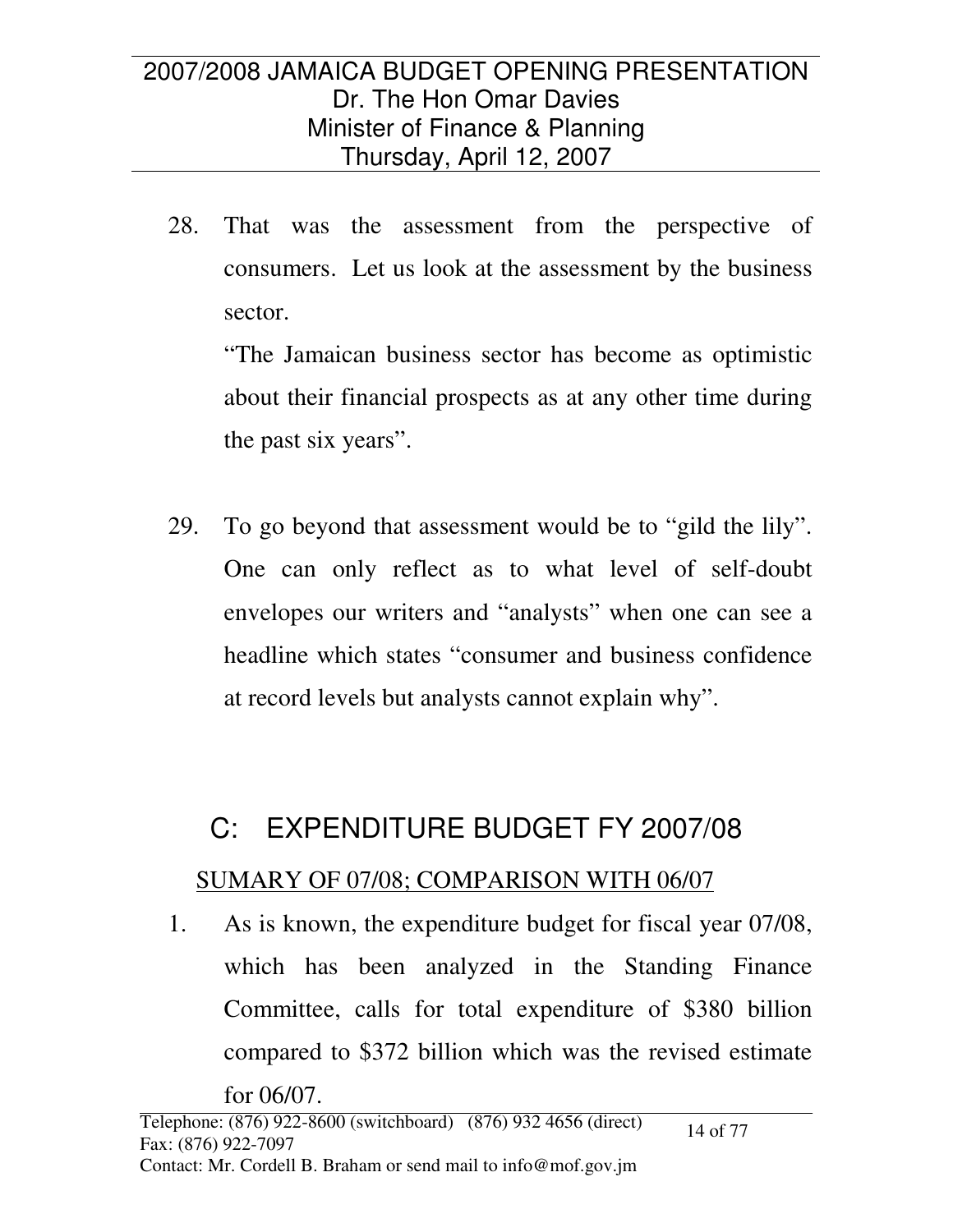- 2. This means that, in nominal terms, expenditure is projected to increase by 2% and in real terms will decrease by 5%. I will return to more detailed discussion of this point later.
- 3. The expenditure budget is couched within the context of projected GDP growth of 3% and inflation of 7% which will be about the same as for 06/07.
- 4. The total expenditure is segmented with recurrent spending accounting for \$239 billion and capital of \$141 billion. Of that capital amount, amortization accounts for \$102 billion and expenditure on projects - \$39 billion.
- 5. It is important that I spend some time on these data to clarify what may be a genuine misunderstanding which has led several "analysts" into erroneous conclusions about the budget.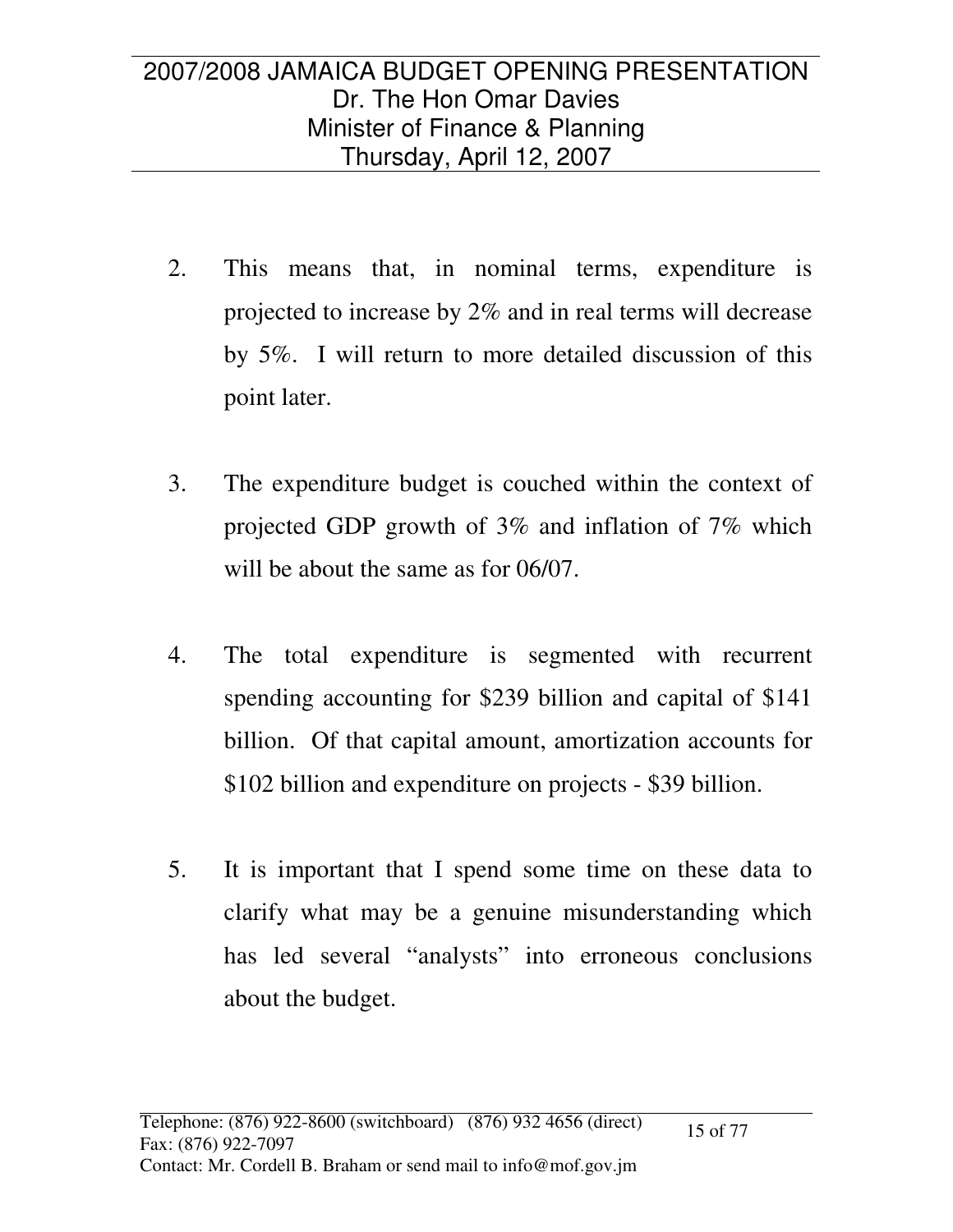- 6. Let me first address the issue of debt servicing. Some "fiscal space" has been created this year by the fact that in current terms debt servicing has fallen from \$219.6 billion to \$203.6 billion – a reduction of 7.2% in 07/08 compared to 06/07.
- 7. For those who wish to focus on debt servicing as a percentage of budget this reduction means that debt servicing this year will account for 53.5% of the budget, down from 59% in 06/07.
- 8. This is a trend which we need to maintain as the ability to address pressing problems in both social and fiscal infrastructure will be dependent on debt servicing consuming a reducing percentage of total expenditure.
- 9. I need once more to address the reason why the debt has been incurred. Investments in infrastructure whether physical or social is for long term benefit. Simply complaining about the level of debt servicing while taking the benefits for granted is akin to a householder refusing to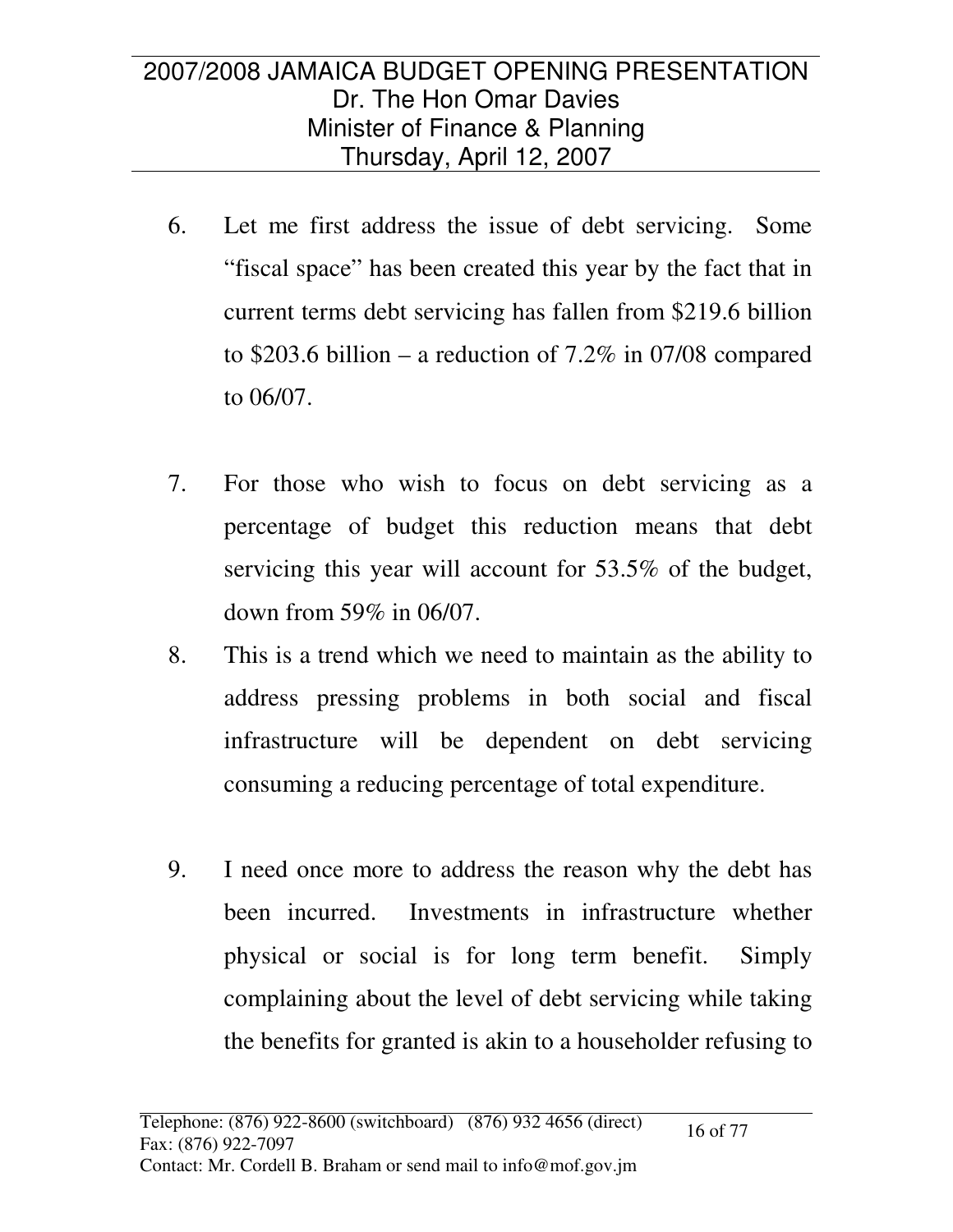honour mortgage payments despite enjoying the benefits of home ownership.

#### CAPITAL BUDGET

- 10. Now to the capital budget. There are many who have taken a superficial look at this proposed expenditure of \$39 billion on projects and have immediately come to the conclusion that this is a sign of "wild spending" during an Election year.
- 11. Fact is, nothing can be further from the truth. As I indicated during the Standing Finance Committee hearings, approximately \$14 billion of this sum represents expenditure which took place in the past and is now being brought in for transparency and accounting purposes.
- 12. How is this \$14 billion made up? Approximately \$5.3 billion is for projects executed using the Deferred Financing methodology. \$3 billion represents expenditure on road construction activities financed using Petrocaribe funds and \$3 billion is for Consolidated Fund payments.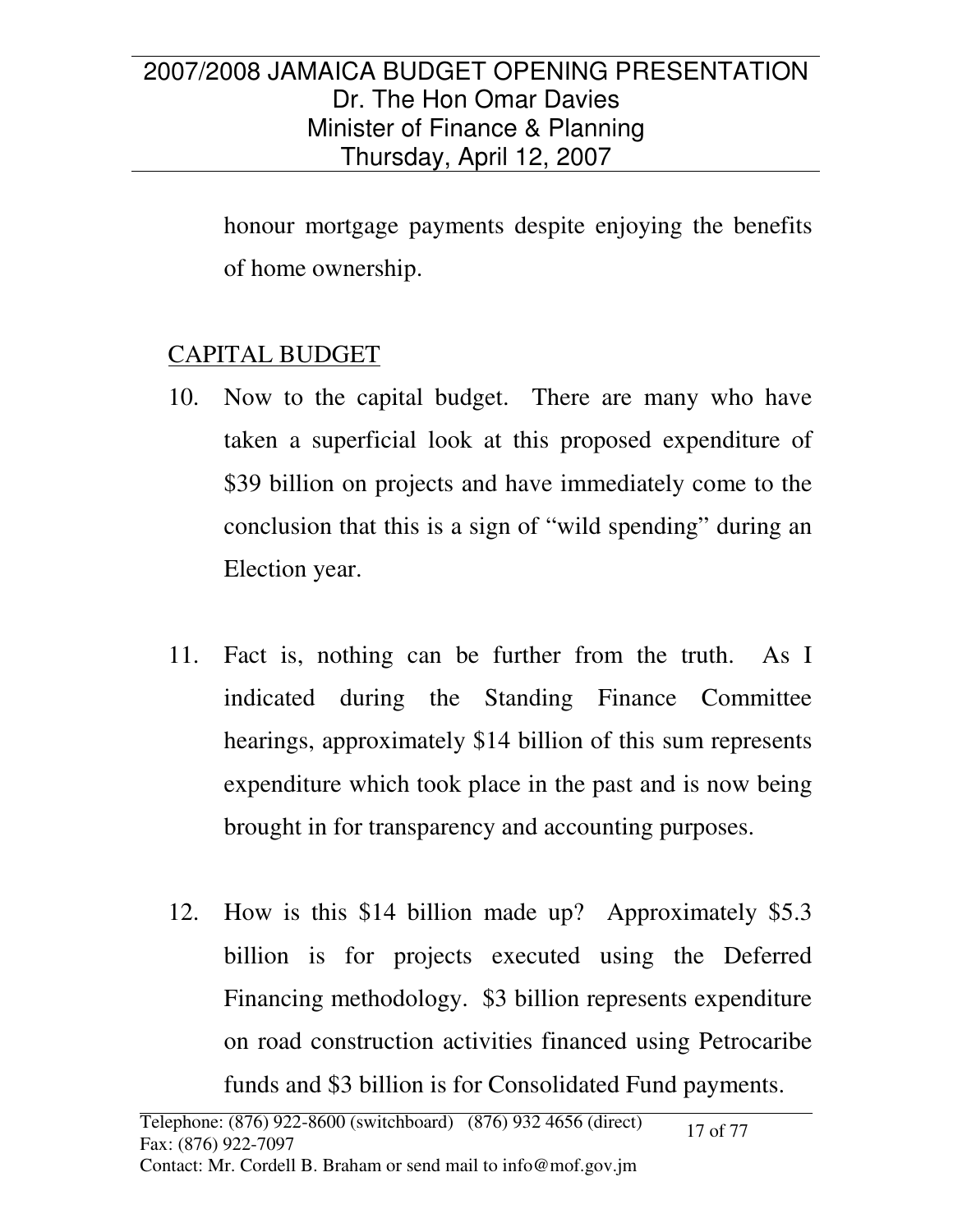- 13. The remainder represents debts which the MOF had taken over from public sector institutions in order to "clear up their books".
- 14. A brief word of clarification on the Consolidated Fund payments. These relate to projects in which no cash was received but the country received benefit in terms of equipment, consultancy, buildings, technology transfer, etc. These goods and services were paid for directly by the relevant funding agency upon receipt of an invoice for work done. When these payments are made by the funding agency, an equivalent amount must be paid by the relevant Ministry into the Consolidated Fund and explicitly recorded in the expenditure budget.
- 15. This may seem overly complicated for the lay person, but this accounting approach is required by the Auditor General as his office must have corresponding documentation, through the expenditure budget, to justify payments made by the Accountant General for the loans used to finance the projects.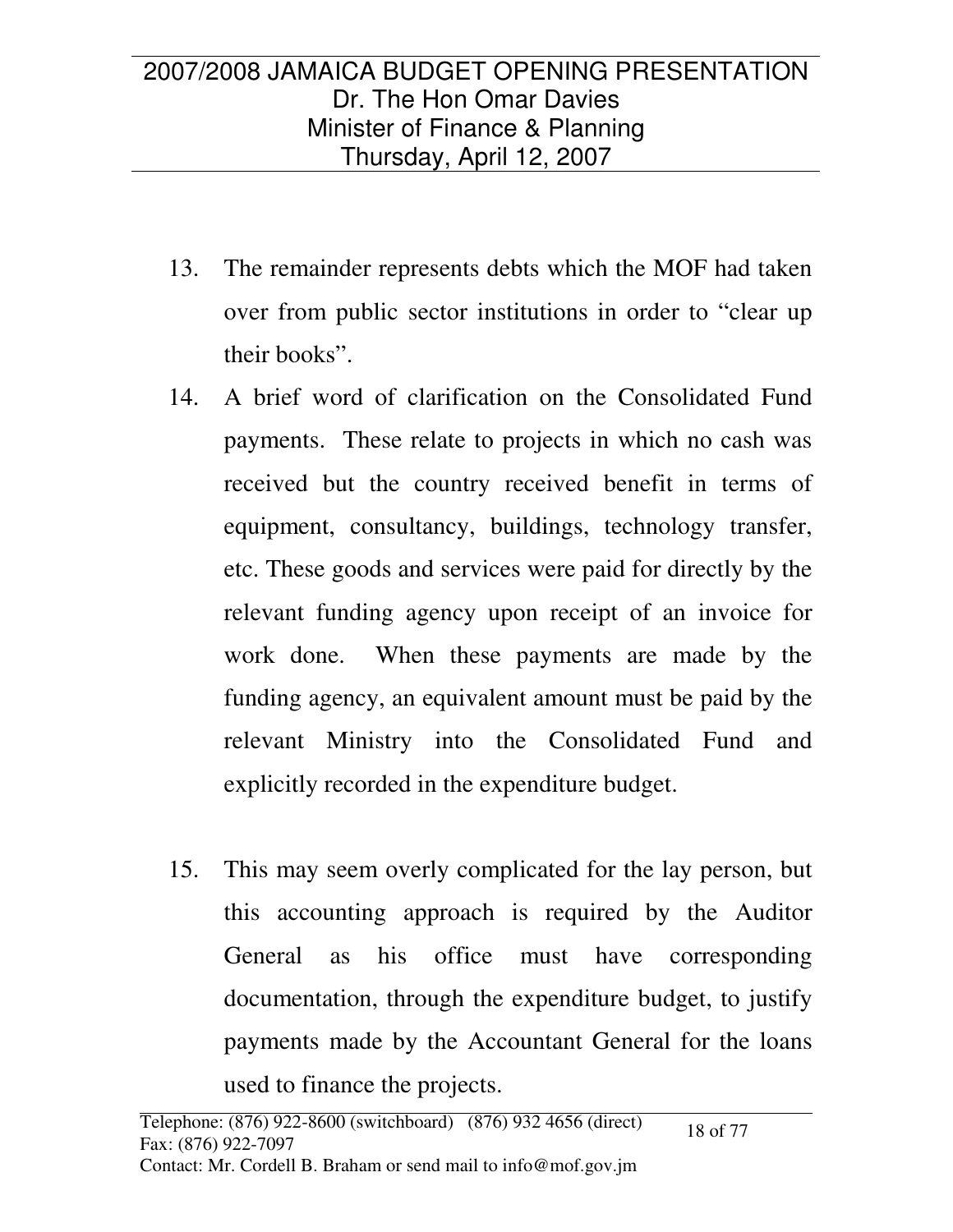- 16. In short, all these projects have already been "taken on board" by our Debt Management Unit but the Auditor General's Department needs to have an explicit statement of the expenditure against which the debt payments can be authorized.
- 17. This explanation is important not only for transparency but is consistent with proper fiscal management. Now I speak directly to our creditors, domestic and external. Subtraction of this \$14 billion from the total for Capital, means that total expenditure is 2% of GDP less than the figures would indicate. More important the fiscal deficit in terms of actual spending in 07/08 is 2% of GDP less than the accounting figures would indicate.

#### RECURRENT BUDGET – WAGES AND SALARIES

18. I now turn to the important expenditure head of Wages and Salaries. This will account for \$89 billion. It seems that this increase over last year has caused some concern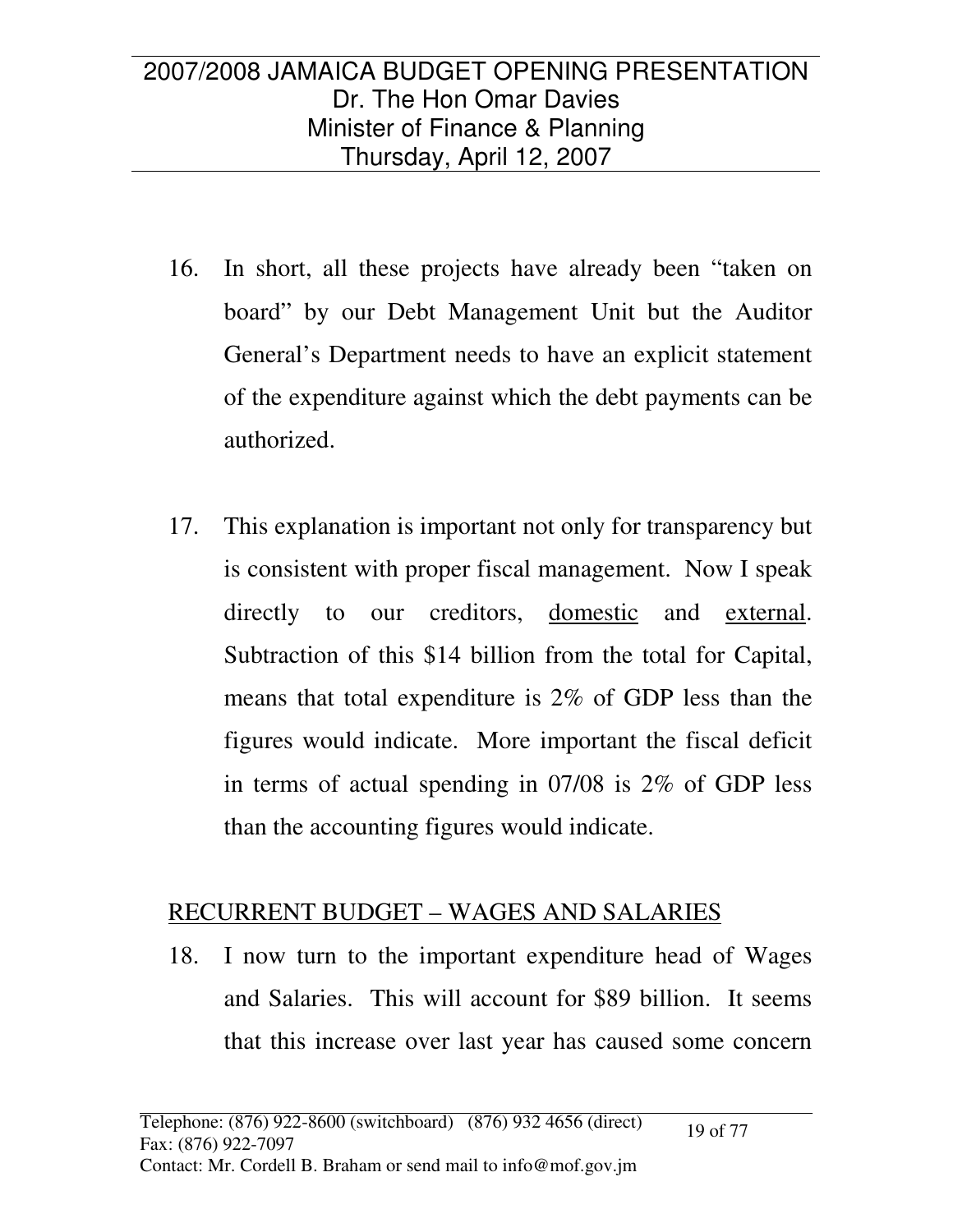to some analysts who speak of the need to curb the growth in wages and salaries. Let me clarify the situation.

- 19. Obviously, the Administration and the country must ensure that the allocation for wages and salaries does not grow out of line with the increase in revenues. However, for those observers, whether at home or abroad, there is another issue to be considered - that of social stability.
- 20. It is one thing assessing the numbers and expressing "concern". It is another when those of us who need to negotiate with the representatives of the different groups have to take into consideration the social stability of the country - the need to maintain services at an acceptable level and the need to retain professionals who are trained to world class standards and are marketable anywhere in the world.
- 21. The Administration has no apologies about reaching the settlements we have. We have no apologies about being able to meet with the representatives of the various groups,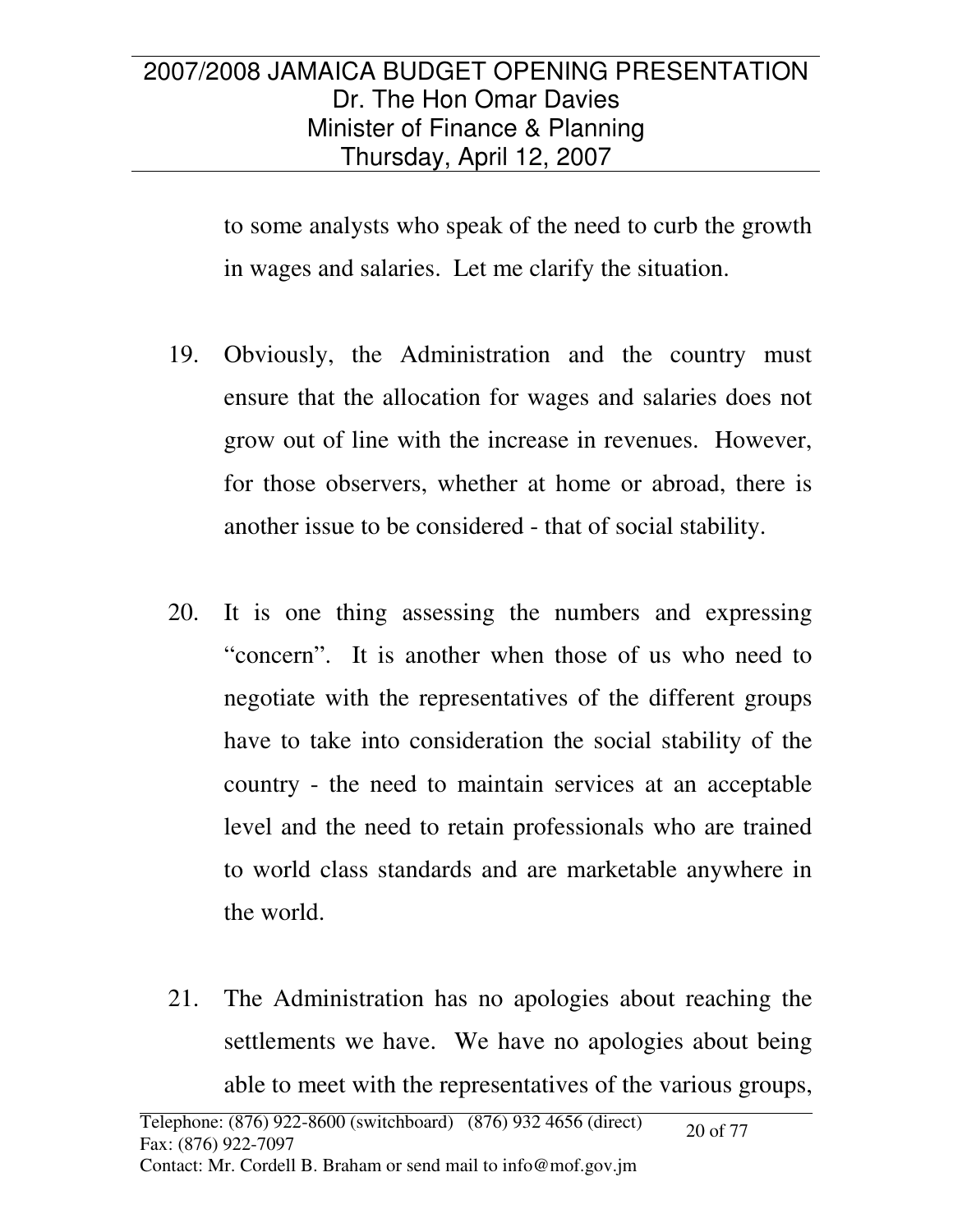whether they be Civil Servants, Doctors, Nurses, Teachers or the Security Forces and coming to acceptable compromises. There are too many who, under the guise of protecting the fiscal accounts, would risk instability and deterioration in our basic services as our professionals, in frustration, chose to ply their trade elsewhere.

- 22. For those who live abroad my message is clear we appreciate your concerns and we respect fiscal prudence. However, this is more than an economy based on fiscal accounts: this is a country in which we intend to raise levels to first world standards. This requires building a public sector producing services at the highest levels. This is not possible if turmoil and labour disputes become the year-round norm.
- 23. To those critics at home, who pontificate on the "excessive cost of Government", I say: reflect on the choices before you when next you need service at the hospital or you are dissatisfied with the quality of teaching in the school or the quality of services in other areas.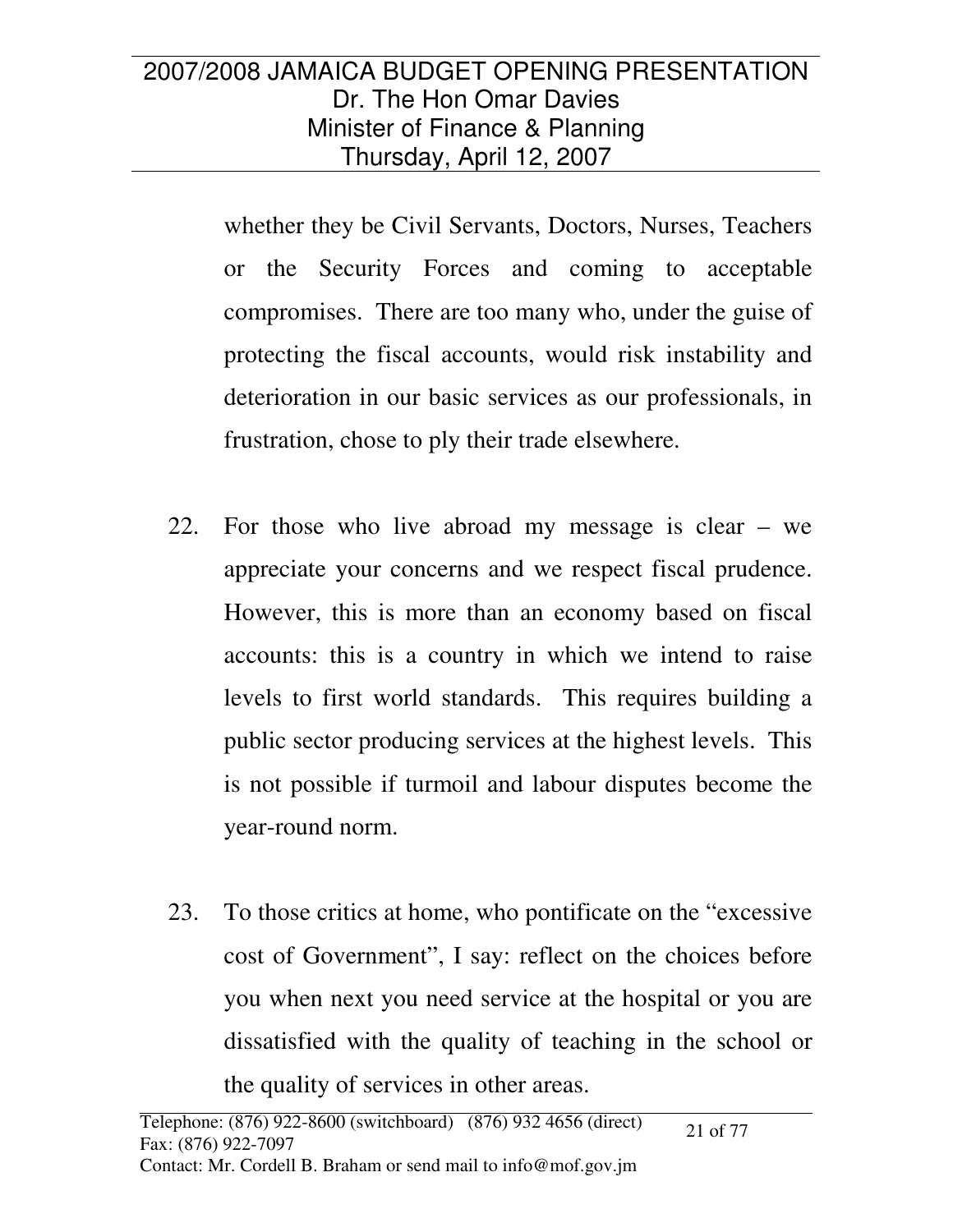## CATASTROPHE INSURANCE

- 24. An important new allocation in the budget is a payment for Catastrophe Insurance coverage. This allocation is related to an initiative in which I had the distinct honour to have played a role.
- 25. Following the devastation suffered by Grenada, Haiti and Jamaica in 2004, it was my turn to speak on behalf of Caribbean Finance Ministers at the Annual World Bank/IMF Annual Meetings. I was struck by the inadequacy of the response of the multilaterals and bilaterals, not only to Jamaica's situation but moreso to that of Grenada and Haiti.
- 26. In Grenada's case, all economic activities were devastated following the passage of Hurricane Ivan. However, apart from some grants from bilateral sources, the main response from the multilaterals was to offer to Grenada more loans for reconstruction, even when it no longer had the capacity to repay its existing debt. In my address to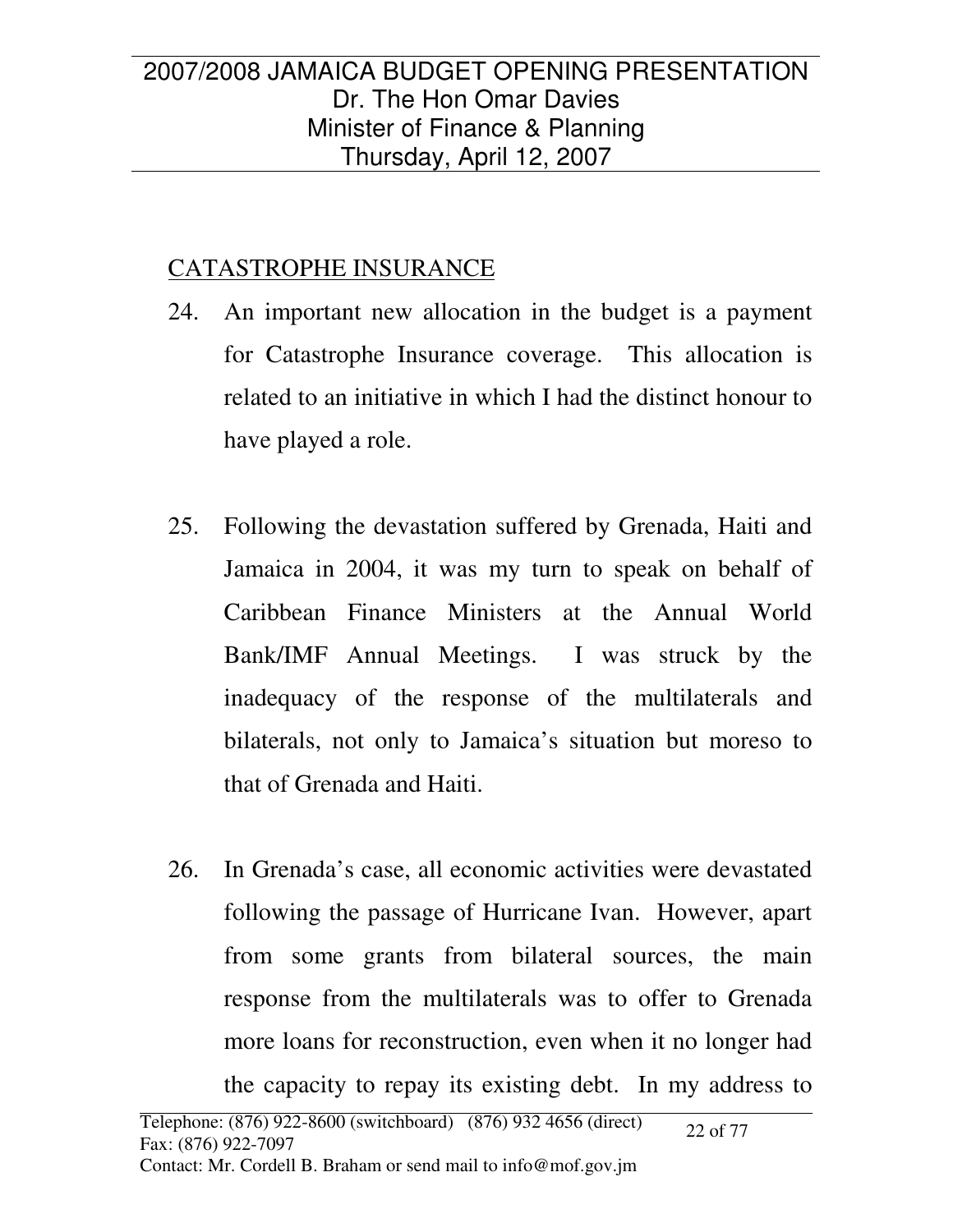the meetings, I challenged the multilaterals to work with us in developing a more useful and realistic response.

- 27. I am pleased that the World Bank's President accepted the challenge and worked with us through the Jamaica Social Investment Fund to conduct the technical assessments which has led to a first in the world – the creation of a Regional Catastrophe Risk Insurance Facility.
- 28. This Facility reflects joint action by 18 countries. It will allow for country insurance coverage against hurricanes and earthquakes. Once a contributor to this Facility has suffered damage from either of these disasters an automatic payment is made which would facilitate immediate commencement of restorative work or, in some circumstances, payments to maintain basic services.
- 29. The coverage of the Facility is presently limited to hurricanes and earthquakes and does not cover floods. The difficulty here is that, unlike hurricanes and earthquakes, there is no international measure for floods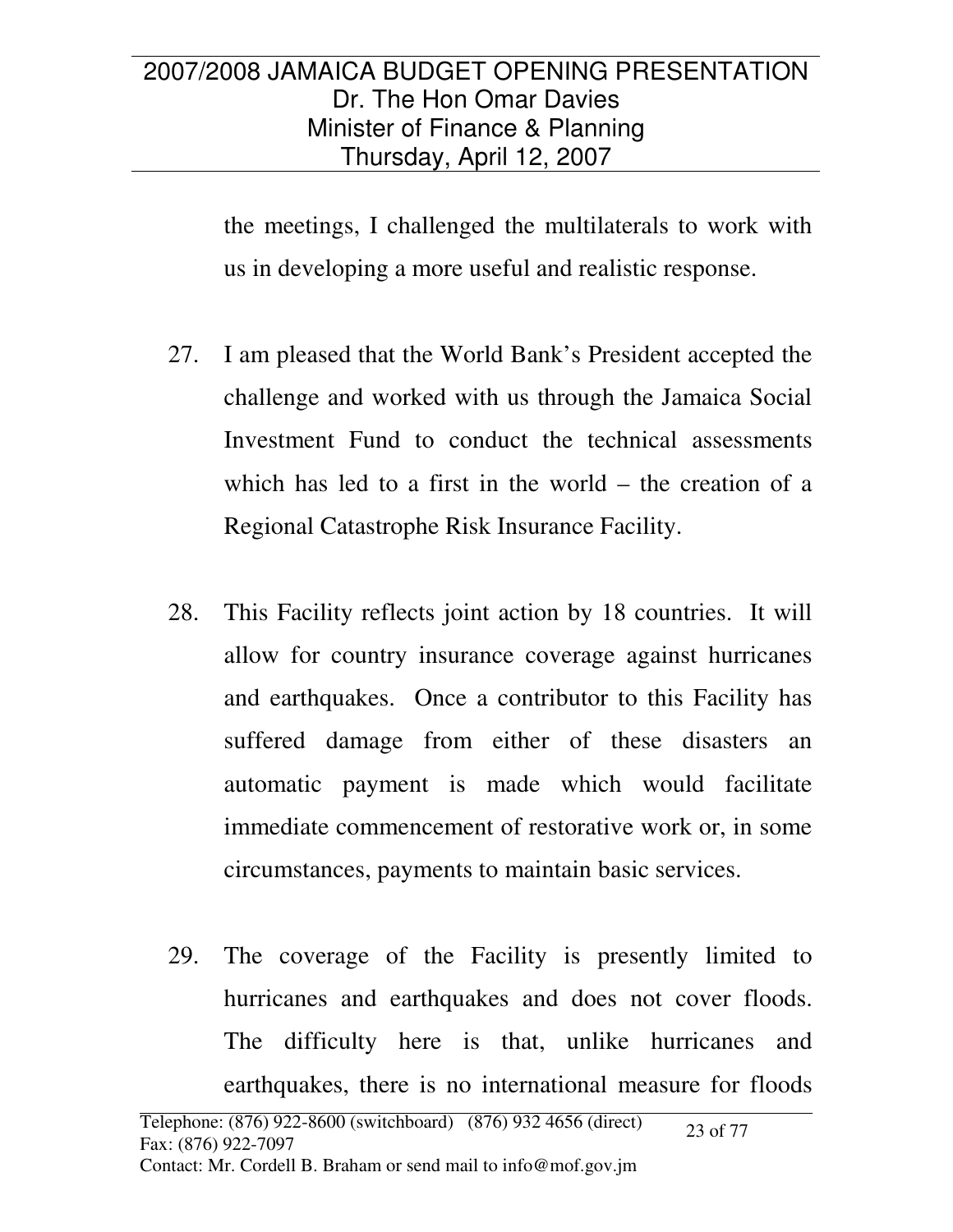against which insurance payments can be made. This limitation has meant that Guyana has, so far, declined to join the Fund.

- 30. Our goal is to have further technical work carried out such that the range of "disasters" which can be covered will be broadened, not only to accommodate Guyana, but also to address the negative repercussions of floods in some of the existing member countries including Jamaica. It will also be desirable if membership in this Facility were open to all Caribbean countries.
- 31. This initiative by the Caribbean Region has immediately struck a responsive cord elsewhere and the World Bank has already been requested by the small island states in the Pacific to either develop a similar facility for them or to explore the possibility of them joining the Caribbean Facility.

#### PENSIONS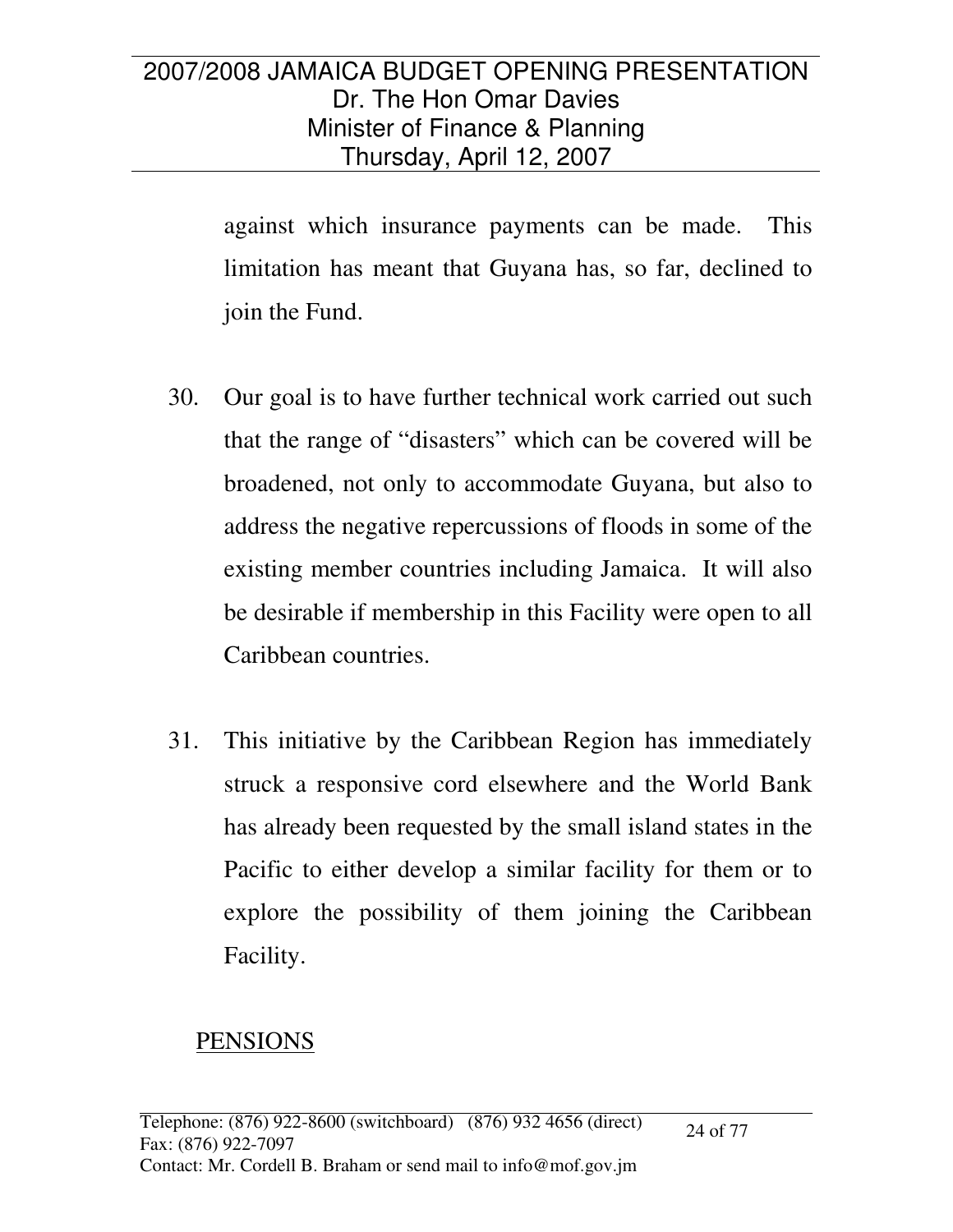- 32. I turn to another important area of expenditure that of payment for pensions to former Government workers.
- 33. For 07/08 a sum of \$10.9 billion has been budgeted. This sum is significant in that it amounts to 1.4% of GDP and 6.2% of non debt expenditure.
- 34. The fact is that a combination of two factors has led to this allocation taking on increasingly significant size in terms of overall expenditure. The two factors are
	- i) significant improvement in base pay for Civil Servants, which has translated into higher pension payments, and
	- ii) The fact that life expectancy is growing. This means that the average retiree will be collecting pensions for a longer period as compared to the past.
- 35. Further in my presentation I will speak to the implications for future policy initiatives in terms of this developing trend.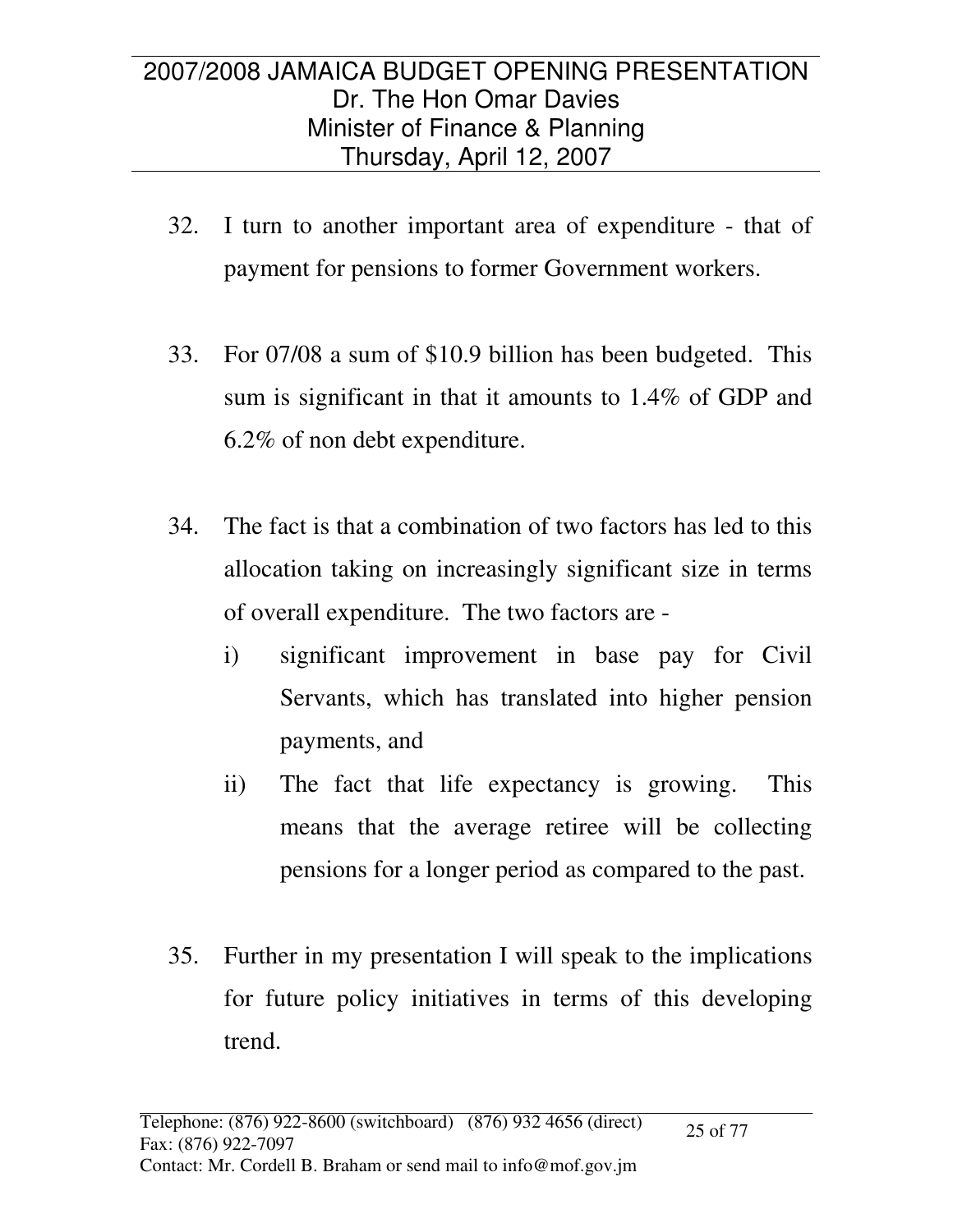#### PHYSICAL INFRASTRUCTURE

- 36. I must make a brief reference to expenditure on a vital area of improvement in living conditions – increased access to potable water in rural areas.
- 37. Whilst Jamaica has an excellent record in terms of provision of quality water to the majority of our citizens, there are areas in rural Jamaica where there is still a real need.
- 38. Special priority will be given to the completion of the Hope Bay Phase II and Shettlewood schemes. When these two are completed, the four schemes financed by the EU under this project will have provided 33,000 people with potable water.
- 39. I close by noting the allocation of \$200 million to facilitate the completion of the HWT Transport Centre. When this is finished, combined with a rejuvenated JUTC, the ordinary people of the KMA will be able to enjoy a "world class" public transportation system.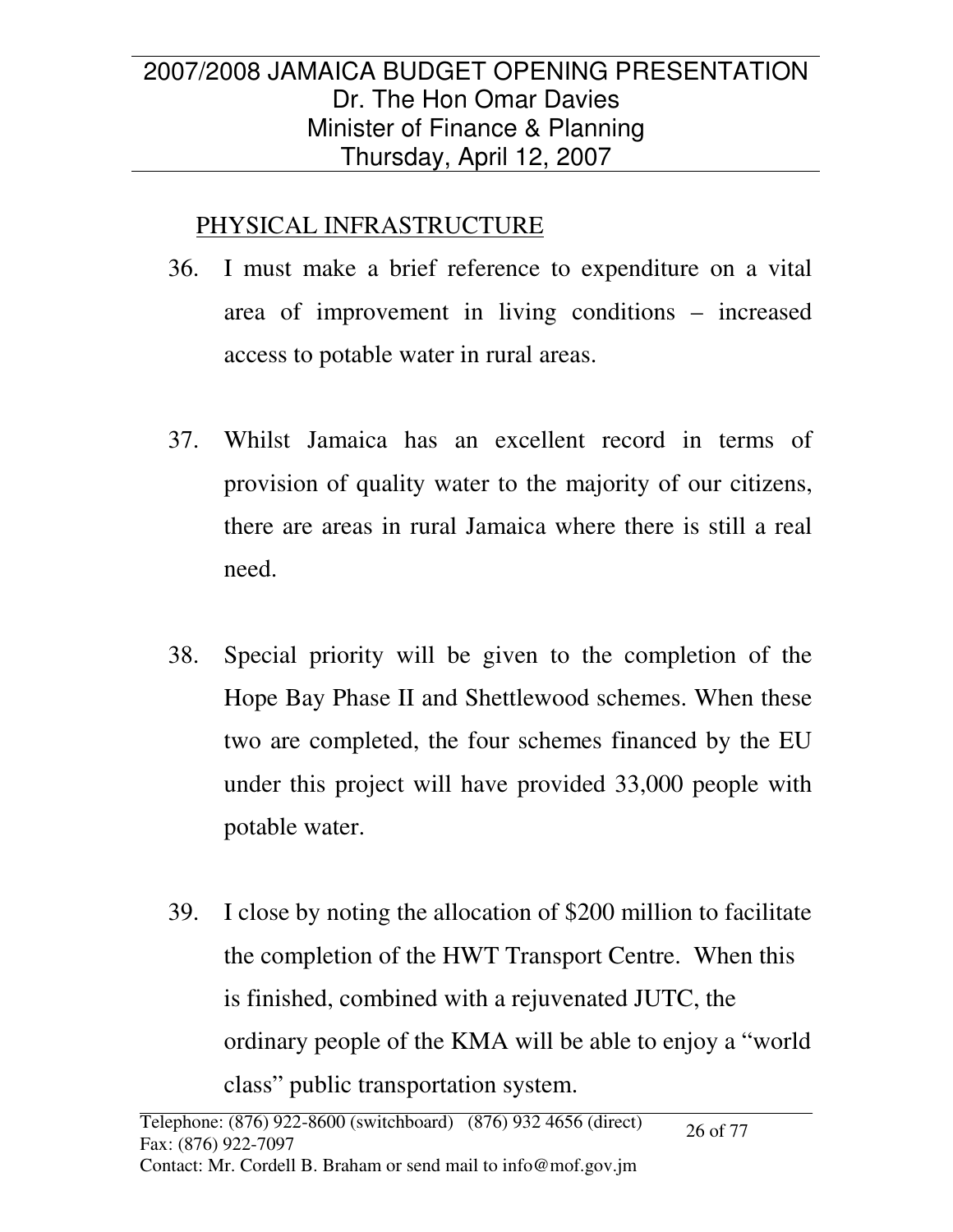## D: MAIN THRUSTS: INCREASED ACCESS, OPPORTUNITIES AND PROTECTION

## I. ACCESS TO CREDIT

- 1. For many years successive Governments have been faced with two major problems in the attempt to stimulate increased growth in the economy. These challenges are above and beyond the expected role of government to invest in infrastructure and social capital.
- 2. These twin challenges have been to expand the productive sector through significant new investments and secondly to increase the range and number of participants in economic growth.
- 3. As regards the first challenge, during an extended period when private sector investment was inadequate, the Government itself sought to become the lead investor as evidenced by ventures into tourism, agriculture and other areas of the productive sector. Few of these ventures have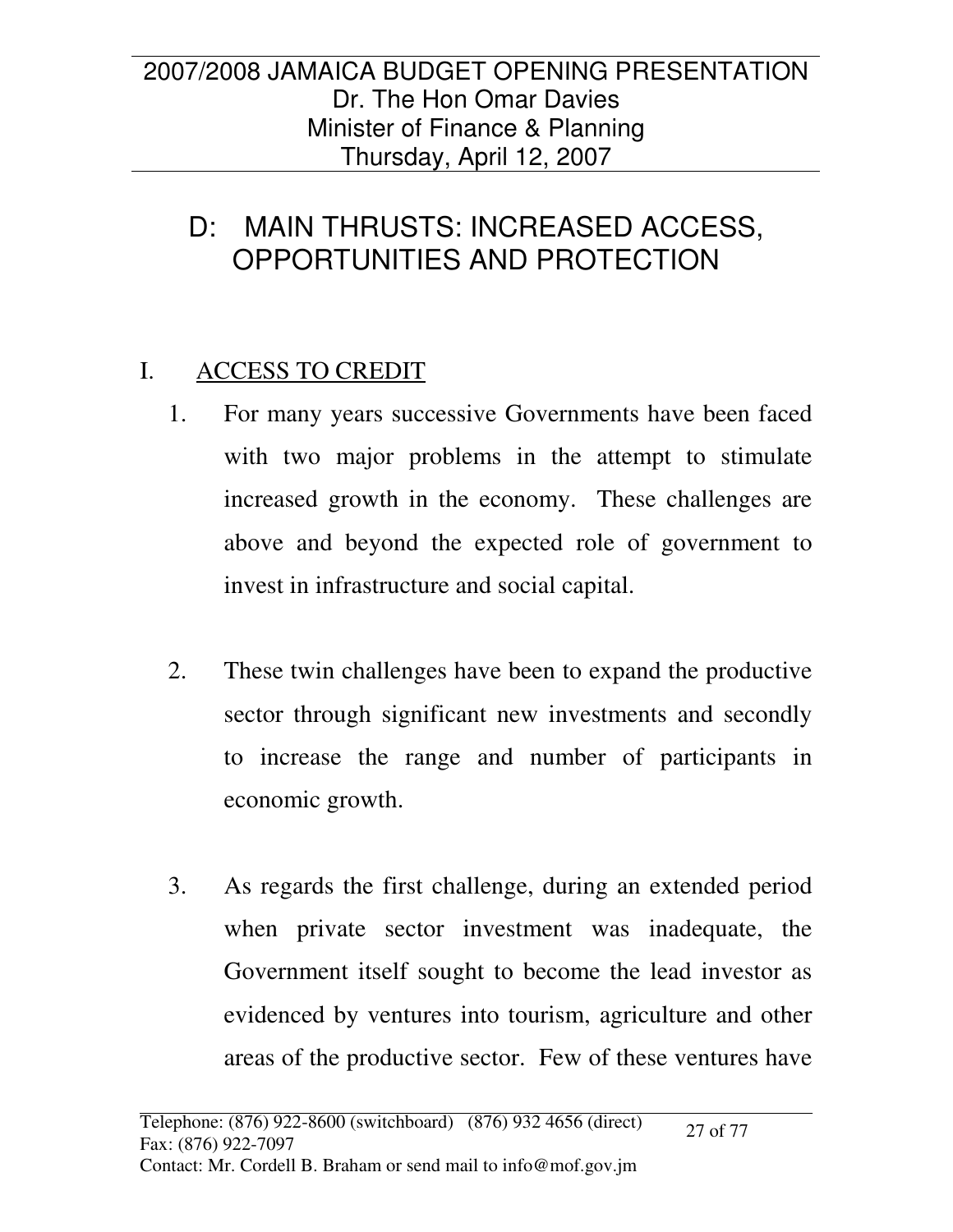turned out to be successful for reasons which we need not delve into at this time.

- 4. In recent years the positive response to the economic policies has been manifest in the unprecedented level of investments in tourism, infrastructure, manufacturing and agriculture. These investments have often been "large and lumpy" and in many instances have been from foreigners.
- 5. The challenge which we face is how to expand participation of small domestic entrepreneurs such that they can benefit from the positive spin-off of the "lumpy" investments.
- 6. Consider the investment in a thousand room hotel. Clearly this is beyond the capability of most Jamaican businessmen. However, there are several opportunities open to small to medium size operators to provide goods and services for such facilities.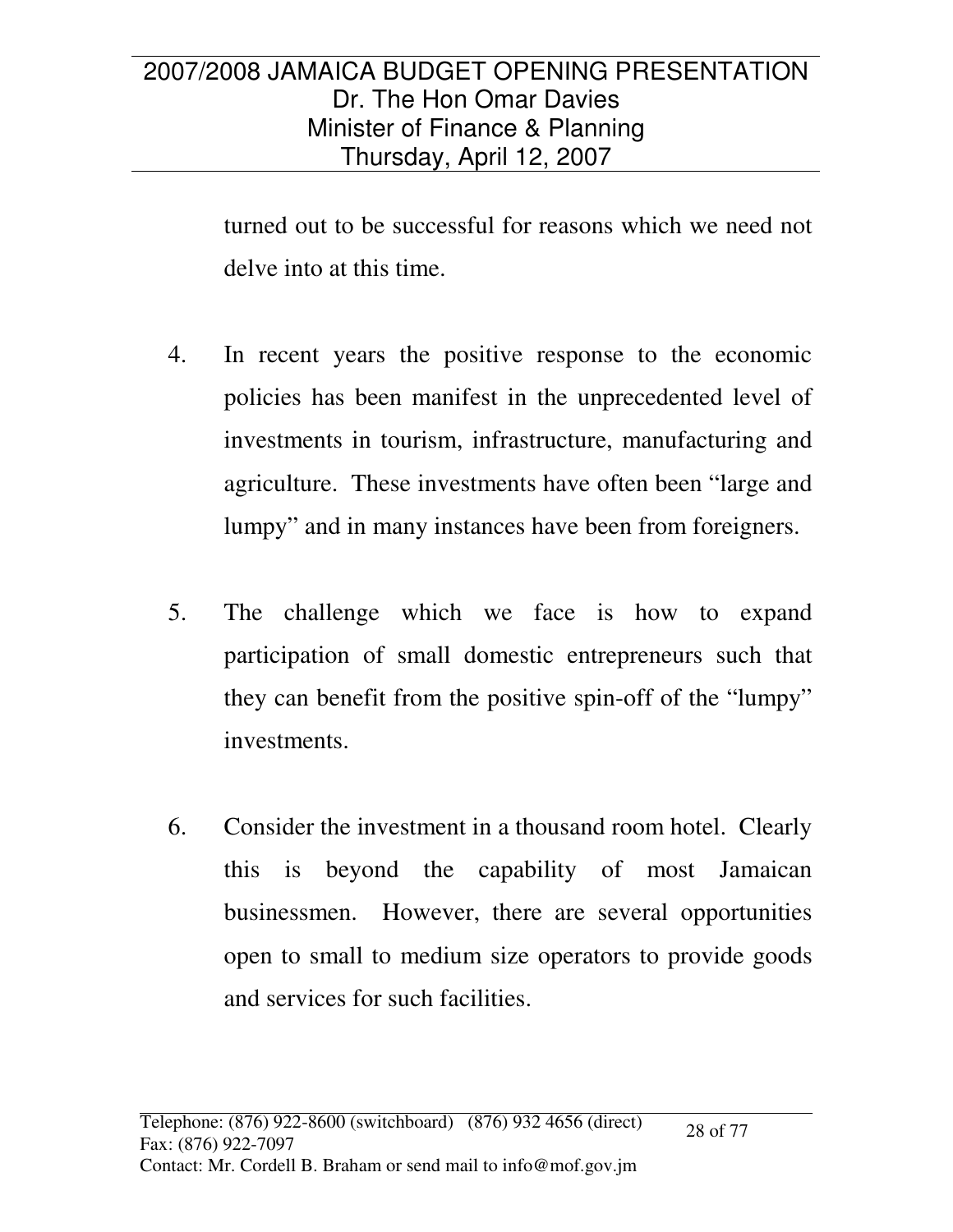- 7. The issue then arises, how can Government work with such entrepreneurs to facilitate their capitalizing on the opportunities, thus deepening and broadening the impact of the large "lumpy" investments.
- 8. This is a priority role for the two Development Banks which fall under the aegis of the Ministry of Finance – EX-IM and the merged DBJ/NIBJ.
- 9. In terms of their operations, whilst they have been profitable and efficient, the major challenge has been to identify adequate resources to allow them to on-lend to the productive sector at internationally competitive rates. In fact, on occasions, the Government has borrowed funds at commercial market rates and on-lent them with a subsidy to the Development Banks in order to ensure that entrepreneurs will access resources at "reasonable rates".
- 10. The advent of the Petrocaribe agreement with the Government of Venezuela has placed the Government in a position to make available to the productive sector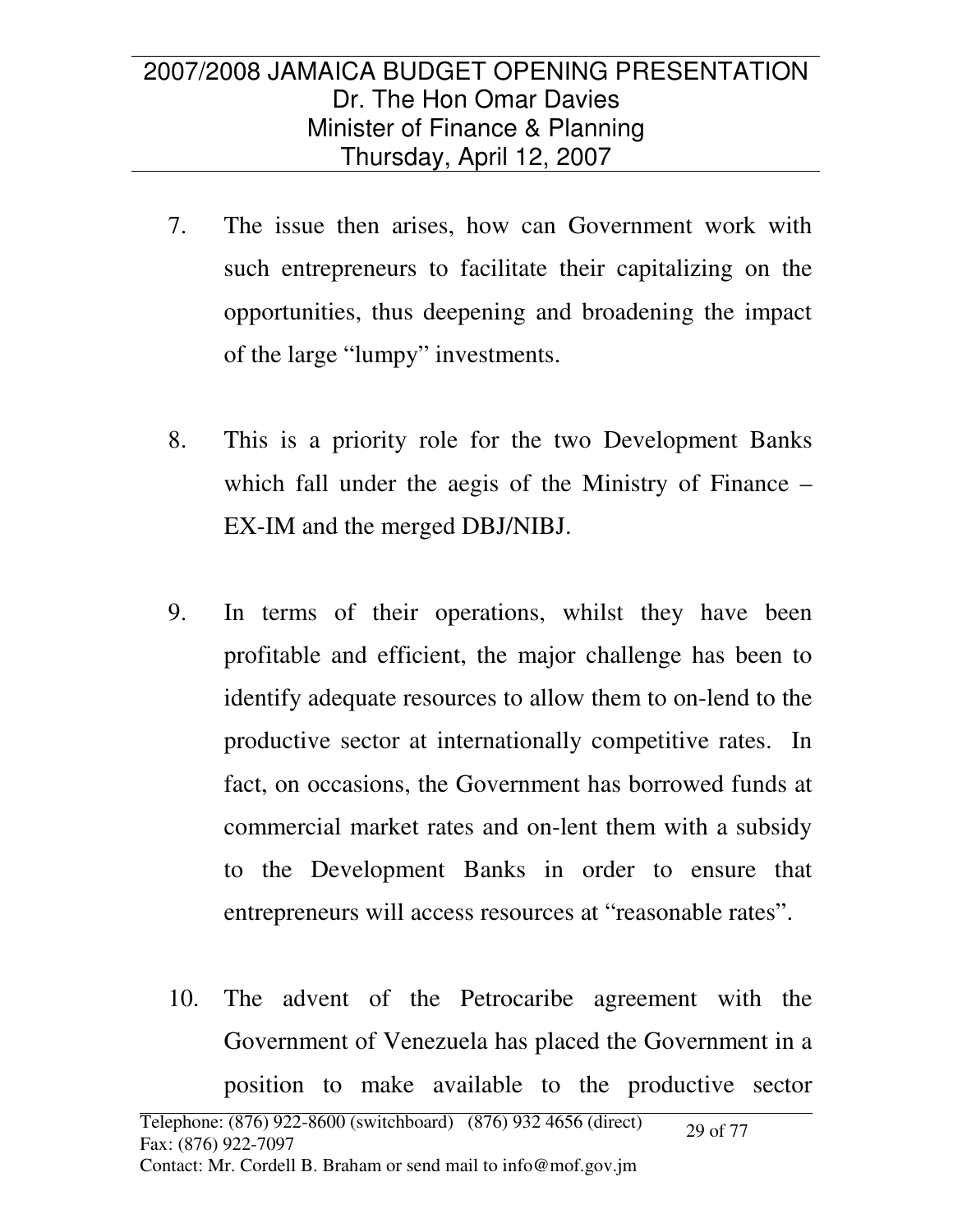resources at competitive rates to facilitate an expansion of the economy.

- 11. It is imperative that we once again place on record appreciation for the decision of the Government of Venezuela to convert a portion of each payment made by Jamaica for the purchase of petroleum products into a long term concessionary loan. This loan is to be repaid over 23 years at an interest rate of 1% per annum with a two year moratorium on interest and principal payments.
- 12. I now turn to the specific activities planned for the two institutions.

#### EX-IM Bank

| 13. As regards the EX-IM Bank it proposes to on-lend                                   |          |
|----------------------------------------------------------------------------------------|----------|
| approximately \$4.2 billion over the fiscal year 2007/08.                              |          |
| This sum, it is projected will be disaggregated as follows:                            |          |
| Manufacturing                                                                          | \$1.9B   |
| Tourism and related services                                                           | \$1.2B   |
| Agriculture/Agri-business/Agro processing -                                            | \$1.0B   |
| Telephone: (876) 922-8600 (switchboard) (876) 932 4656 (direct)<br>Fax: (876) 922-7097 | 30 of 77 |

Contact: Mr. Cordell B. Braham or send mail to info@mof.gov.jm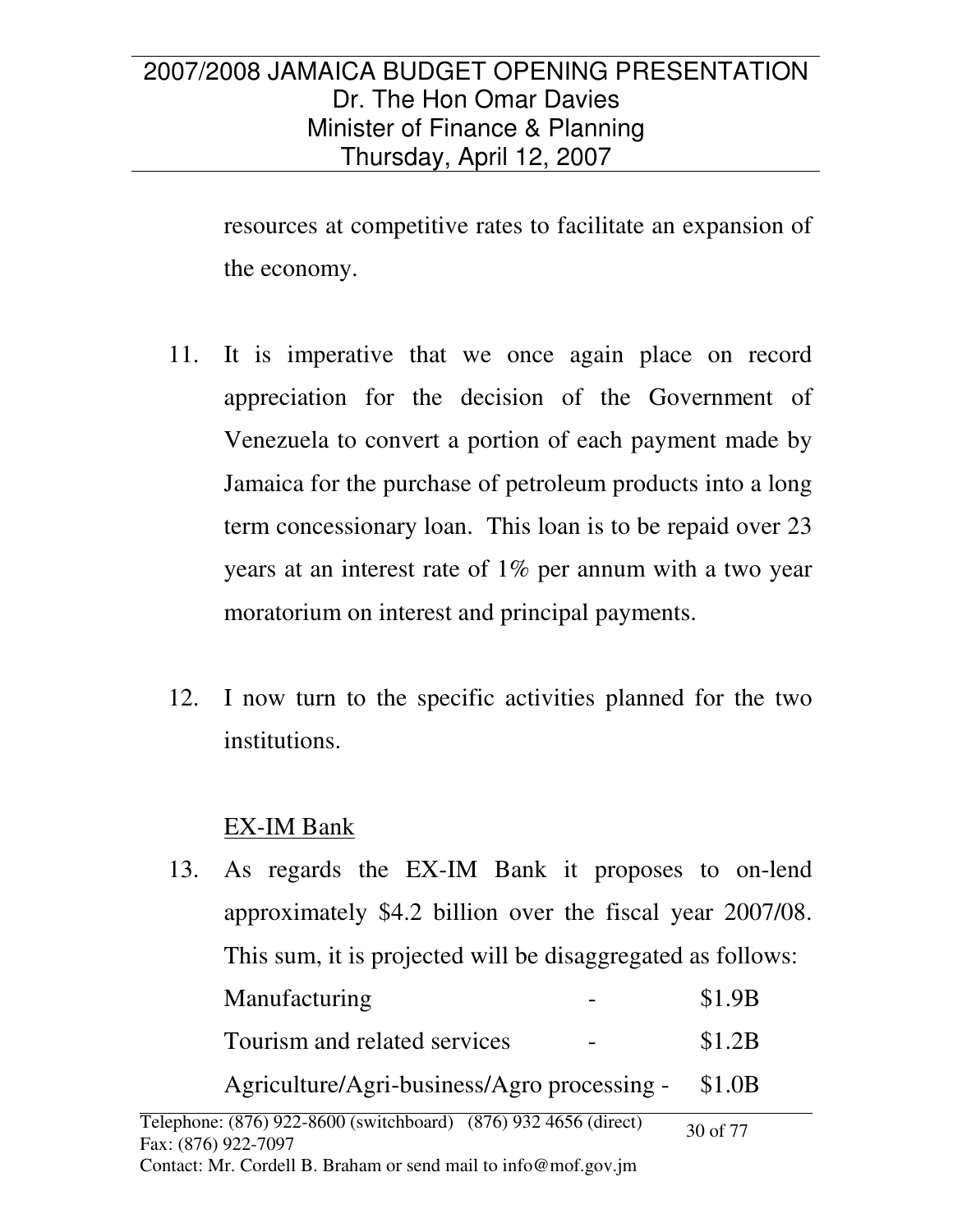14. EX-IM's rate of interest to end-users on Jamaica dollar loans is 12% which is the "best deal in town".

#### DBJ/NIBJ

- 15. As is known, during fiscal year 06/07 the activities of the NIBJ and the DBJ were merged into a single institution. This merger was carried out in pursuit of the objective of greater efficiency in the financial entities under the Ministry of Finance. The first step in this process had been the merger of the NDB and ACB into the DBJ.
- 16. The merged DBJ remains a strong viable institution with loan disbursement for the past year totalling \$1.4 billion. About one-third of the Bank's loan was to the agriculture sector, facilitated to a large extent by the activities of the National People's Cooperative Bank network.
- 17. Borrowers through the PC Banks who are essentially "small farmers" are now enjoying single digit interest rates due in part to the provision of resources made available by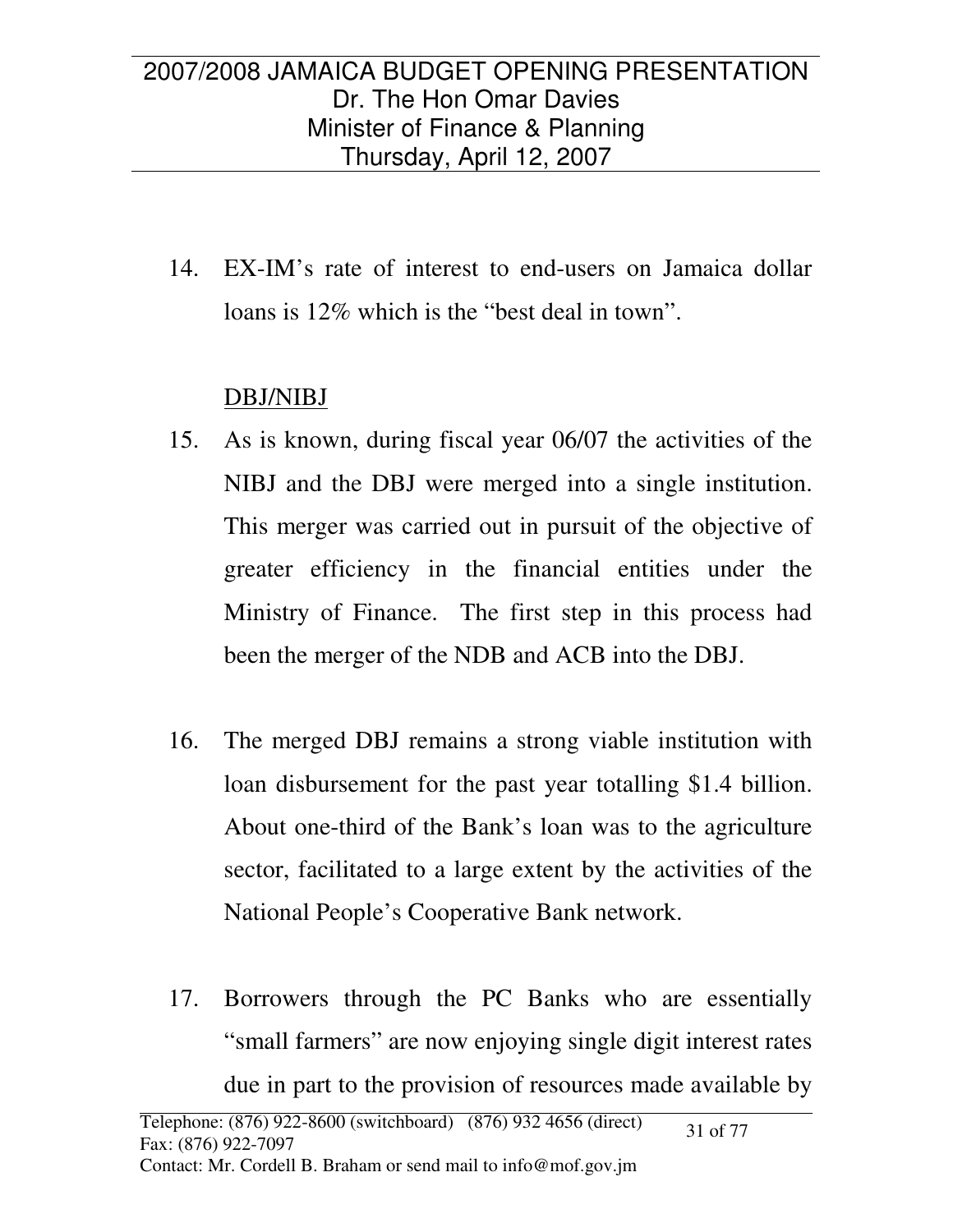the National Insurance Fund (NIF) and the Bank of Nova Scotia. In the latter instance, to facilitate on-lending to borrowers at under 8%, the Ministry of Finance provides a subsidy on each loan.

- 18. During this financial year, DBJ will spearhead a number of projects aimed at introducing high tech farming techniques, as well as expanding attractions in the tourism sector. Total loan disbursements through regular lines are projected at \$2.1 billion and these will be supplemented by resources from Petrocaribe.
- 19. As regards Petrocaribe funds, the DBJ is projecting use of approximately \$2.5 billion over the next 18 months. This will enable on-lending to tourism to the tune of \$2.5 billion and \$1.0 billion to the agriculture/agro processing sector.
- 20. The availability of funds from the Petrocaribe facility has partially solved the age-old problem of Government being unable to provide for the productive sector resources at an interest rate which allows its members to be competitive.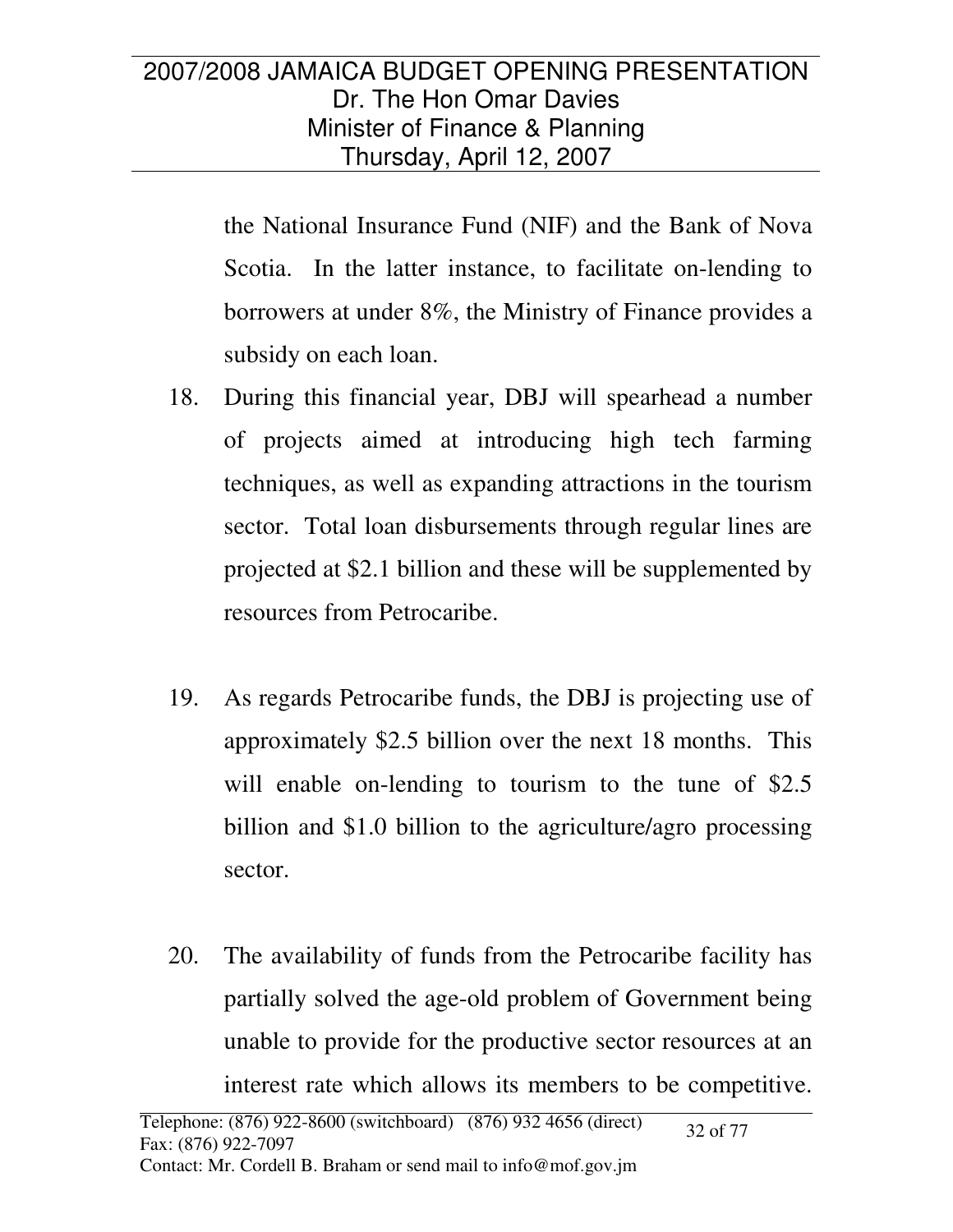However, as we all have learnt from the recent past, low interest rates, or even zero interest rate, is not adequate to guarantee success if a project is not inherently viable.

- 21. Notwithstanding the above, we recognize that there are many potential entrepreneurs who, for a variety of reasons, need assistance in entering the formal financial market. They know what they want to do, they have the competence but they do not have the "skills" to access credit.
- 22. In recognition of this "gap", the Jamaica Business Development Centre (JBDC) has been charged with developing and implementing an island-wide "handholding" programme for such entrepreneurs.
- 23. The programme will include business planning and product development.
- 24. The JBDC will be provided with a special budget of \$50 million to enable it to carry out these tasks.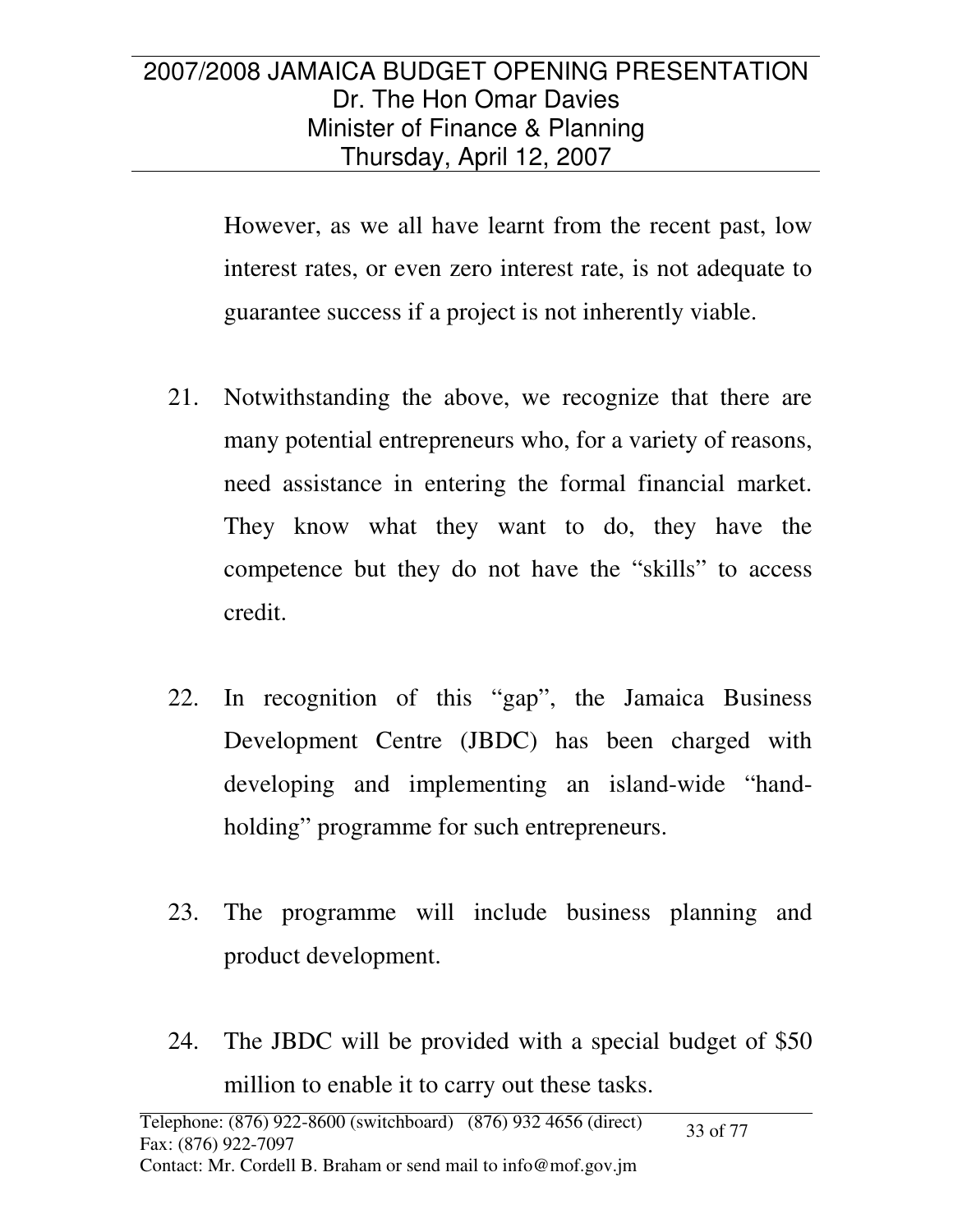25. Having taken steps to provide needed support for this special group, let me reiterate that all projects will have to meet strict viability criteria in order to qualify for loans, regardless of the source of funds. This is a clear and explicit response to those who suggested that funds being on-lent through government institutions will be treated with less scrutiny than those from other sources.

## Bank Spreads

- 26. On several occasions members of the private sector have pointed to the fact that whilst recognizing the downward movement of interest rates on Government Paper as well as the special rates available through the Government's Development Banks, the interest rate faced by businesses in carrying out normal activities e.g. for working capital still remains excessively high.
- 27. This is one point on which the Opposition Spokesman on Finance and I have agreed. I suspect the only outstanding issue is how can this be addressed?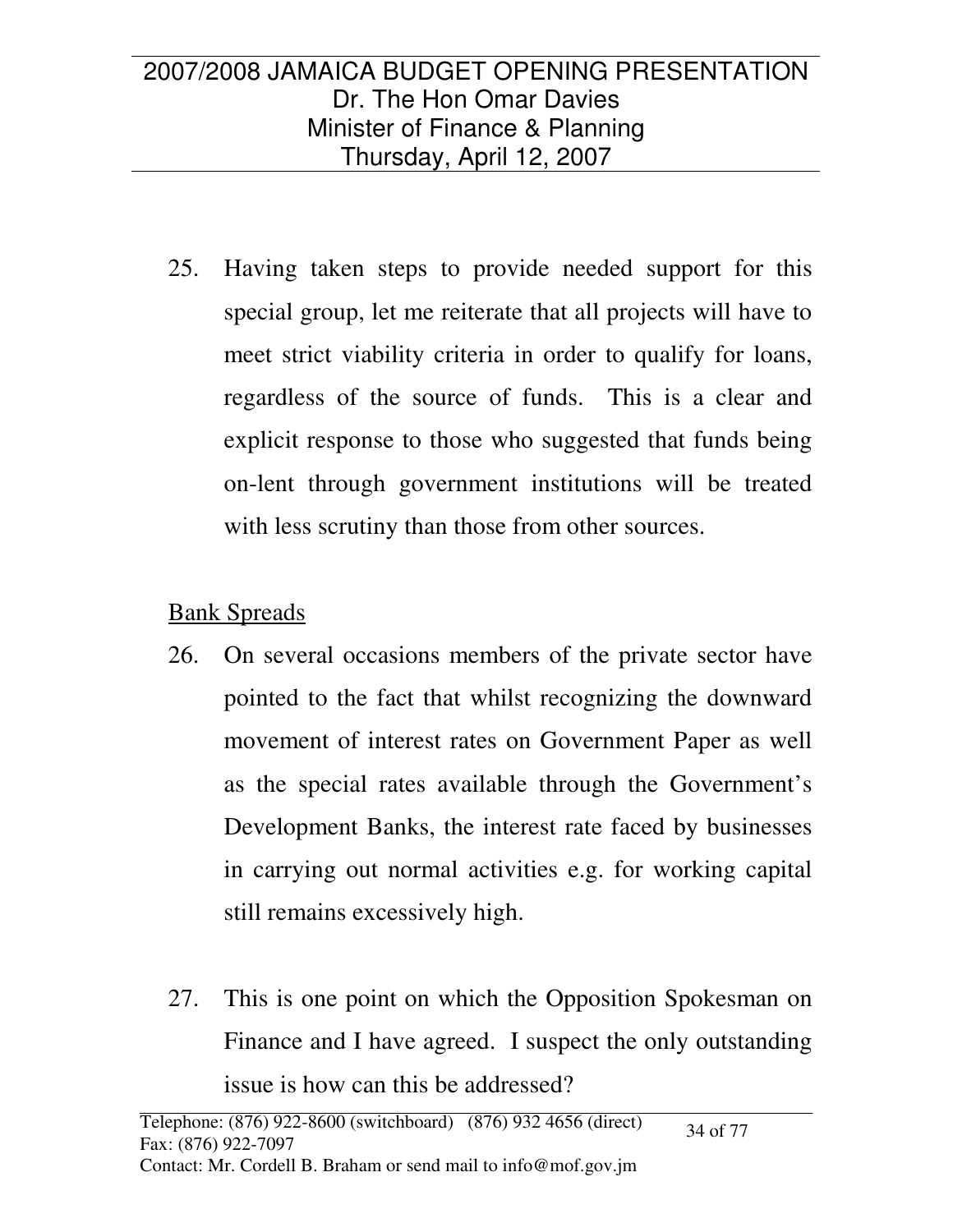- 28. I have looked at the latest report on "spreads" published by the Central Bank and the following statistics are interesting: In December 2006 the overall average weighted loan rate was 17.59% whilst overall average weighted deposit rate was 5.02%. This gave an interest rate spread of 12.57%.
- 29. This spread is simply too high! Spreads of that level are a deterrent to increased economic activity. They could also serve the purpose of undermining confidence in the formal system and open up the sector to negative assessments even though these may sometimes be misplaced. I urge the leading players in the system to take note and seek to take remedial action.

#### II. INCREASED PROTECTION: DEPOSIT INSURANCE

30. A part of the financial regulatory system which has been quietly carrying out its activities is the Jamaica Deposit Insurance Corporation chaired by that excellent former public officer, Ambassador Herbert Walker and led at the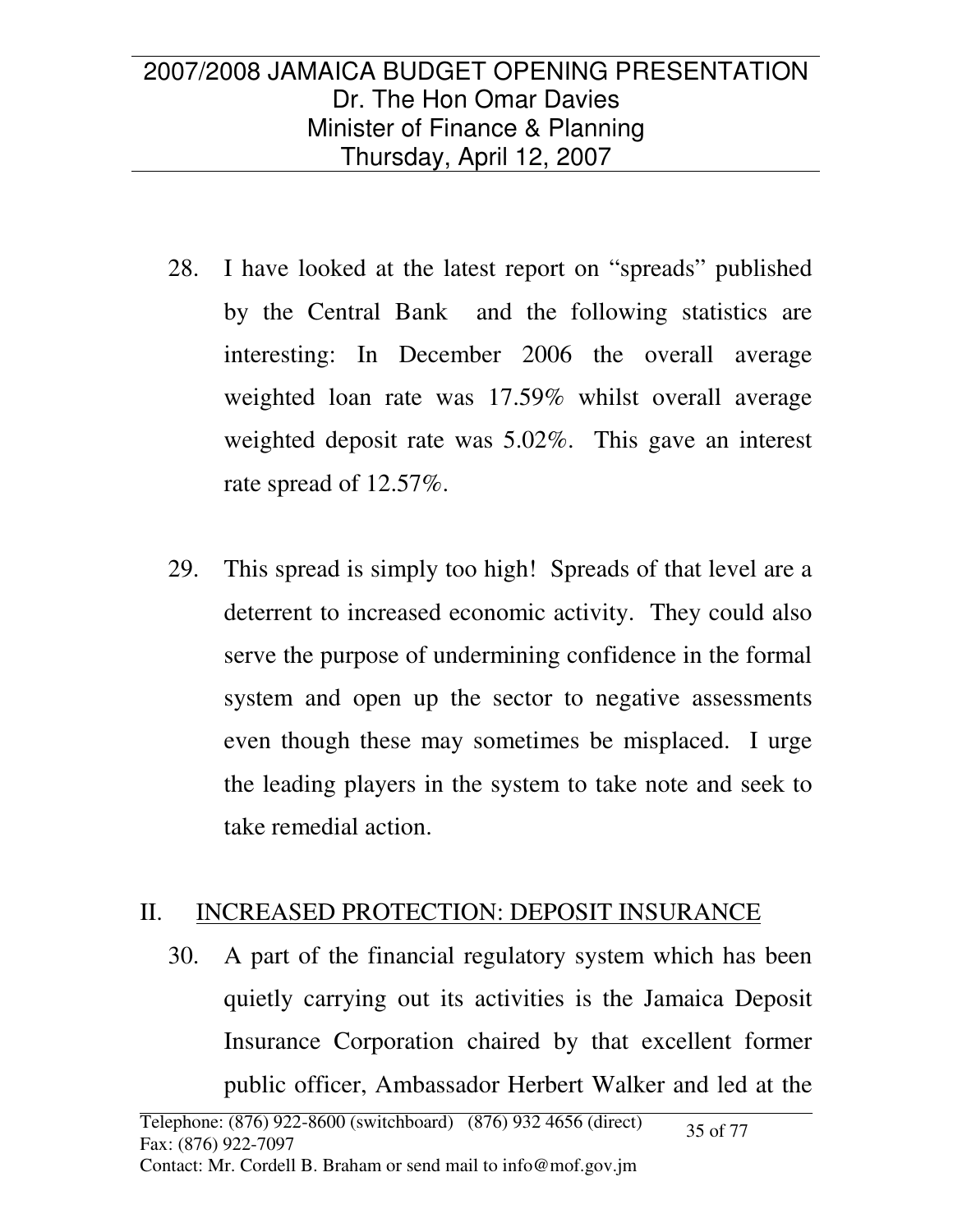executive level, from its inception to his retirement last year, by Mr Winston Carr, who was a former Deputy Governor at the BOJ.

- 31. This institution has served to provide depositors in licensed deposit-taking institutions with a level of protection such that if for any reason there were bank failure, their hard earned savings would be safe.
- 32. From time to time, the JDIC has assessed the insurance coverage limit and the last assessment was carried out recently.
- 33. I wish to formally announce that with effect from July 1, 2007, each deposit in a licensed deposit taking institution will be covered to the level of  $$600,000 - a$  doubling of the current level. This coverage limit is 2.27 times per capita GDP. This ratio is above international standards.
- 34. This improvement in the coverage for each deposit is been effected with no increase to the premiums charged to participating institutions.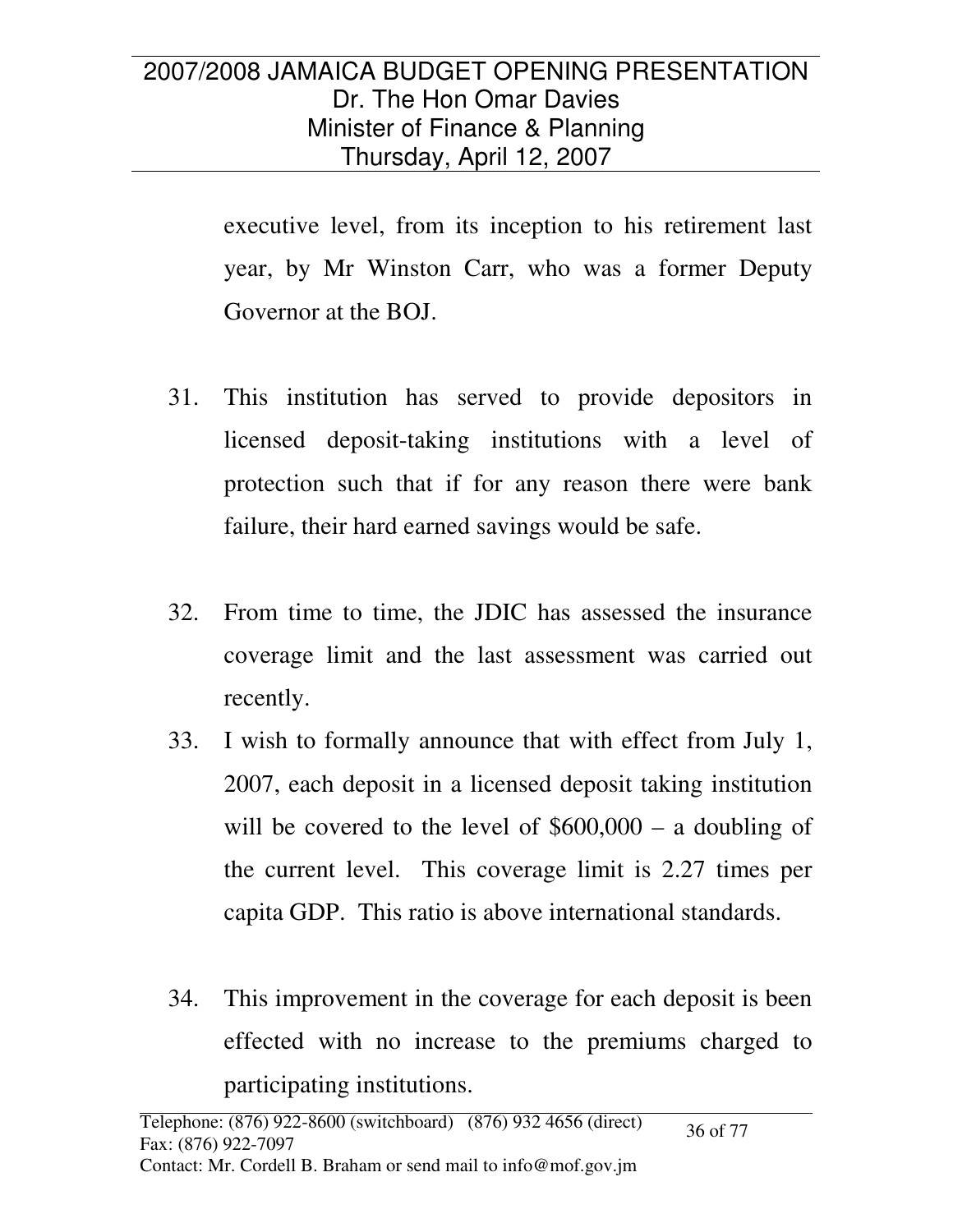## III. INCREASED EDUCATIONAL OPPORTUNITIES

- 1. Apart from the support provided directly through the budget for education, I wish to highlight the activities of two institutions which, although not directly funded through this budget, complement the activities of the Ministry of Education.
- 2. These two institutions are the CHASE Fund which supports Early Childhood Education and the Students' Loan Bureau which supports students at the tertiary level.

## **CHASE**

3. As regards the CHASE Fund, its activities in the area of sports through the Sports Development Foundation are well documented. However, it should be recognized that CHASE also makes a significant contribution in support of Early Childhood Education particularly through assistance to basic schools, most of which are operated by NGOs or church related bodies.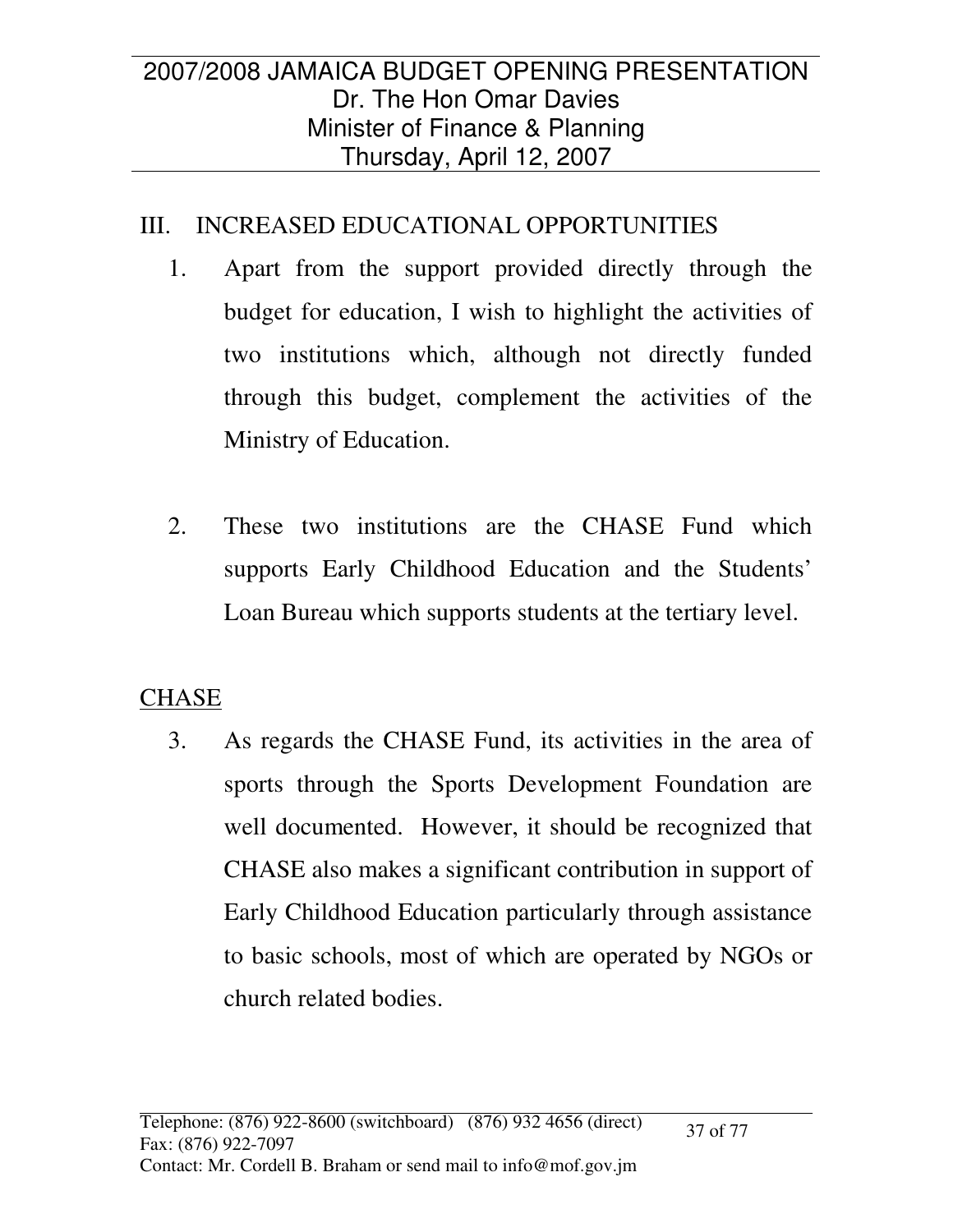- 4. I know that there are many Members of Parliament who have been approached by basic schools for assistance and few were aware that CHASE represents an additional funding possibility. In Fiscal Year 2006/07, CHASE disbursed grants of over \$180 million for a wide range of projects scattered throughout Jamaica in support of Early Childhood Education.
- 5. For 2007/08 it is projected that CHASE will disburse an amount in the region of \$280 million on Early Childhood projects.

## Students' Loan Bureau

6. The operations of the Students Loan Bureau (SLB) should be seen as a "work in progress". It should be recalled that the Government only reassumed full responsibility for managing the loan portfolio when the fund was virtually decapitalized under management of private sector institutions. In fact, when the Government reassumed responsibility, bad loans accounted for approximately 75%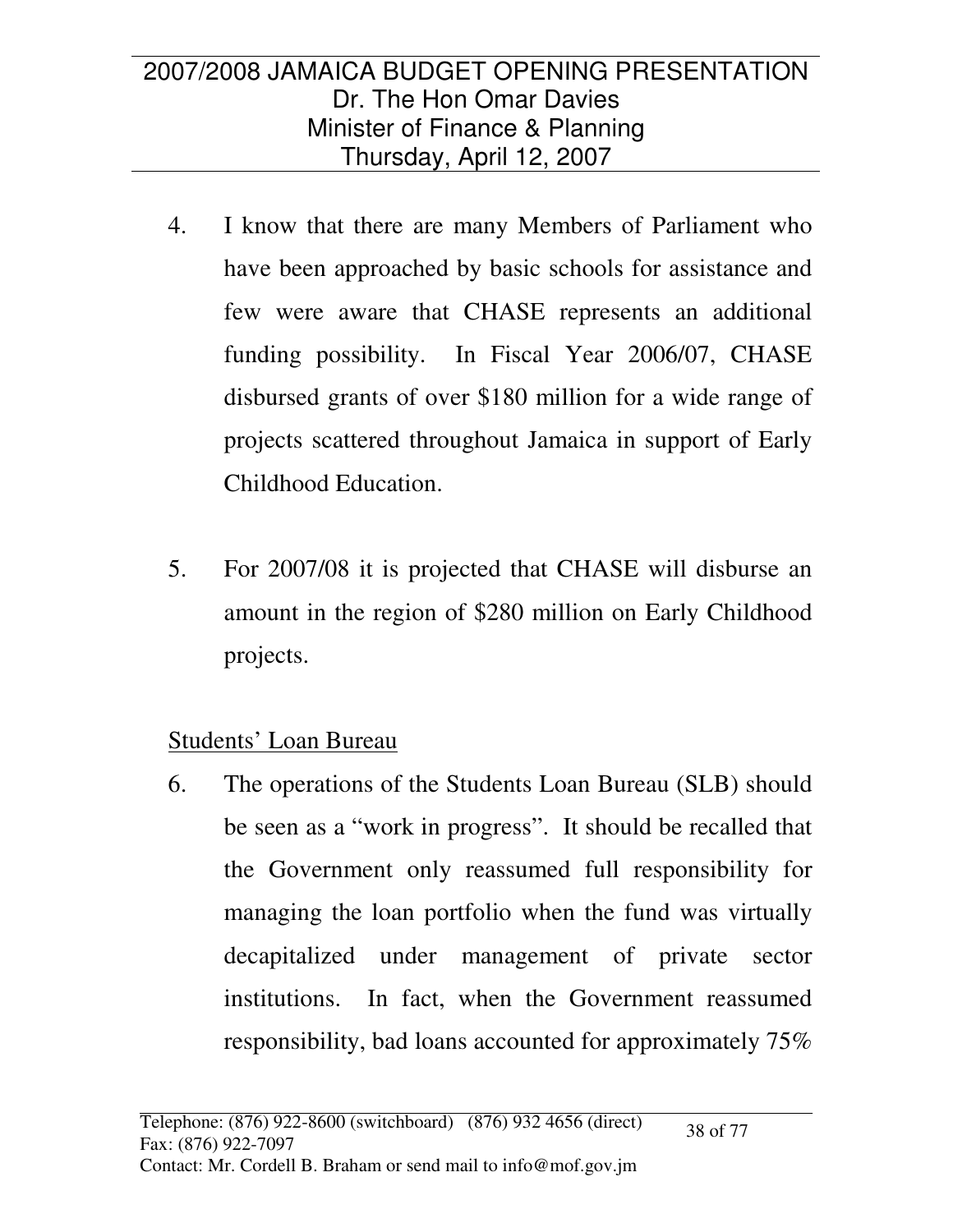of total loans disbursed compared with the current level of  $19.6\%$ .

- 7. Over time, attempts have been made to improve the operations of the Bureau as beneficiaries and their guarantors have raised questions about existing rules. At each instance I have asked the Board and Management to address these concerns in order to facilitate access to the funds by those students who are greatest in need.
- 8. The fact is that despite the challenges which we face in the education sector, there is increased access to tertiary education for students from families at the bottom of the income ladder. It was mainly for these students that the SLB was established and hence it is a priority objective to seek to facilitate their access to loan funds on the best terms available.
- 9. In the last academic year, SLB made loans totalling over \$815 million to approximately 6,650 students, most of whom are attending the UWI and Utech. Of interest is the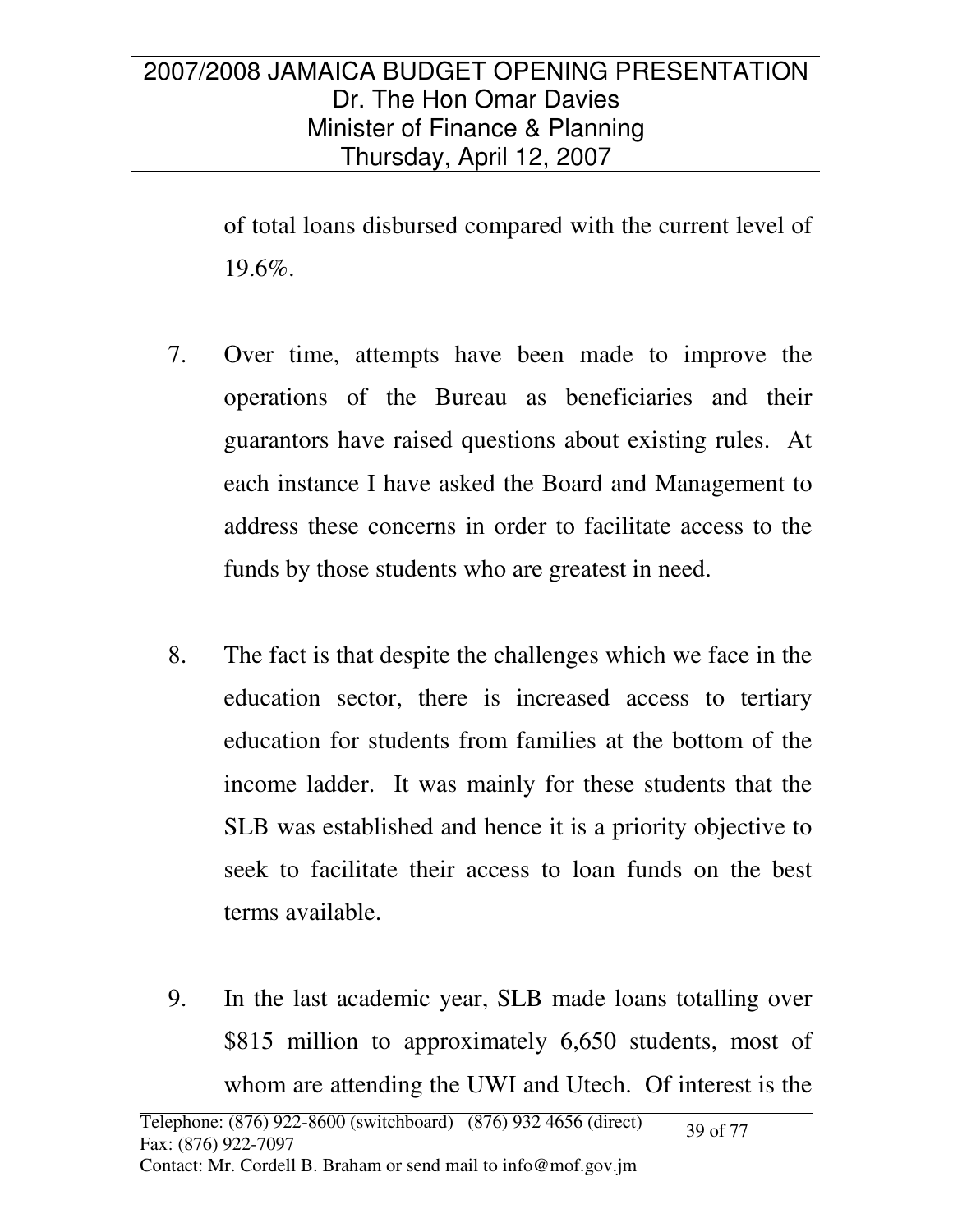gender mix with 4,800 (72%) of the total number of students being female.

- 10. Of those students 2,290 received grants to supplement the loans. These grants totalled just over \$100 million. In the next academic year the SLB will expand the number of students benefiting from grants to 3,600. This will require an additional \$60 million in funding. I am in the process of finalizing arrangements for the SLB to receive a concessionary loan from the Petrocaribe Fund which will facilitate this increase in grants awarded.
- 11. Other issues which have been, or which are being addressed in order to improve the service, include allowing students to qualify for loans for the duration of her/his course without the need to go through the tedious annual application process. This facility is now available. However, the basic problem lies in the willingness of guarantors to sign on for a whole programme as opposed to, for one year at a time.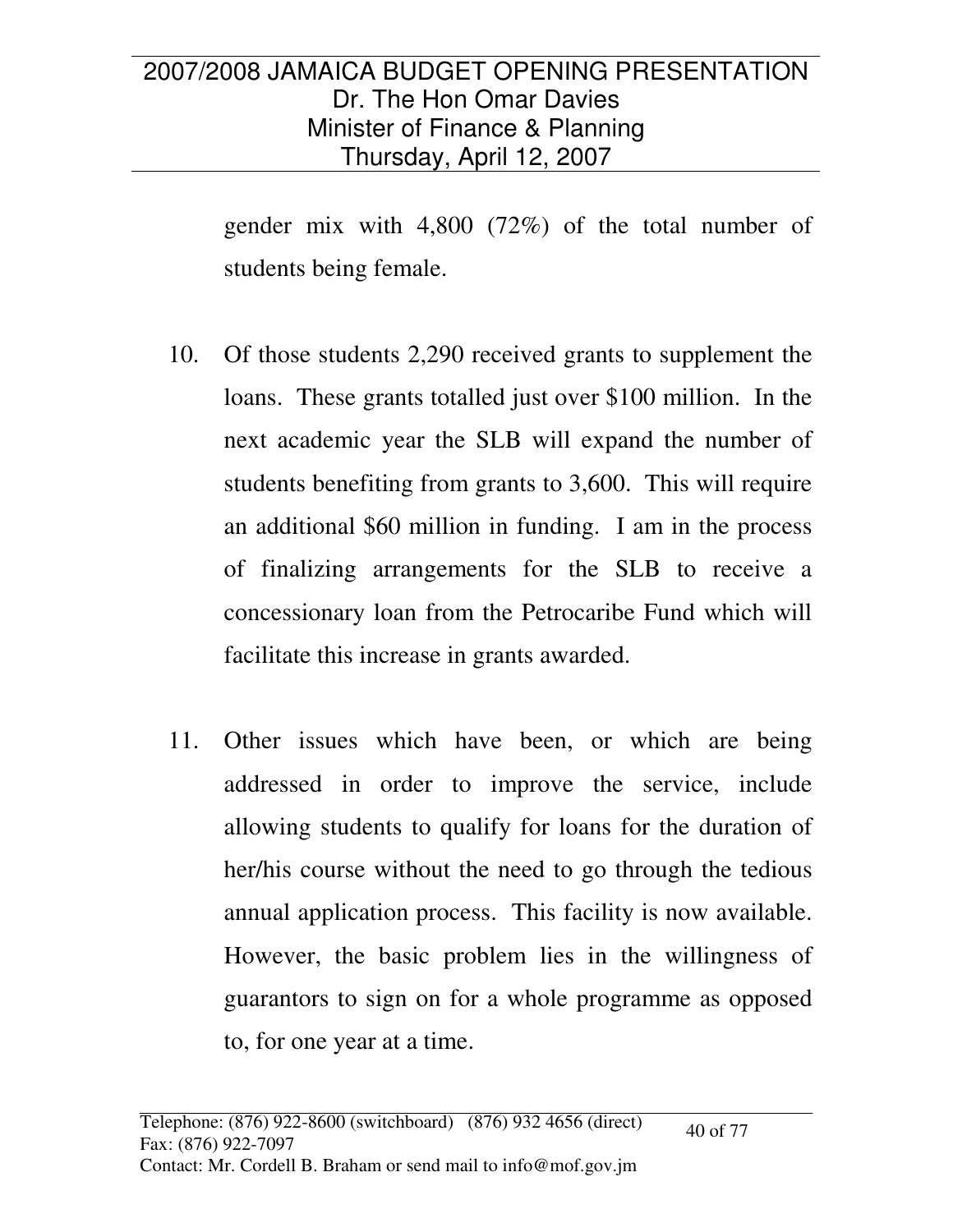- 12. Whilst it is always dangerous to "single out" the staff of any one institution for special praise, I must say a special word of appreciation for the achievements of the SLB.
- 13. The scheme virtually collapsed when the private banks had responsibility for making the loans and the MOF took the bold decision to give the SLB total control.
- 14. Yes, we have had challenges but over time, each issue has been taken on board and addressed. My only appeal is to parents, guarantors and students to live up to your obligations and repay your loans.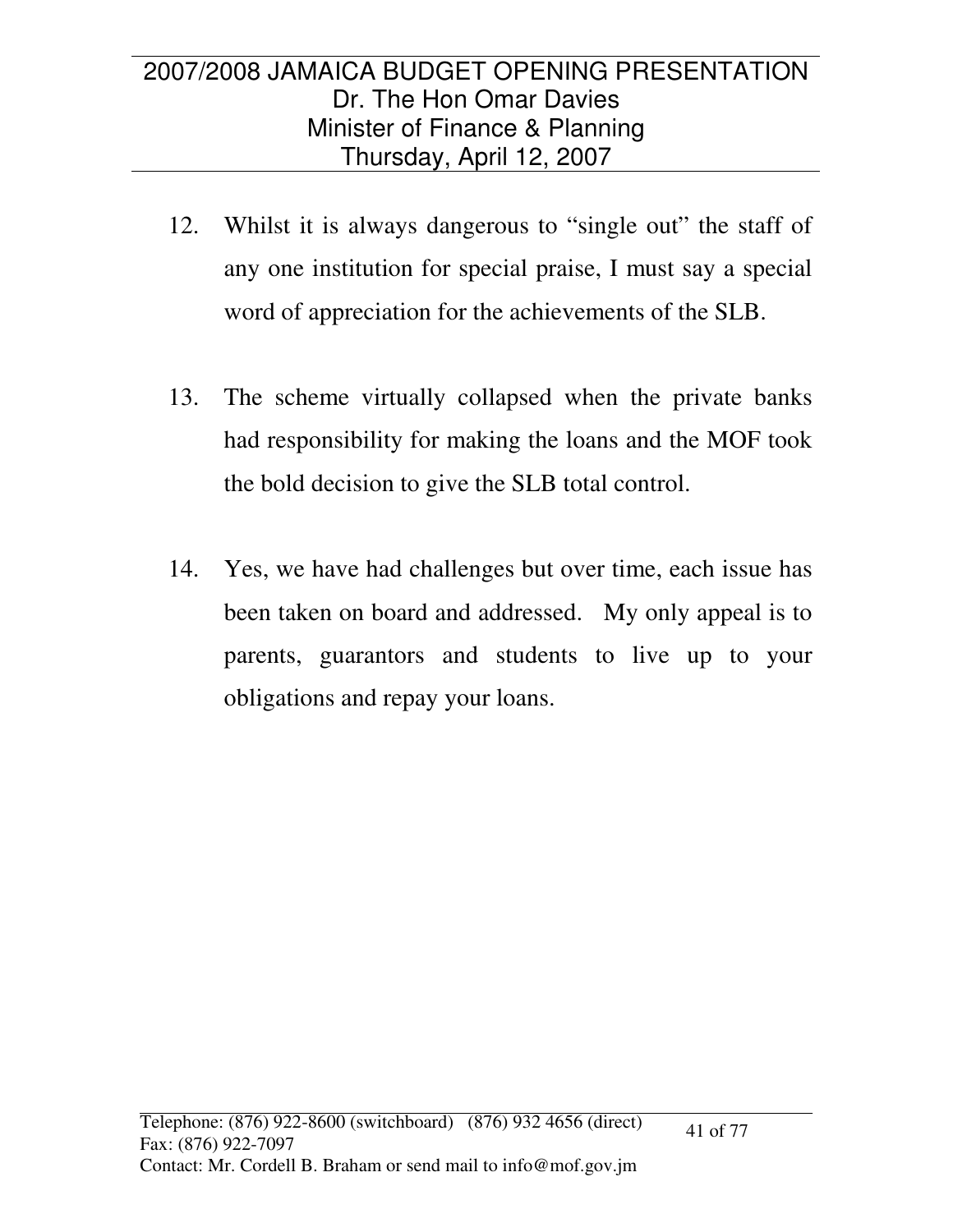## IV. SUPPORT FOR THE DISADVANTAGED

1. I now turn to two institutions which are addressing the needs of the most disadvantaged groups in our society. I speak of PATH and the Child Development Agency.

## PATH

- 2. PATH (Programme of Advancement Through Health and Education) presently provides benefits to approximately 236,000 persons and assessments by analysts, both local and from the World Bank, have confirmed that it is a successful targeting programme with 80% of the beneficiaries coming from quintiles one and two. Furthermore, 65% of Jamaican families living below the poverty line are beneficiaries.
- 3. It is recognized that there are still families in need of support who are not presently included and funds have been provided to add 15,500 persons, bringing the total number covered by PATH to 252,000.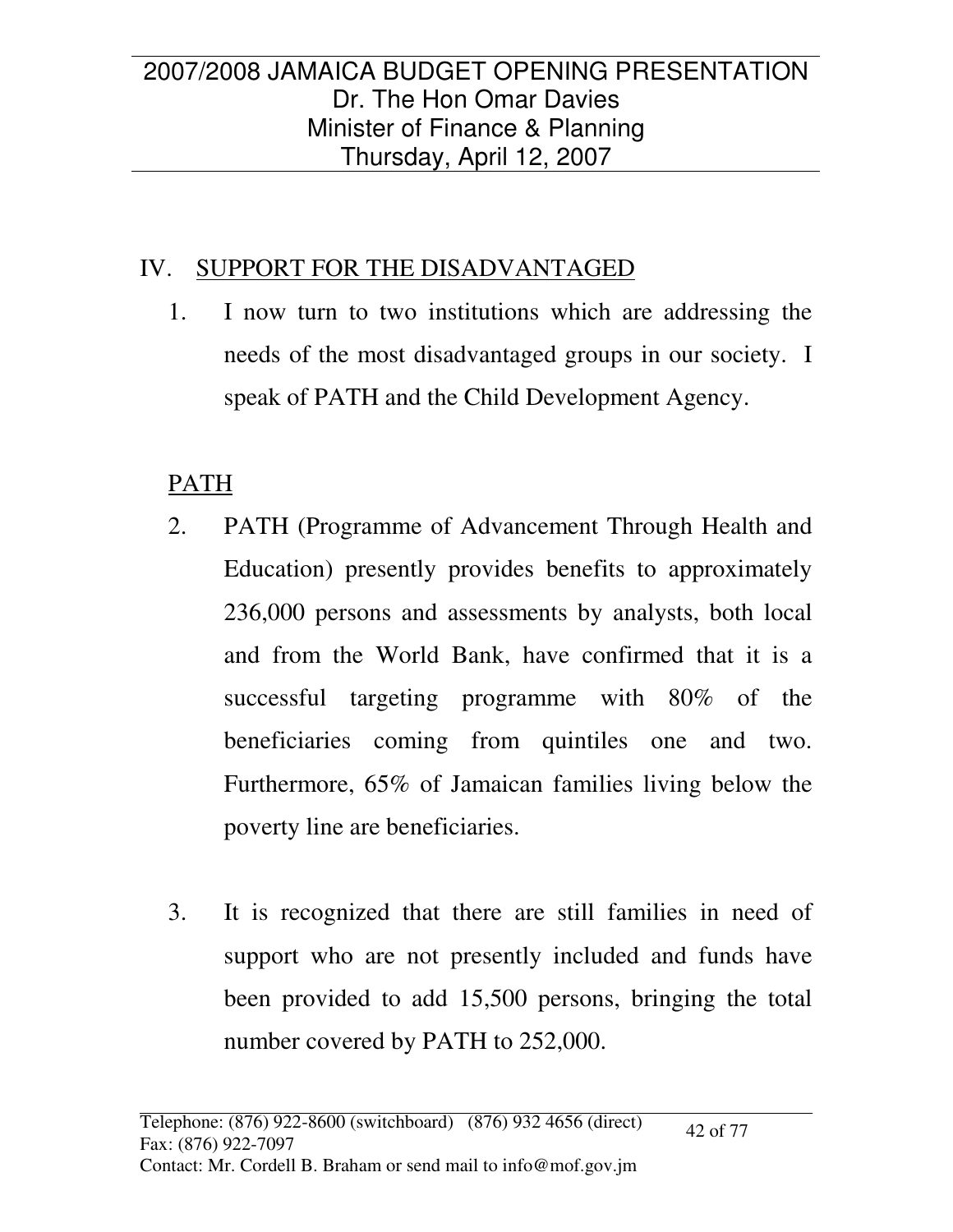- 4. During the fiscal year a new dimension to the programme will be introduced called "welfare to work". The programme will channel members of households benefiting from PATH into training programmes or employment. Furthermore, under the Rehabilitation Grants Programme, PATH beneficiaries who are assessed as being capable of operating their own businesses will be afforded grants for the establishment of micro enterprises.
- 5. Finally, I must mention the PATH Feeding Programme, which is a new component under the MOE's School Feeding Programme.
- 6. Under this programme, students from PATH-assisted homes will be provided with free lunches. It is planned to provide 40,500 students with lunches for 180 school days.
- 7. The allocation for this programme is \$450 million.

## Child Development Agency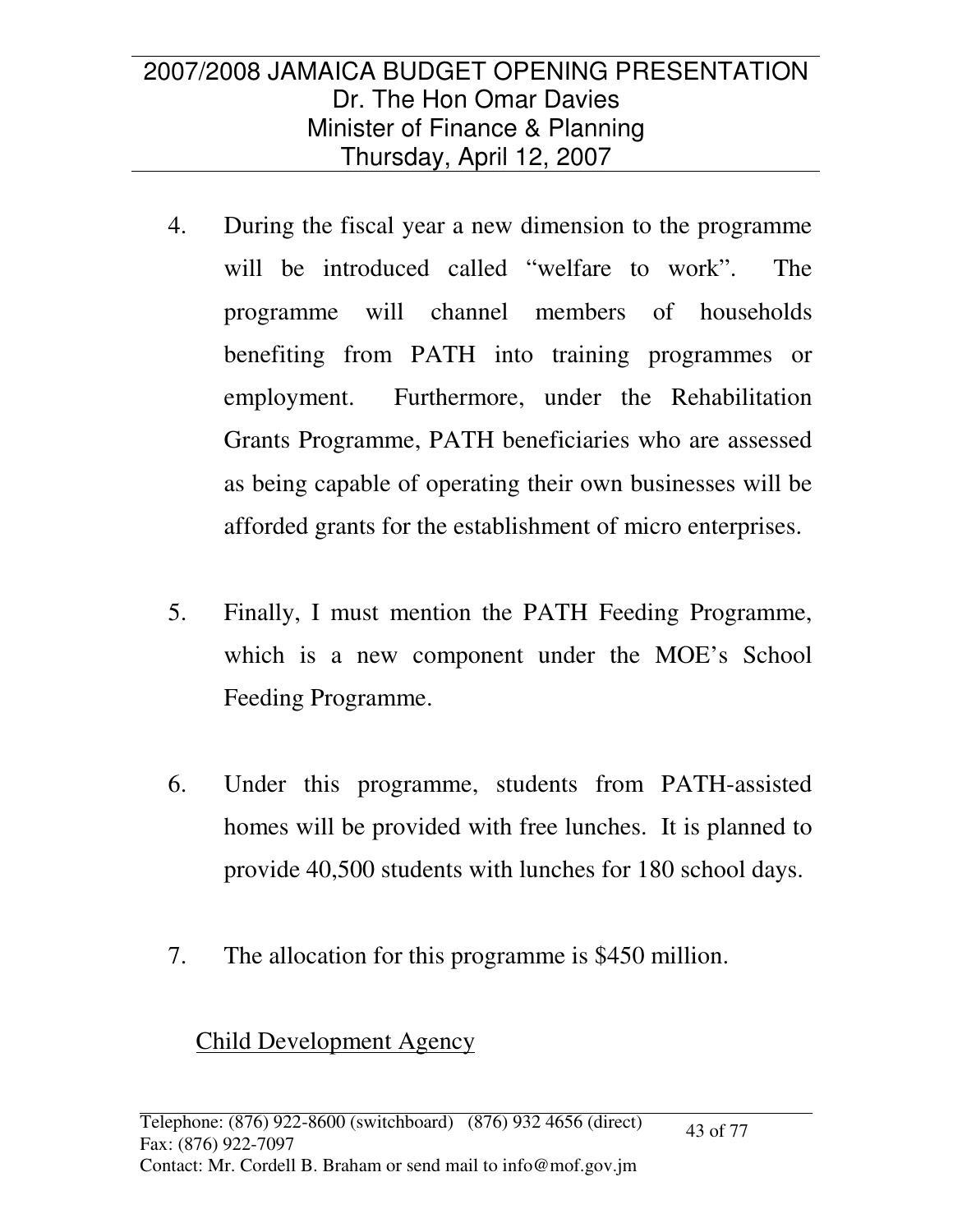- 8. This institution has been established as a Type A. Executive Agency. Under enlightened and visionary leadership, the CDA has been moving toward providing professional support services for our most disadvantaged children.
- 9. Some of the achievements of the CDA in 2006/07 include
	- (i) 100% investigation and follow-up action in reported critical incidence.
	- (ii) Placing of 200 children in foster care.
	- (iii) Re-uniting 210 children with their families.
	- (iv) Provided 15,000 interventions with parents and children with the objective of stabilizing the families and preventing these matters taken to the Court.
	- (v) Renovation of the Glen Hope Nursery and the Musgrave and Marigold Child Care facilities.
- 10. The improvements will continue in this budget year with two critical priority objectives.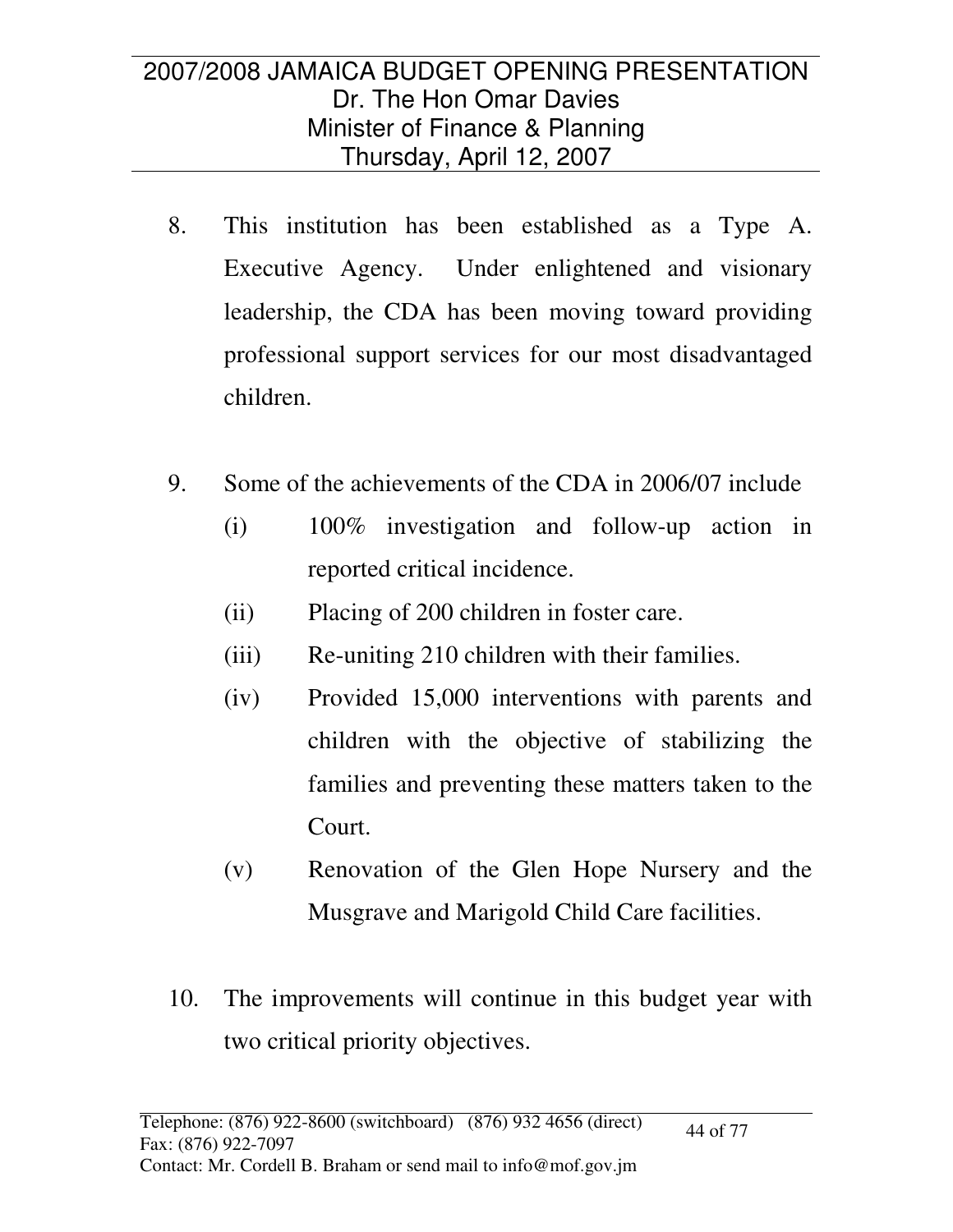- 11. The first is the employment of key personnel such as Clinical Psychologist and a Legal Officer, deputy Managers for each home as well as Monitoring Officers and Social Workers. The objective is to upgrade the pool of professionals who care for the children protected by the CDA.
- 12. There is also an intention to establish an office of the Children's Registrar. This will be an independent body established under the Child Care and Protection Act. It will receive and record all reports on the abuse, infringement or deprivation of the child. The reports will be forwarded to either the CDA or Office of the Children's Advocate for investigation.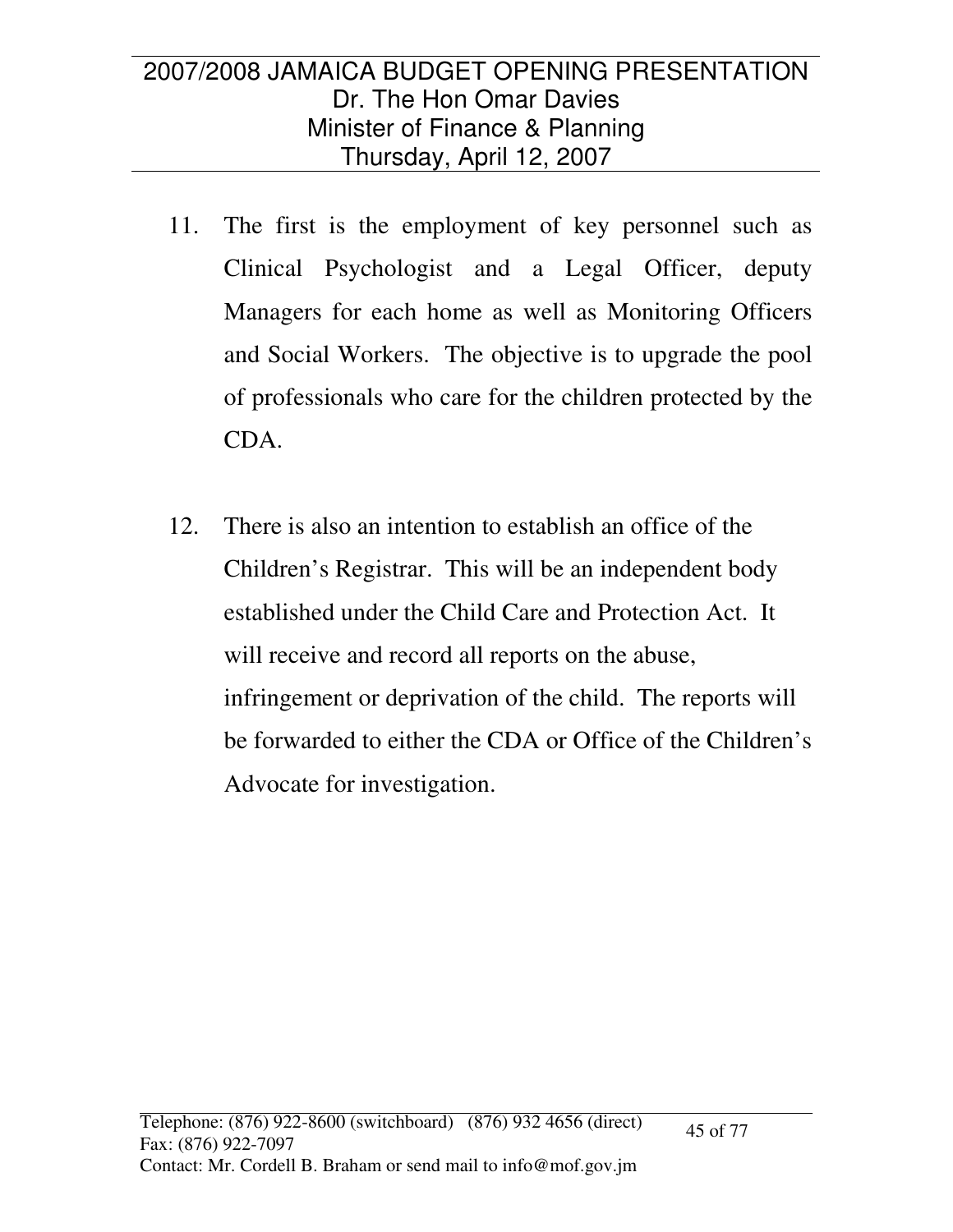## E: MAJOR POLICY ISSUES

- 1. As I indicated in my introductory comments, I intend to address certain policy issues with which the country will need to come to grips in the medium term, beginning in fiscal year 07/08.
- 2. I gave a great deal of thought to whether this was the appropriate time to place these issues on the table as it is all too often the case that a budget presentation in an election year is seen as an opportunity to score political points, rather than to address the fundamental issues which will impact on the country, regardless of who wins.
- 3. I have designed this section to stimulate public debate and, whilst I cannot dictate the approach of the Opposition, I hope that the issues which I raise are taken on board either in this debate or subsequently.

## CONSOLIDATED PAYROLL DEDUCTIONS

4. The first major policy issue relates to the government's intention to consolidate payroll deductions and also to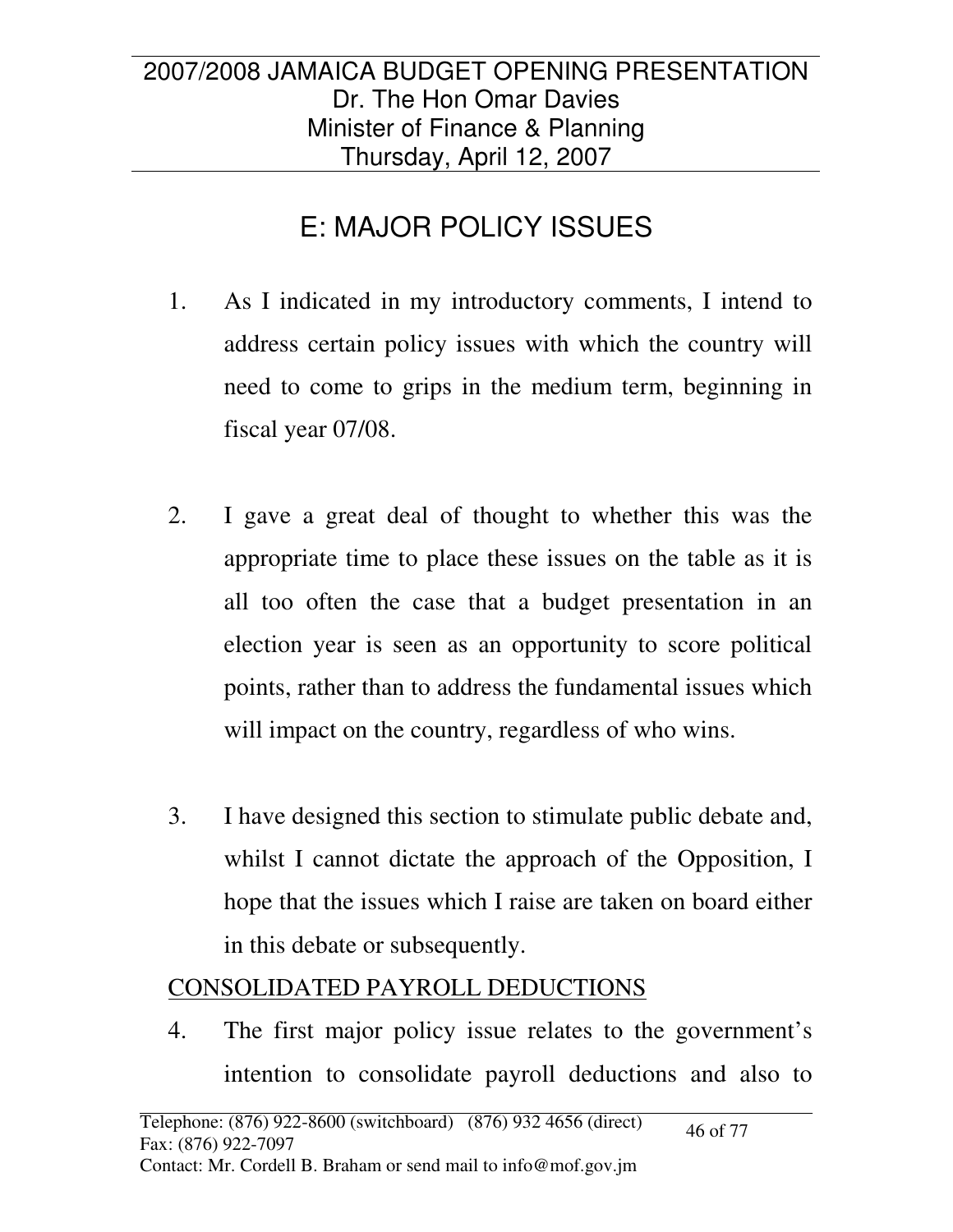rationalize the structure of these deductions so as to allow for resources to be allocated to areas of greatest need.

- 5. Virtually everyone agrees that the present system is overly complicated and inherently inefficient and costly to employers to submit returns.
- 6. Each institution has its own collection system and each is operated under its own legislative framework. Hence employers are faced with making returns to NHT, NIS, HEART and the Education Tax.
- 7. Therefore, all are agreed that if we were able to simplify the system whereby 16% of payroll is paid over (split 10  $\frac{1}{2}$  % from employers and 5  $\frac{1}{2}$ % from employees), to one entity, this would represent a major step, even if nothing else were done.
- 8. But although useful, this step on its own would really amount to "tinkering". There is much more to be done. There is need for the legislative structures to be made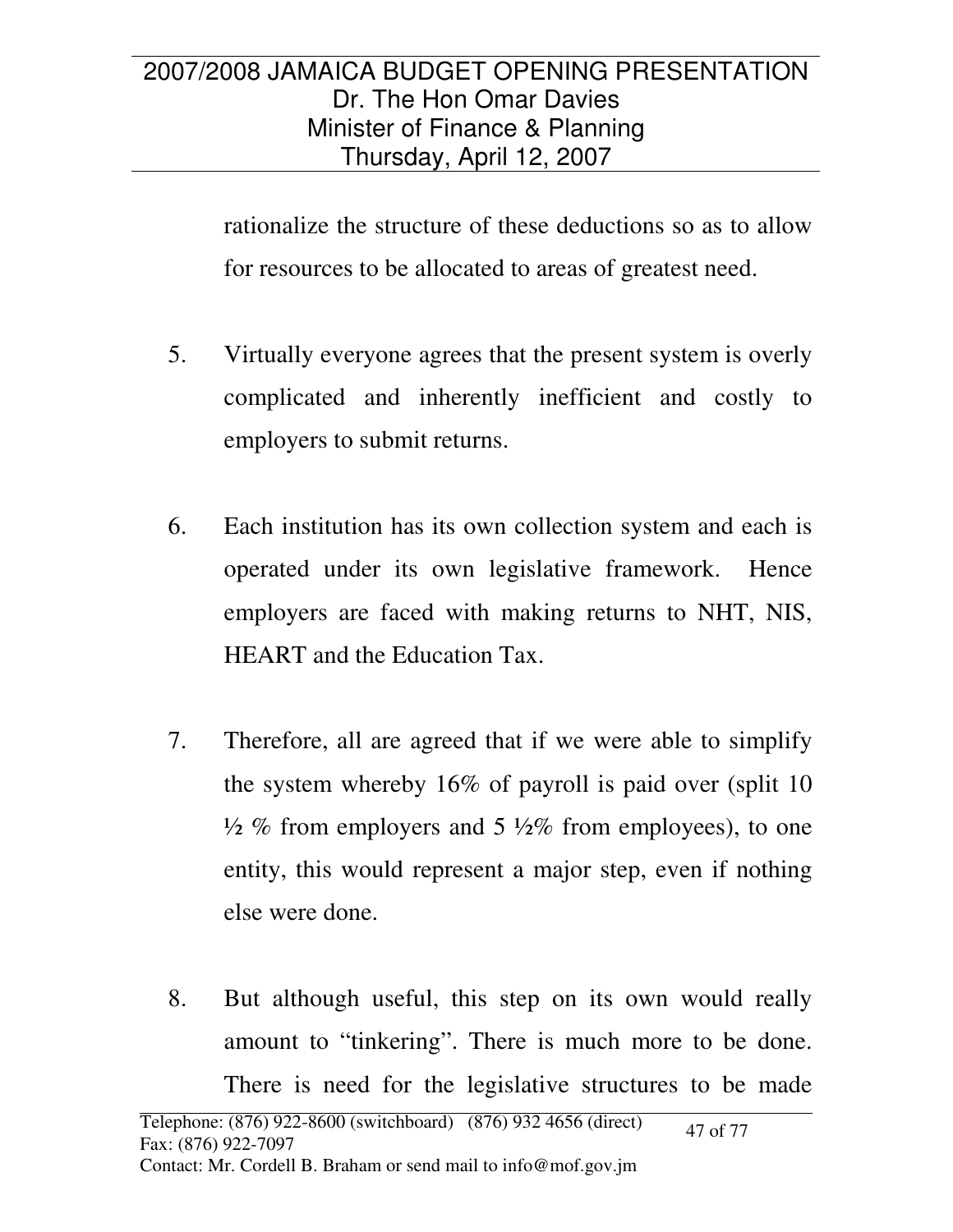more uniform. For example, there is no salary cap for NHT contributions but one for NIF, thus limiting the level of contribution and logically the level of eventual pension benefits.

- 9. However, the greatest potential benefits from the consolidation of the payroll deductions will be the ability to allocate increased resources to certain problem areas, I give two examples: (1) education and; (2) health.
- 10. As regards education, we are all united in the conviction that the future development of the country is inextricably linked to our ability to improve the readiness of graduates from the system for the world of work. But the improvement which we all seek will not result from merely stating the problem. To quote an illustrious predecessor *"it takes cash to care".*
- 11. Hence, a major thrust of this initiative will be to give an increased allocation to education from the consolidated gross collection.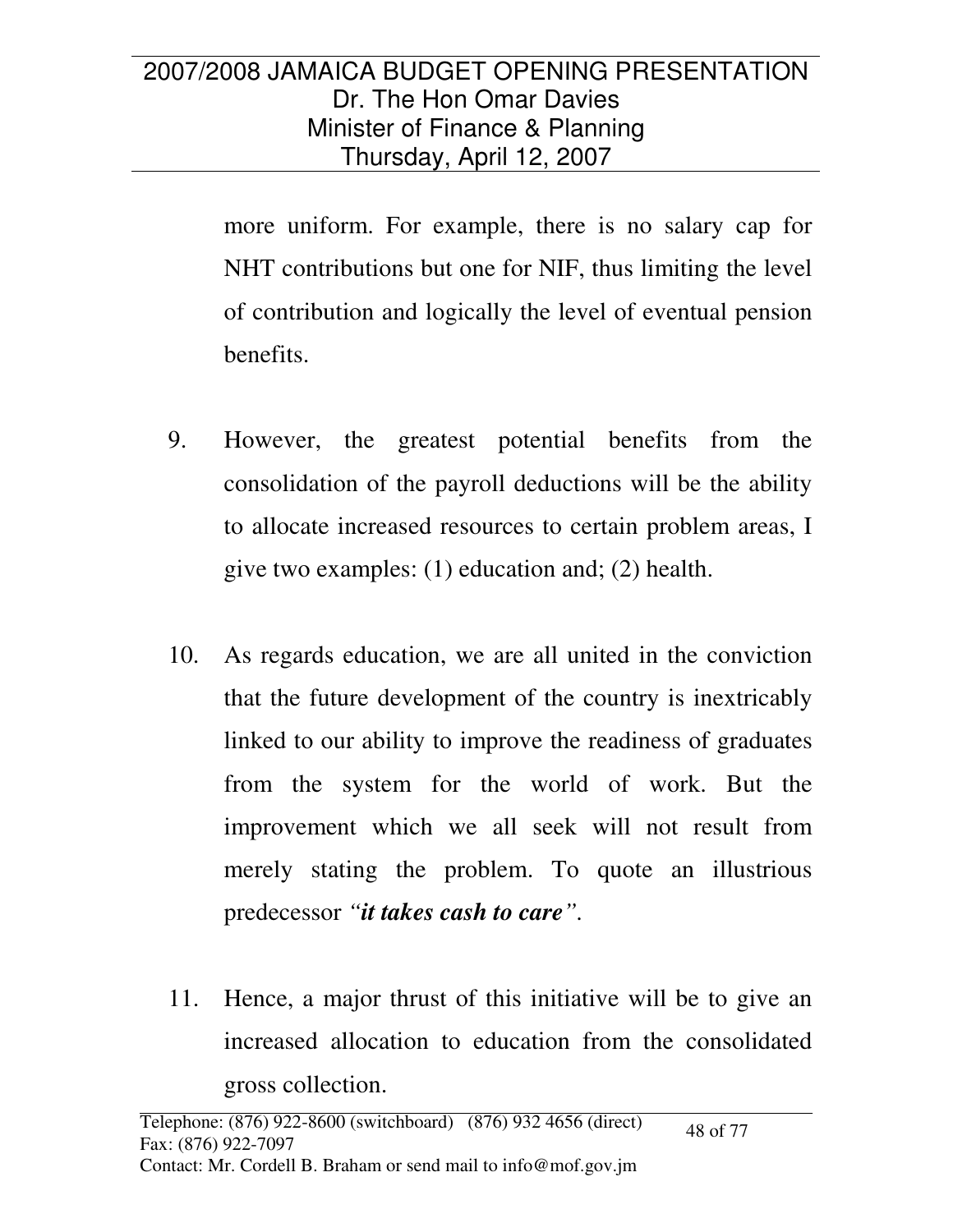- 12. I turn next to health. The establishment of the NHF has had a significant impact on the health sector in terms of the provision of generic pharmaceuticals at highly subsidized prices. I have heard the Opposition Spokesman on Hhealth speak to the need for us to do more. We all agree with him.
- 13. But one doesn't need to be a doctor to realize that there is need for additional in terms of the provision of pharmaceuticals. Every single one of us in this House has been faced with the needs of constituents having a prescription which can't be filled or having to do diagnostic tests for which they are seeking financial assistance.
- 14. There is also the need to broaden the number of pharmaceuticals subsidized by the NHF, including those to counter the deadly HIV/AIDS. We cannot rely, in perpetuity, on support from external agencies.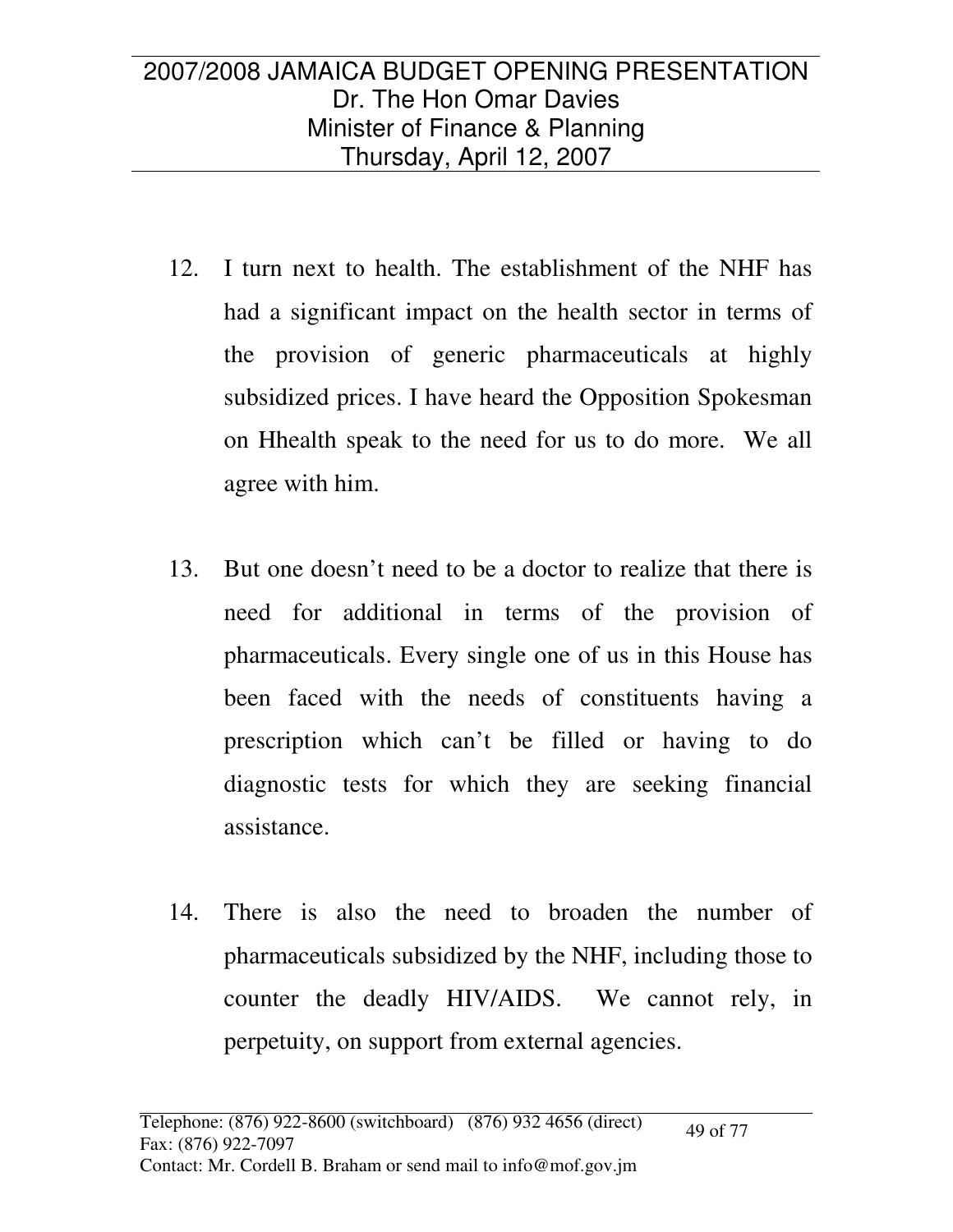- 15. In this regard, an increased allocation to the NHF could be drawn from additional resources resulting from lifting the cap on NIS contributions.
- 16. The issue is one which will need a great deal of discussion and I have already alerted colleagues in the Trade Union Movement as well as the private sector leaders, of the Government's intention. I look forward to moving ahead in order to realize the benefits of this significant step in social policy.
- 17. This consolidation will take effect during this financial year.
- 18. Increased Equity in Taxation Formal "low paid" Workers: An area of my job which receives little publicity relates to the appeals/complaints from PAYE workers and formal businesses who feel that the tax system is inherently unjust.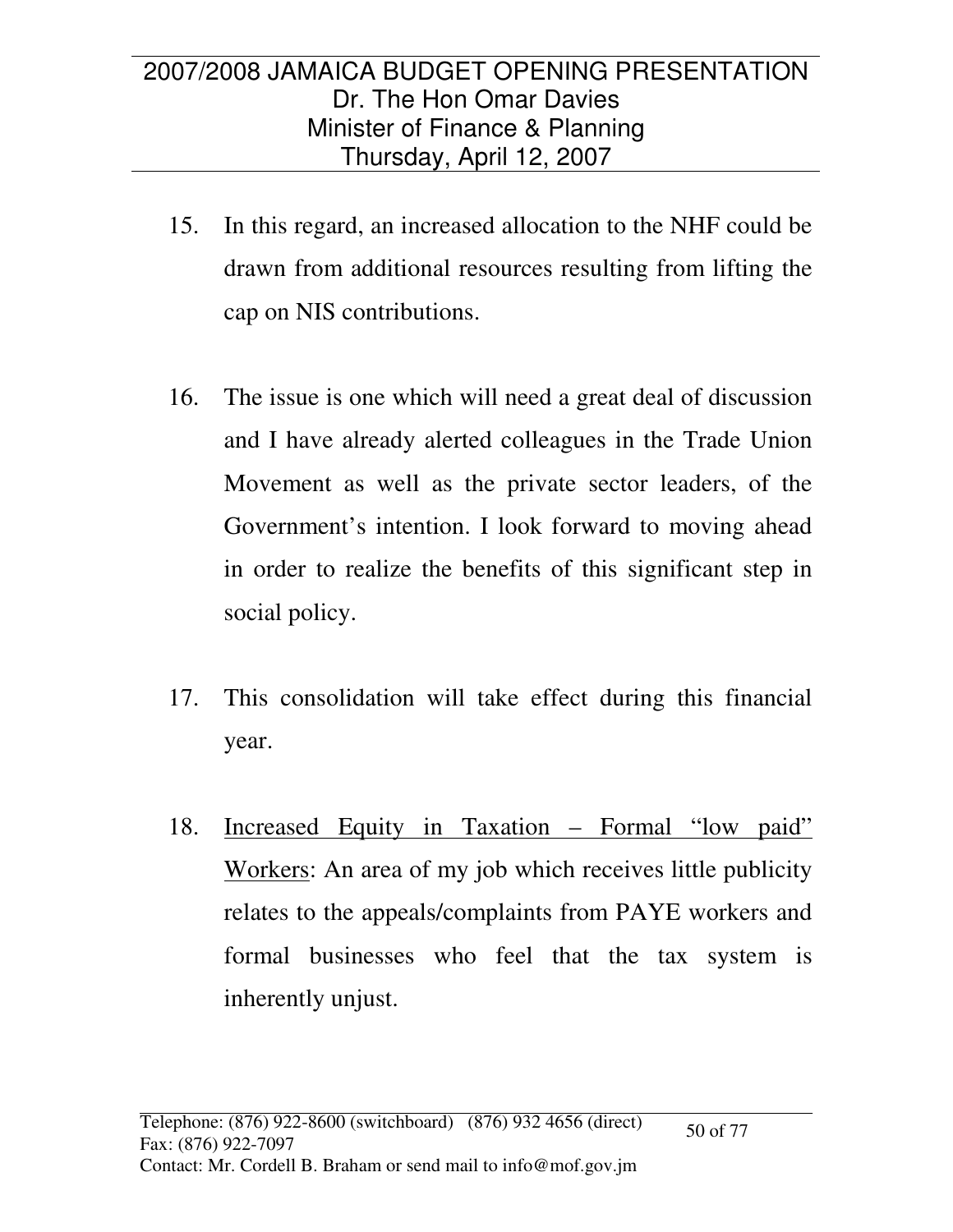- 19. Fact is, to a large extent, their claim is true as they can point to many individuals and businesses who are doing very well without paying their fair share. The Government has recognized this and, in recent years, we have concentrated on increased compliance as opposed to imposing new taxes.
- 20. Let me point to some clear evidence of the absence of equity in taxation. I recently requested of the tax authorities, data on the regional distribution of revenue collections. The pattern of collections would represent a shock to most.
- 21. There are not many who would have guessed that the revenue centers of May Pen and Spanish Town are far bigger contributors than those of the North Coast, which represent perhaps the greatest area of economic boom in recent years.
- 22. For the first eleven months of 06/07, the ranking of total collections was: St. Andrew - \$37.6B; Kingston - \$37.5B;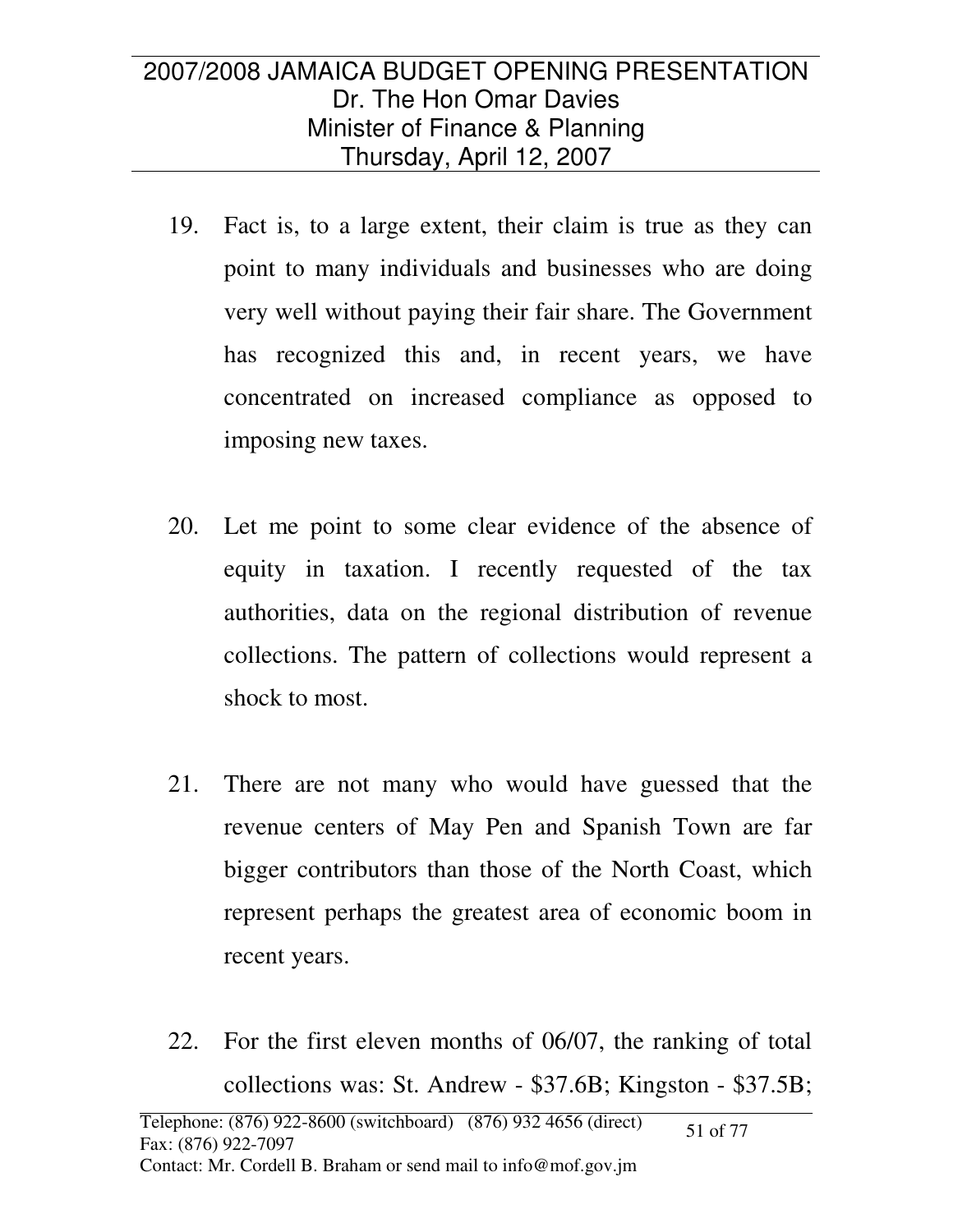Cross Roads - \$18.6B; Spanish Town - \$11.0B and Montego Bay - \$6.1B.

- 23. In fact, the total collection from the centers at Montego Bay, Falmouth, Lucea, Savanna-la-mar, Darliston and Jackson Town was \$8.3B – about 70% of the collection from Spanish Town.
- 24. The paradox is that those areas have also benefited from the highest levels of new job creation. The difficulty is that much of the take home pay of workers in the tourism sector, for example, is outside of their formal compensation. In other words, take away the gratuity and many of these workers would be hovering around the poverty line.
- 25. This is not meant to be an attack on employment practices in the tourism sector. There can be no question that the Government welcomes the investment and the creation of employment opportunities. However a critical policy issue, which has to be addressed, relates to the minimal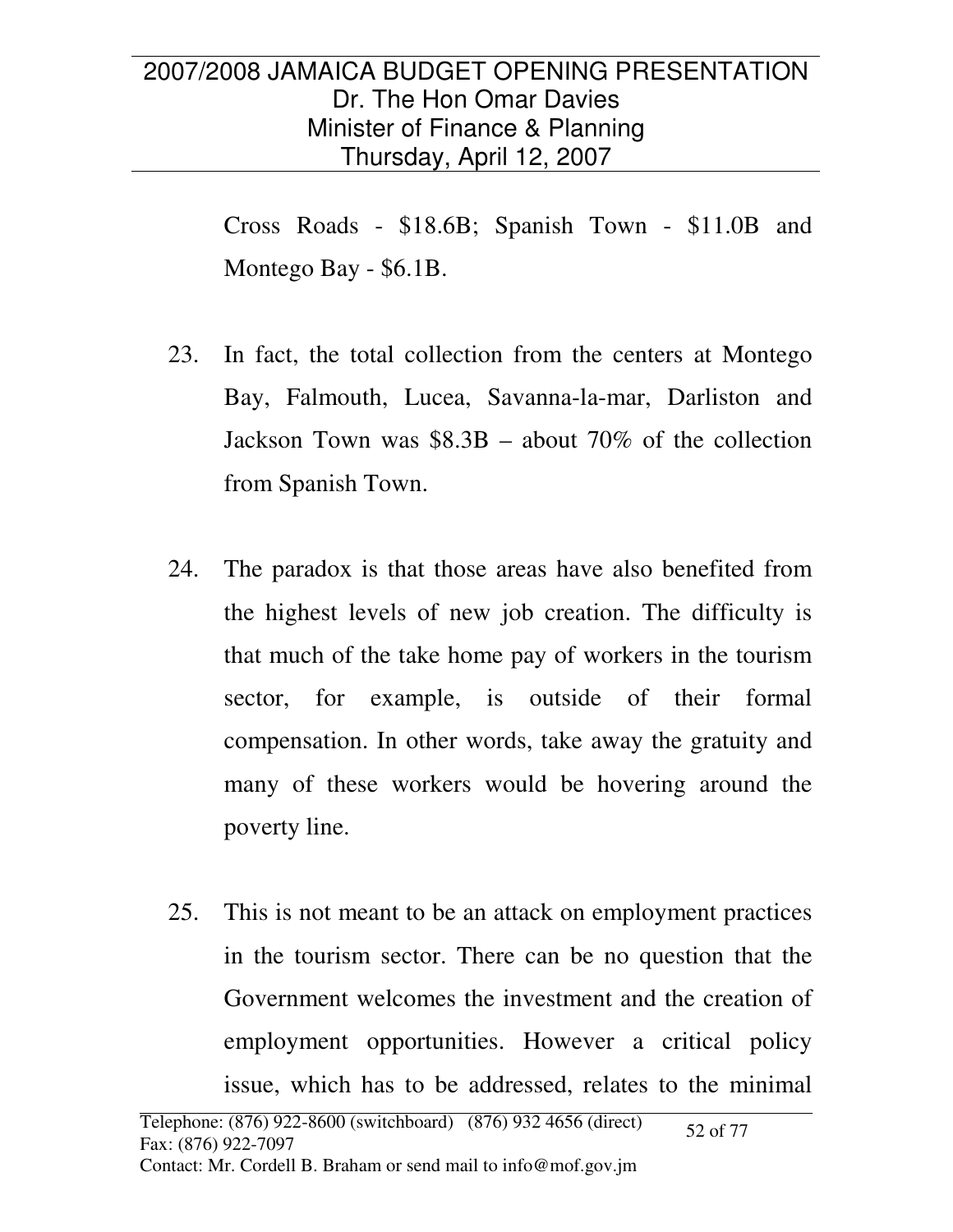social security contributions of the industry, particularly in terms of the long-term security of workers.

- 26. I should say that exactly the same applies to the private security industry. Whilst its significance and importance in the society are beyond question, this industry has a "soft underbelly" as too many of the workers border on the poverty margins.
- 27. However, above and beyond the fiscal implications, I wish to say to the country that the question of persons who are formally employed but who are living at, or just slightly above, the poverty line must be addressed. Even though the consequences are important, whilst they are working, they become even more significant when they reach retirement age.
- 28. Formalizing the Economy: A natural complement in terms of policy discussions concerning formal workers who are barely "making it", is that a significant percentage of operators in the economy are outside of the tax net. Those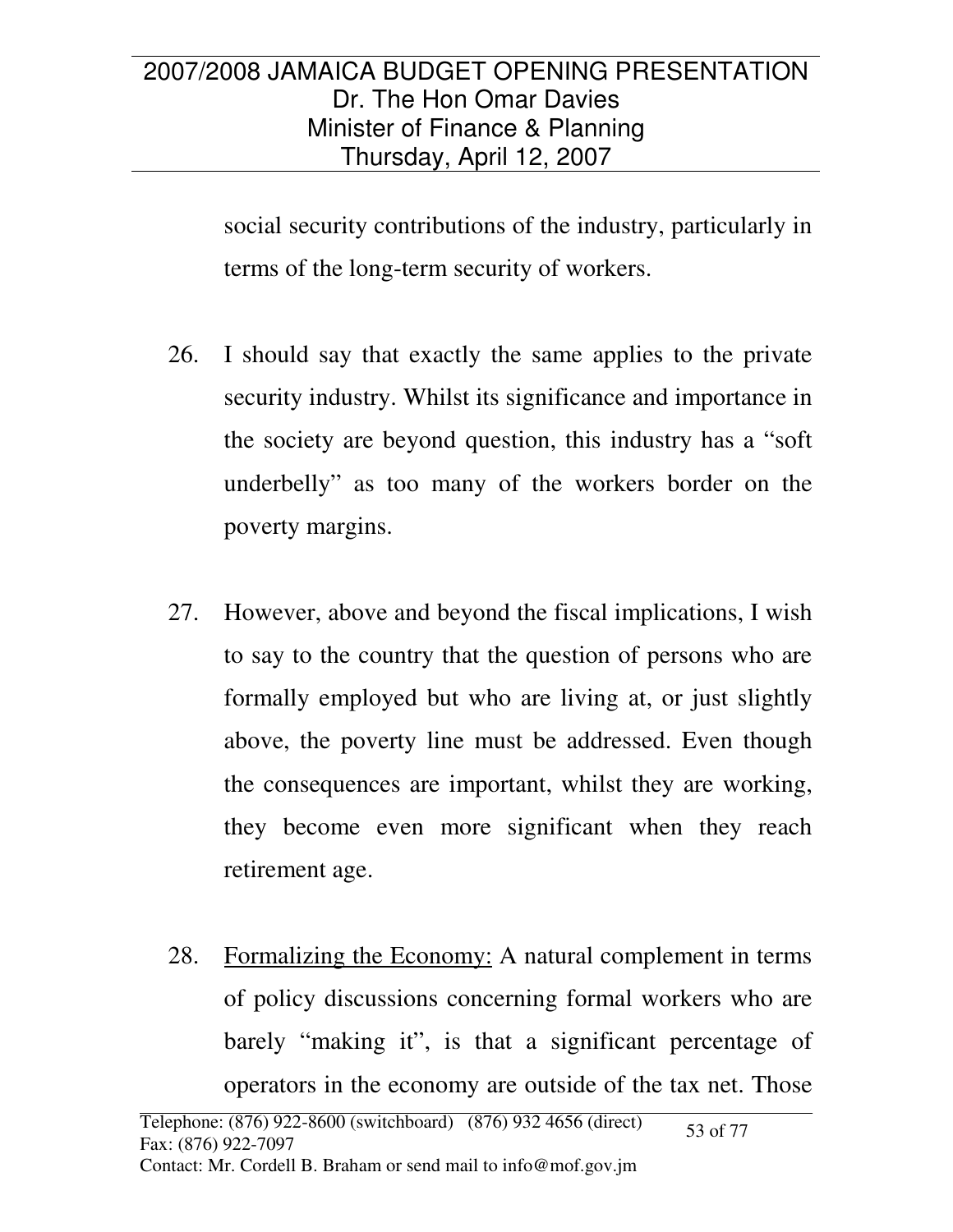operations outside of the tax net, or indeed outside of the formal system, are obviously of interest for revenue reasons.

- 29. However, in addition, such operations are inimical to the survival of those business people who adhere to the laws and are also unfair to individual tax payers, who are taxed on the PAYE system, and hence have no option but to make their full contribution.
- 30. In terms of business operators they often undermine legal entities since their cost of doing business is significantly reduced when they pay no duties and no taxes.
- 31. Let me state explicitly that the Government recognizes and applauds entrepreneurial initiative. But one cannot gain an unfair advantage by avoiding making a contribution to all the amenities and services which are financed by the tax dollars of others. Those operating outside of the formal system send their children to school, visit hospitals, demand that their roads are fixed and streetlights installed.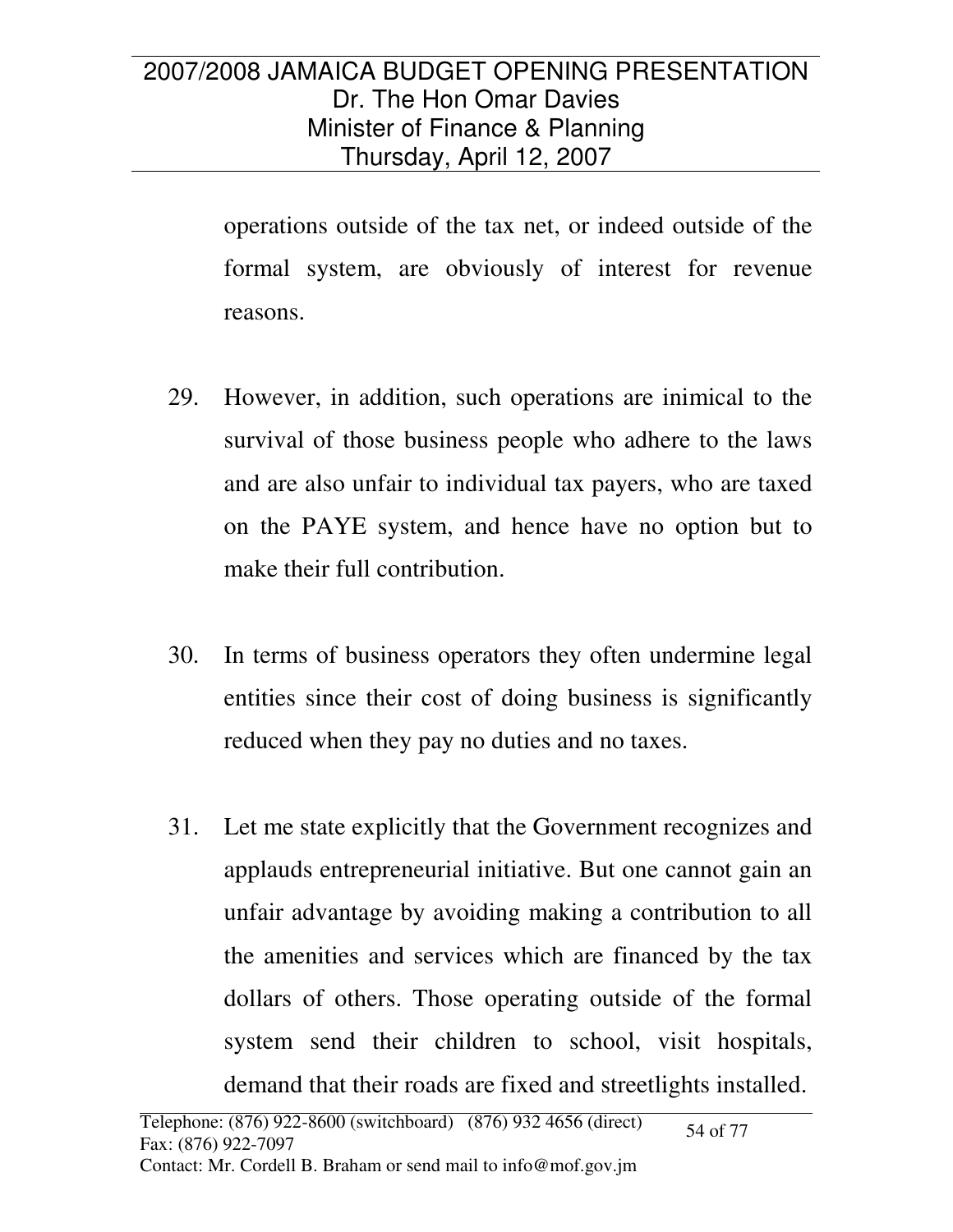- 32. From the perspective of the Government we want you to prosper, to make profits, to make a good living, but you also have to make a fair contribution. Our invitation to you is "come into the house" we want you to be a member of the family.
- 33. During this New Year we will be redoubling our efforts to bring additional taxpayers into the formal system. I have asked the Financial Secretary to work closely with the Director General of Tax Administration to establish a team of astute revenue agents with the sole objective of increasing the size of the formal economy by bringing those presently operating outside the tax net "into the house".
- 34. It will become increasingly difficult or impossible to do business with Government unless you are formally registered. Again, I repeat this is not simply about revenues. This relates to increased equity.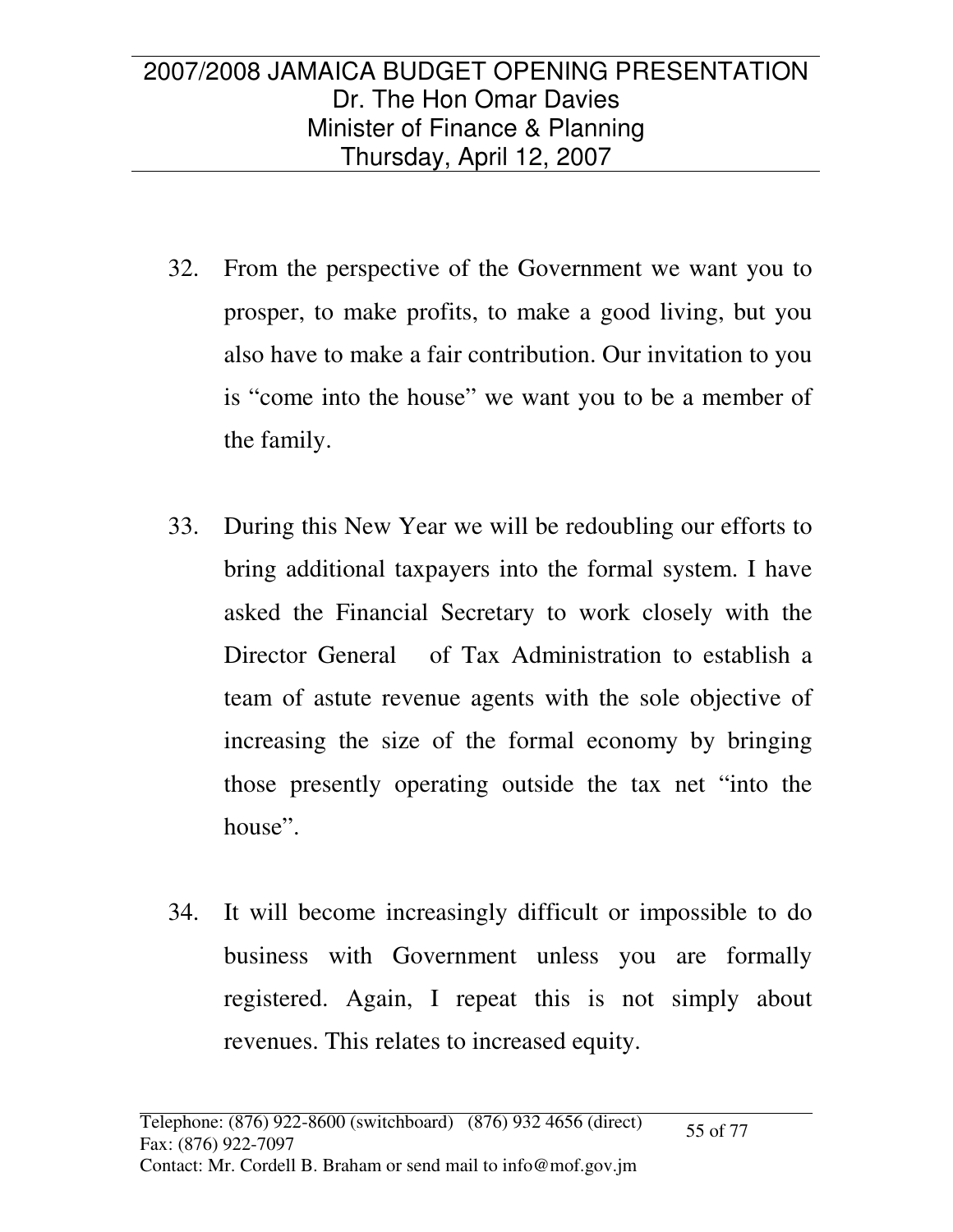- 35. The Pensions Industry: Whilst we focus a great deal of attention on steps which need to be taken on youth programs, it should be of interest to note that Jamaica's population is aging and over the next ten years or so, we, like many other countries, will need to face the challenges associated with an aging population.
- 36. There are many associated challenges, e.g. the operations of the health sector. Hence my previous reference to the need for an enhanced National Health Fund. However, the most critical element of providing for an aging population is the strengthening of the pensions industry.
- 37. Significant steps have been taken in the last few years with the passage of the first piece of legislation which explicitly addresses the pensions industry. The FSC has been given full responsibility for the regulation of the sector and the process of registering all the various schemes is far advanced.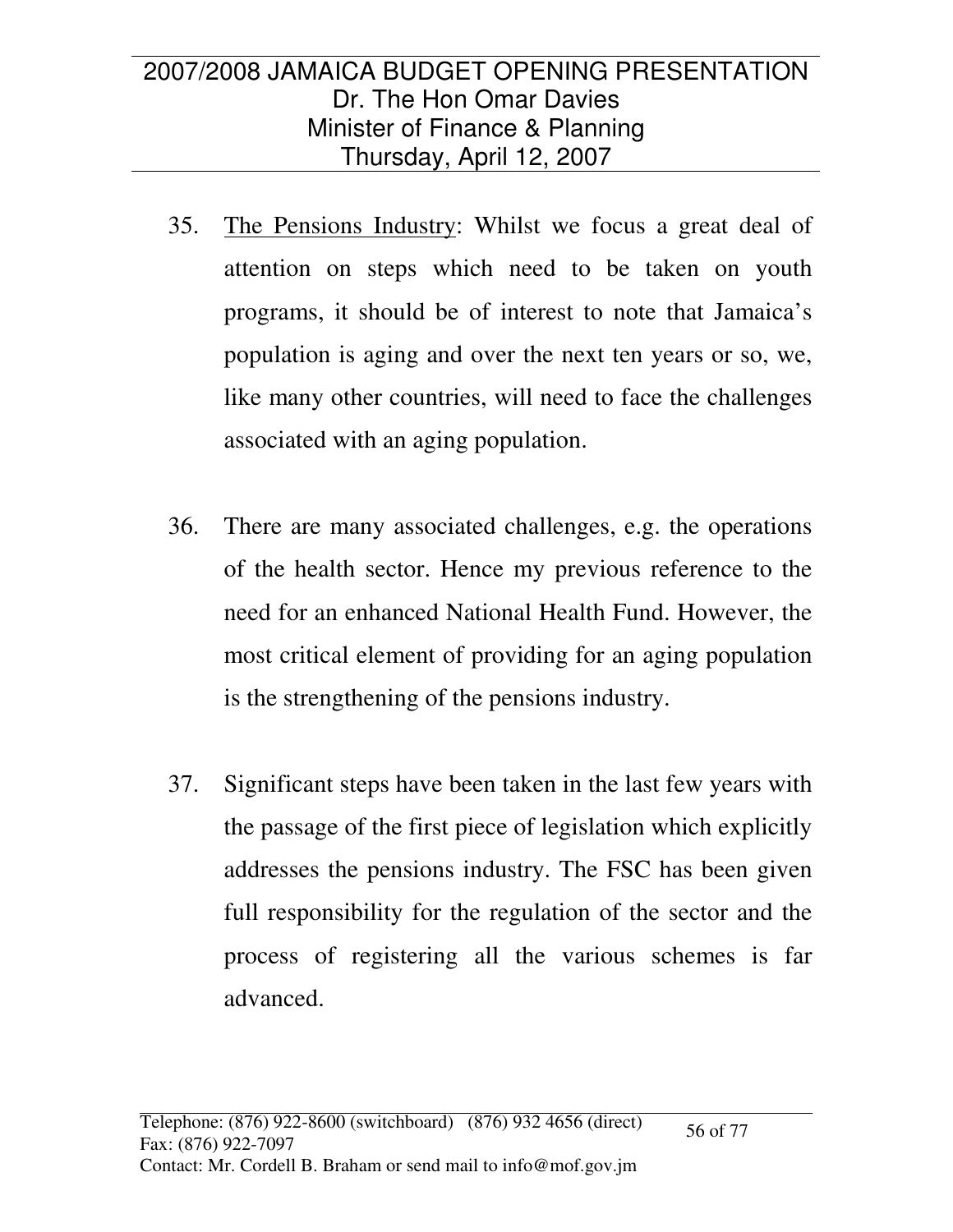- 38. Where we formerly guessed, we now have hard data. Based on the applications for formal registration submitted to the FSC we now know that there are approximately 520 pension schemes and the size of the pensions portfolio is approximately \$132 Billion.
- 39. The work in terms of registration and the assessment of trust deeds continues and during this legislative year we will return to the Parliament with phase 2 of the reform which will address issues such as vesting and portability.
- 40. Let me make a point about refunds of taxes deducted at source on interest paid to pension funds. The Ministry has given a commitment for the turn around time on such refunds to be forty-five (45) days. This commitment will be maintained.
- 41. However, there will be increased collaboration between the FSC and the Tax Authorities to ensure that those pension funds seeking refunds are duly registered and qualify for tax-free treatment.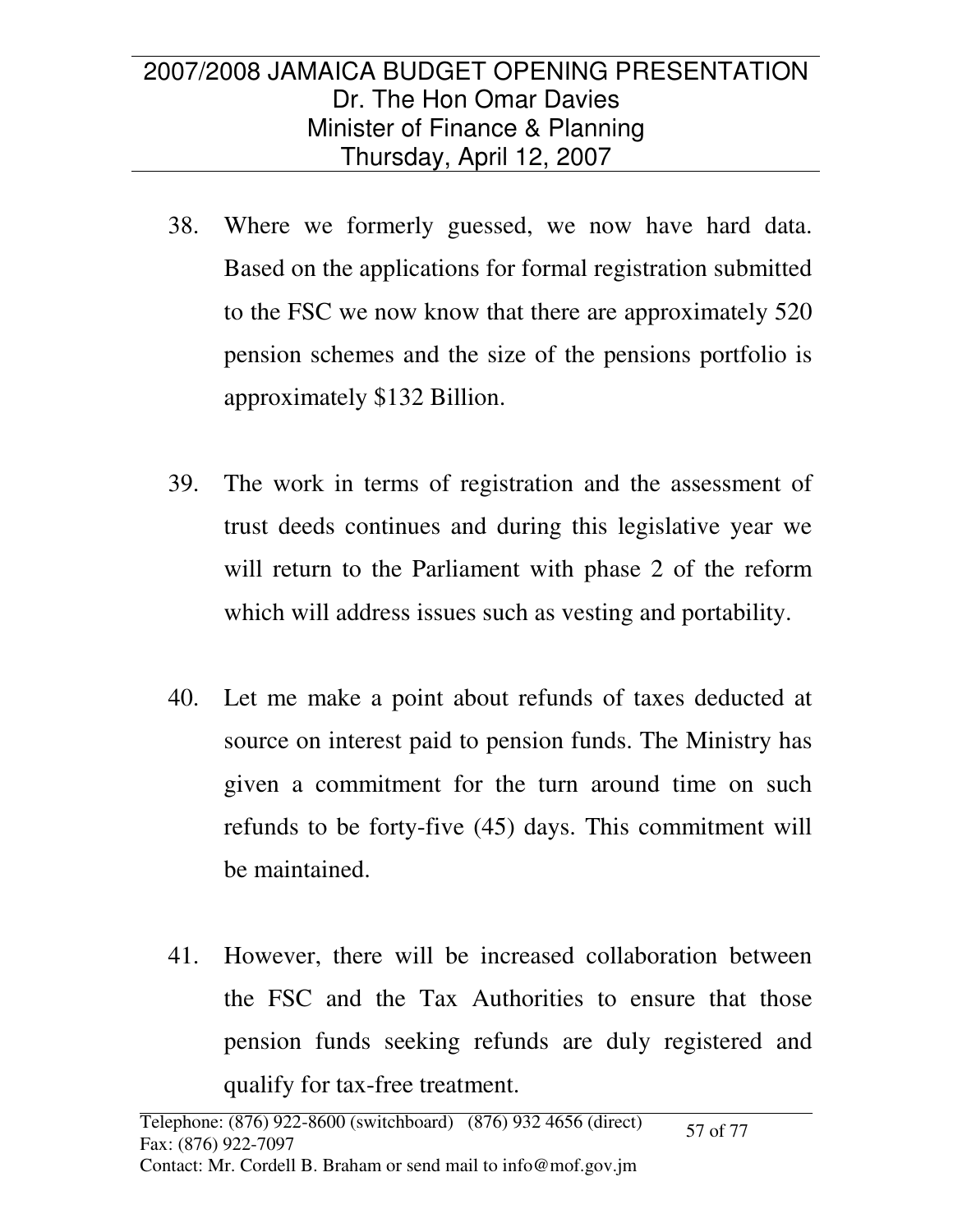- 42. The Government itself is cognizant of the need for reform of its own pension scheme for public sector workers. At present the Defined Benefit Scheme is financed totally from the Consolidated Fund. With the overall improvement in wages this expenditure item has now moved to the level of \$10.9B in current terms or 1.4% of GDP for fiscal year 07/08.
- 43. With an aging population, this method of financing pension payments is not sustainable. The preliminary work has been carried out to introduce a Defined Contribution Scheme for new entrants into the civil service.
- 44. Social Partnership: The idea of a social partnership has been mooted for several years and, in fact, initial discussions have taken place between the Trade Union movements, the private sector organizations and representatives of the Political Directorate.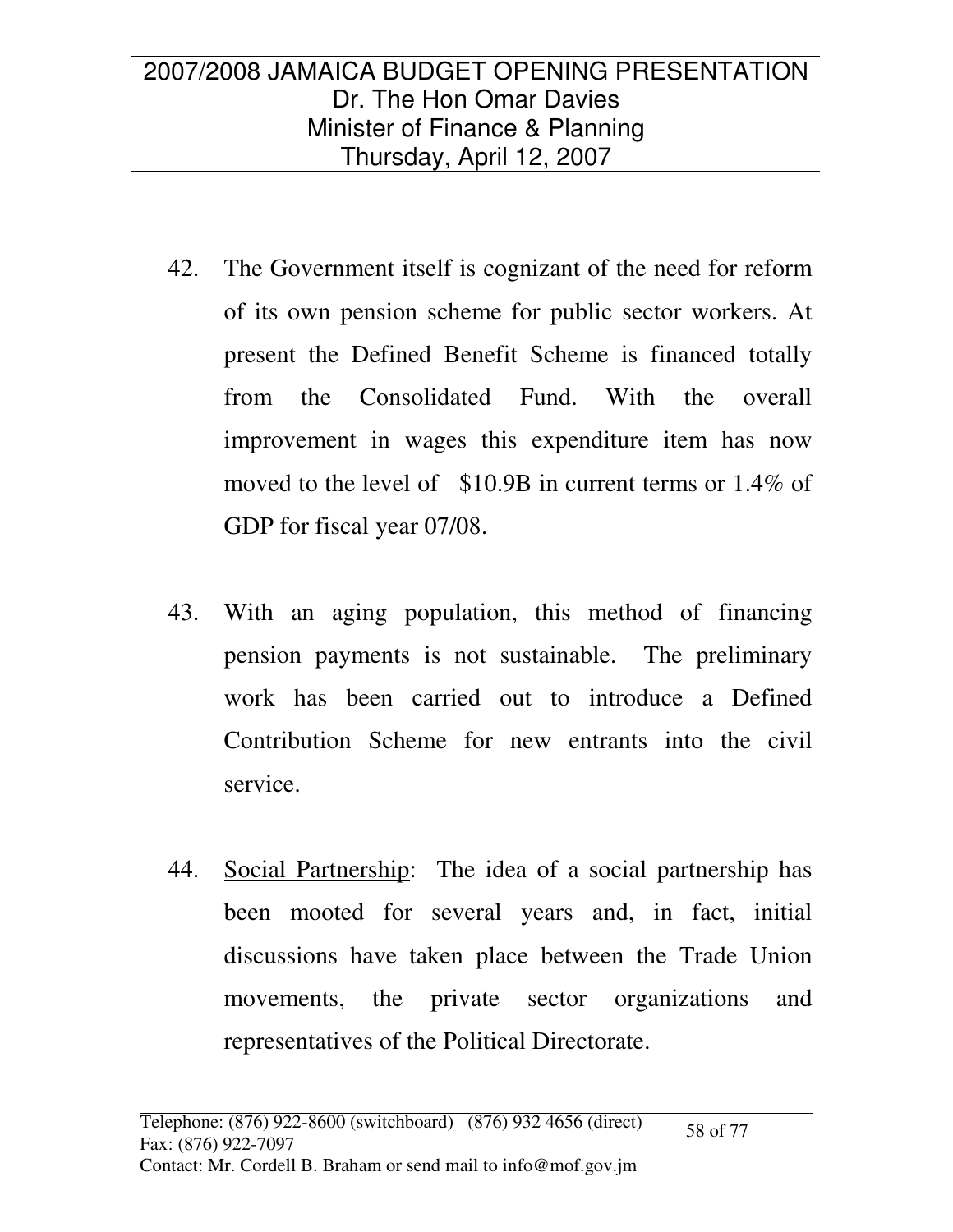- 45. However, for a variety of reasons, these attempts have fallen short.
- 46. At the same time, against all the odds, against all the predictions of the "experts", the Government and the trade unions representing workers in the public sector, have completed MOU I and we are now in the second year of MOU II.
- 47. The two MOUs have demonstrated what is possible. However, there is now a need to bring all other stakeholders into the design and creation of a social partnership which will provide the basis for the identification of the most significant objectives: social and economic advancement for the country.
- 48. This challenge is one which, whilst difficult, has in it rewards for all stakeholders. It's a challenge which the Administration intends to take on during this fiscal year.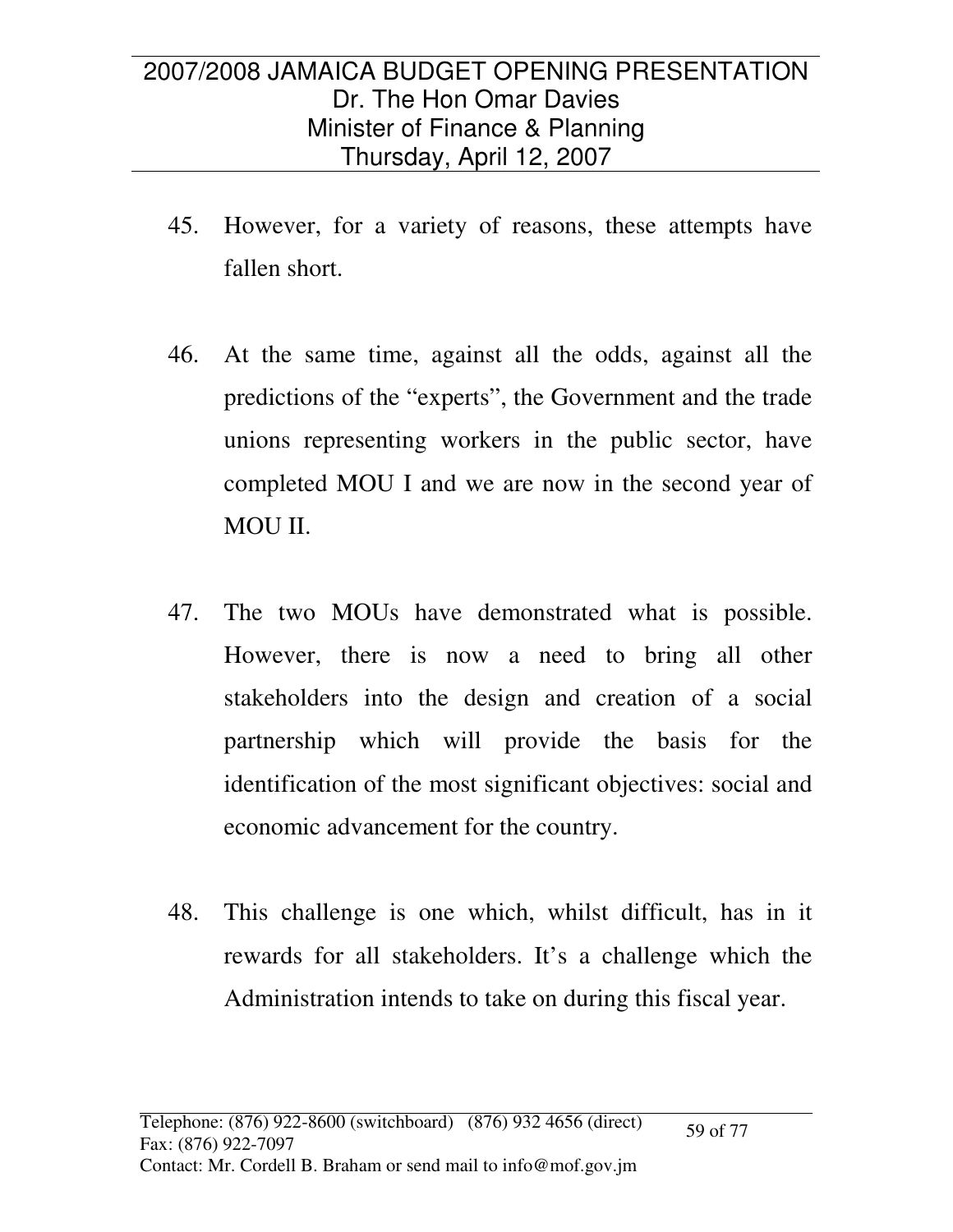## F: FINANCING THE BUDGET

- 1. We now turn to the question, how do we finance the Expenditure Budget of \$380B for fiscal year 07/08.
- 2. This Budget has been structured against the background of the outturn for fiscal year 06/07 of GDP growth of 2.8%, inflation of 6.6% and the deficit of approximately 5.4% of GDP.
- 3. The medium term targets are GDP growth of 3% and 3.5% in 07/08 and 08/09, respectively, and inflation of 7% and 6% for the two years, respectively.
- 4. I now turn to the need for continued recognition in the tax system of the importance of energy conservation. During last year, exemptions were given for energy efficient imports, particularly items related to solar energy. Our estimate is that this led to revenue loss of approximately \$550M during the last fiscal year. However, the greater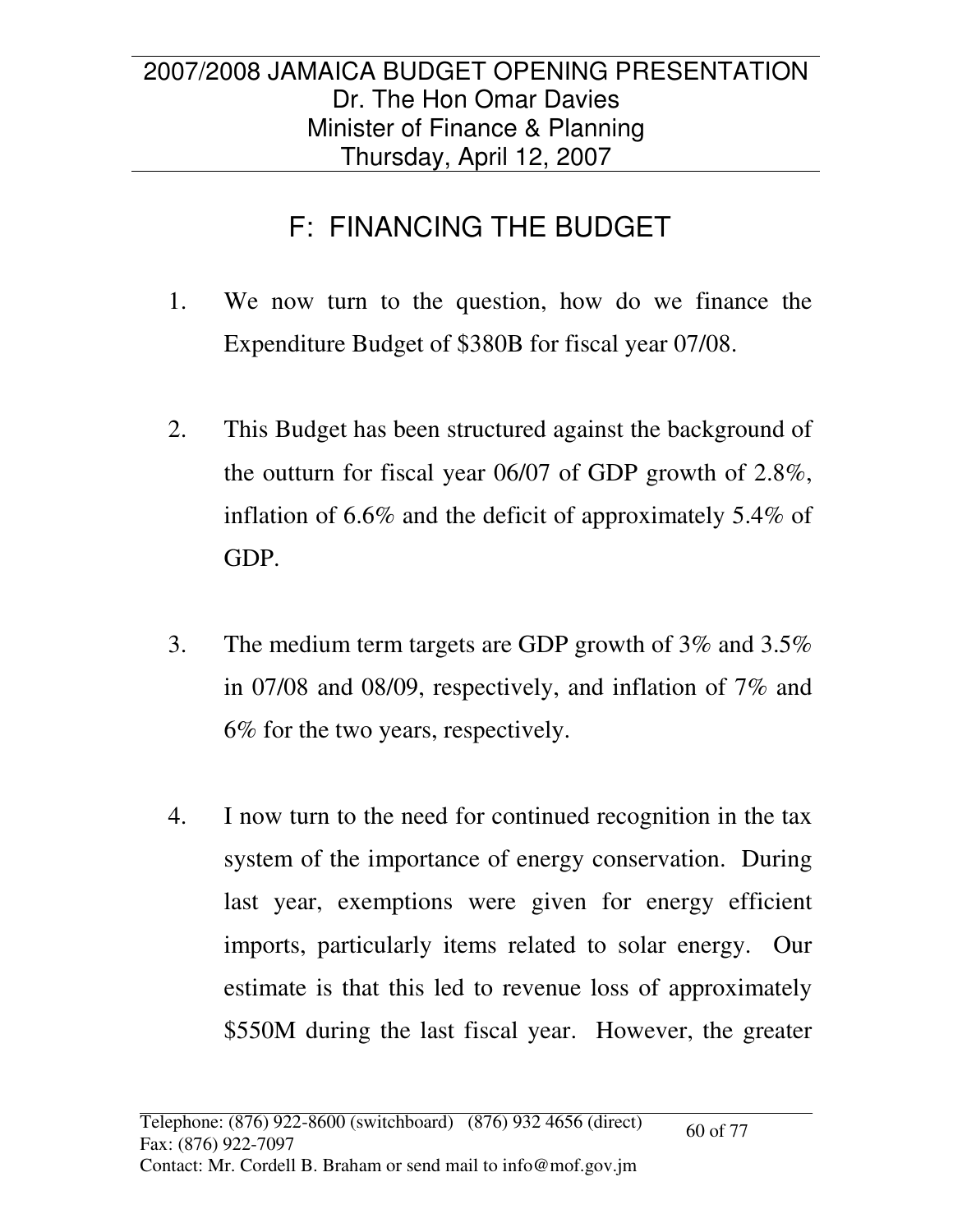objective of reducing our energy import bill is being served.

- 5. The tax officials and officials from the Ministry of Industry, Technology, Energy and Commerce are in further discussions about broadening the list of goods which would qualify. The practical problem relates to the difficulty faced by custom officials in identifying the items which qualify. Further work needs to be done and when this is completed, changes will be effected.
- 6. However, as a clear signal of the direction we will be putting in place a specific tax regime for hybrid motor vehicles. The tax on such vehicles will be placed at the lowest aggregate level which is approximately 63%. This will take place with effect from July 1, 2007.
- 7. Tax Threshold/Reduction of Allowances This issue has received a great deal of publicity with charges of "betrayal of solemn promise". The fact is that when this announcement was first made, I indicated the clear linkage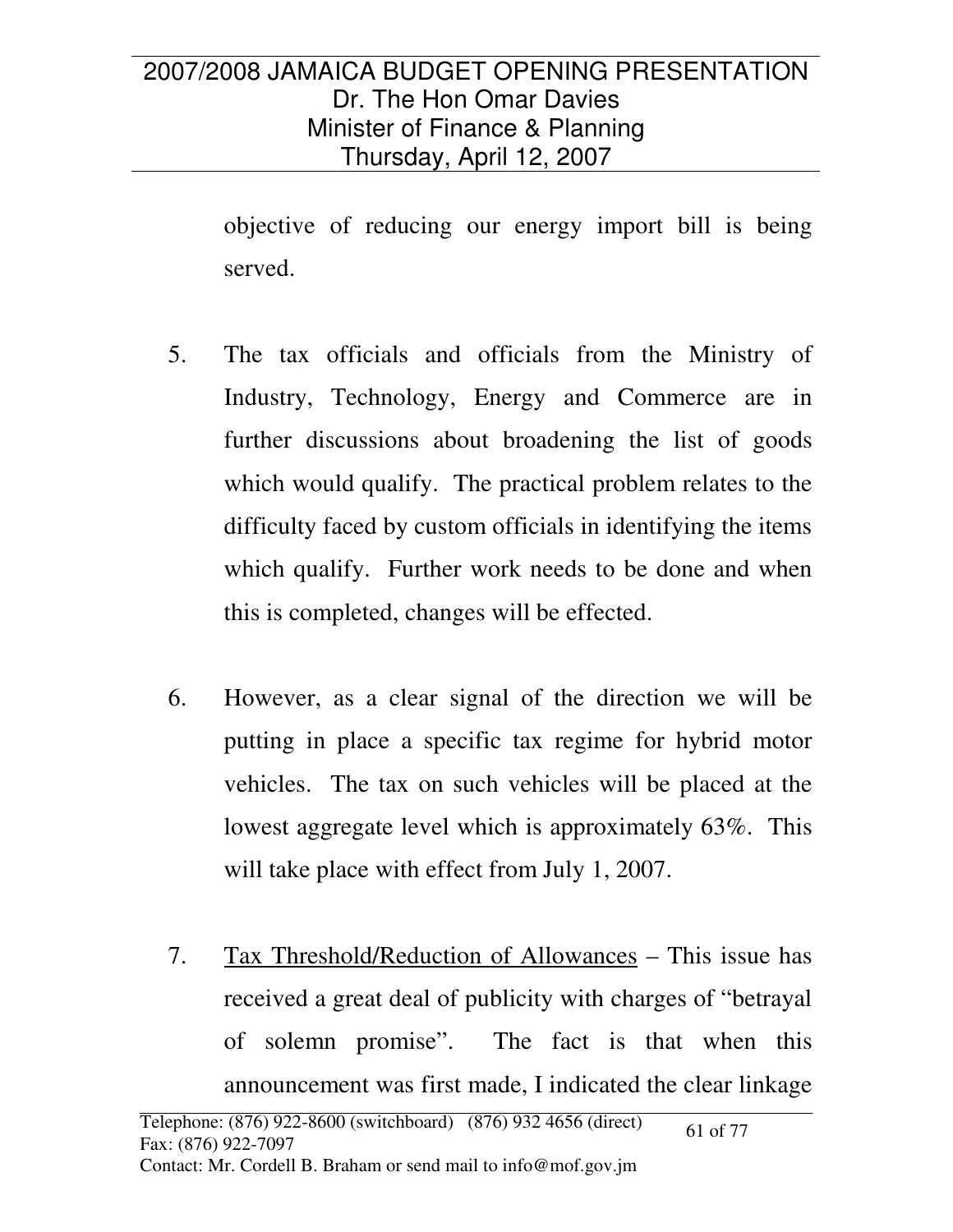between increasing the threshold and rationalization of the range of allowances, which now clutter the system. To effect the increase in the threshold on its own - that is, with no adjustment to the package of allowances would mean a loss of revenues of \$4.7B. This is simply not affordable!!

- 8. However, addressing the matter of allowances takes us into the other difficult situation which is that the majority of workers in the tourism sector depend on the special treatment of gratuities. Data which have been gathered demonstrate that if these allowances were formally taxed, most workers would face significant reductions in their take home package. Furthermore, this reduction would not be compensated by any increase in the threshold, nor could anyone reasonably expect that the hotel owners would make up the difference.
- 9. The issues transcend revenue considerations as they also impact on the level of social security contributions and benefits e.g. NHT, NIS. For this reason, the Task Force,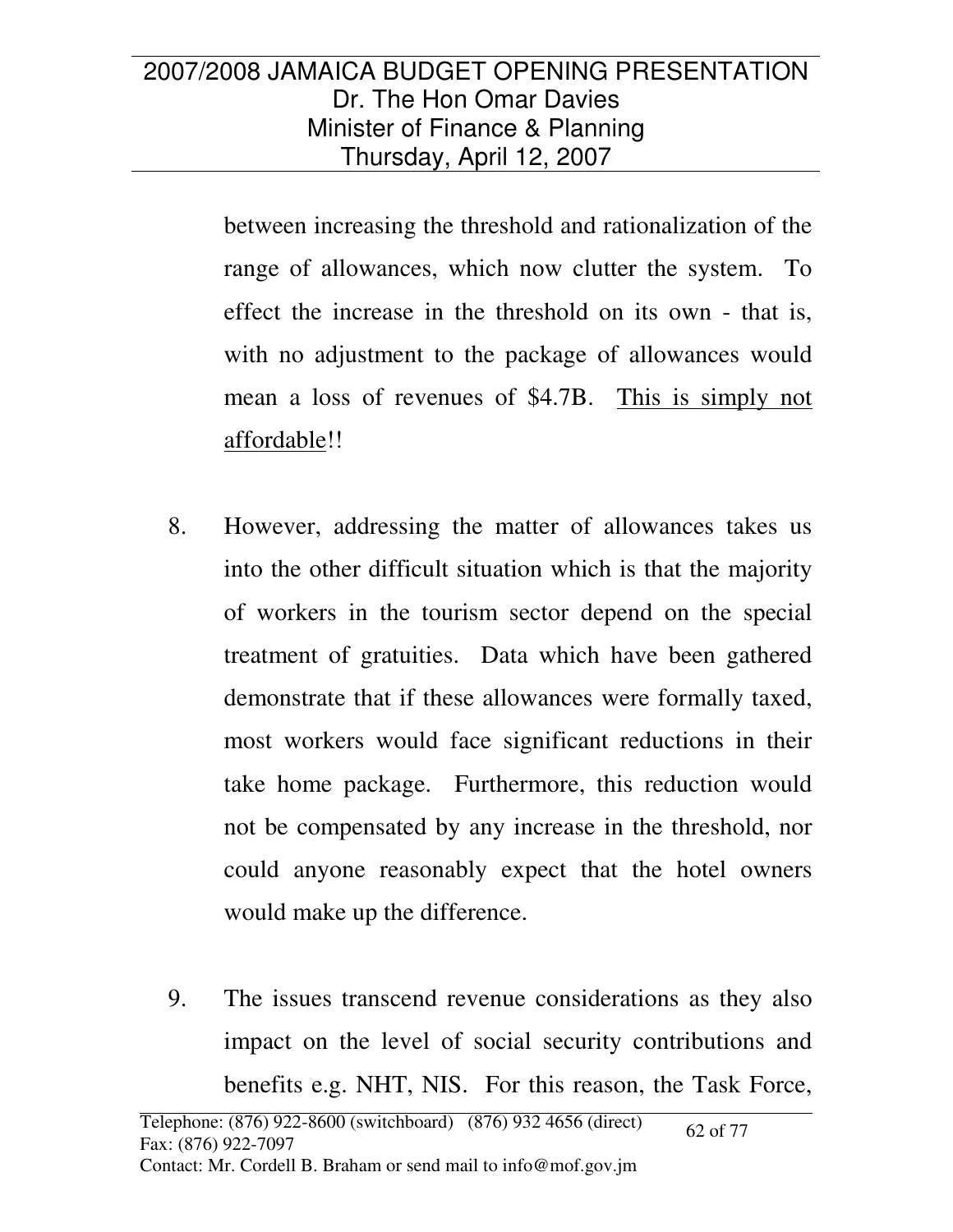which I established to review the problems, could not provide me with a definitive recommendation.

- 10. The matter requires further deliberations with all stakeholders - unions, operators and government involved to work out the modalities for the changes which need to be made. I have asked my Minister of State to take personal charge of these deliberations, as he did in the negotiations for the MOU. However, if needed, I will be available to assist the process to move forward.
- 11. And so, there will be no change in either the treatment of these special allowances or in the threshold during this fiscal year.
- 12. I now turn to the Customs User Fee (CUF). As everyone knows, this was introduced in fiscal year 03/04 as a compromise measure when elements of the private sector objected to what was the Ministry of Finance's preferred approach whereby firms would prepay a percentage of taxes at the Ports. This amount could be used as a credit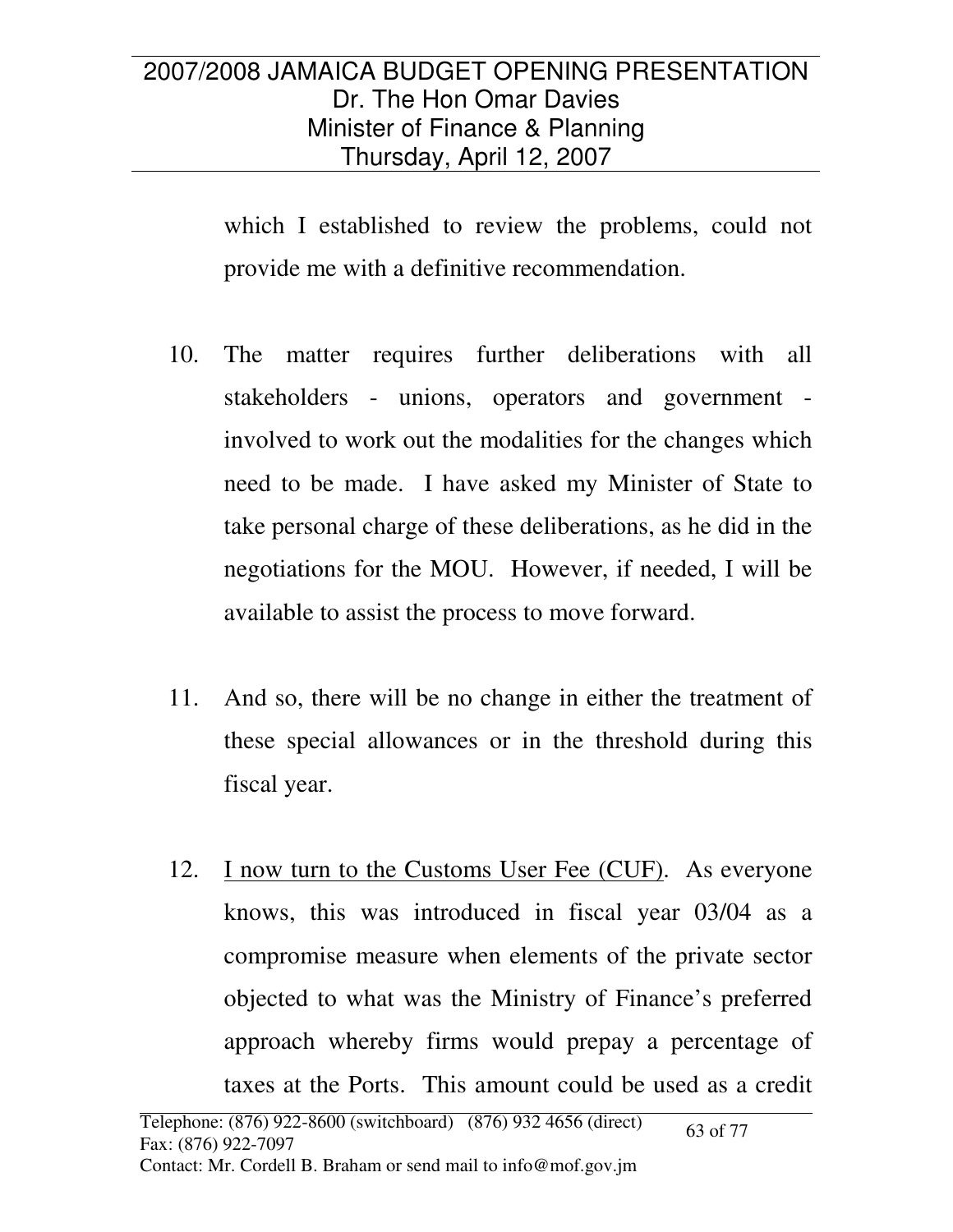when tax returns were filed by companies at the end of the tax year.

- 13. Incidentally, the members of the Jamaica Manufacturers Association preferred this approach and have continued to express reservations about retention of the CUF.
- 14. The plain fact is that the CUF has now become an important source of revenue which cannot be abolished without an alternative put in place.
- 15. However, the Government is cognizant of the fact that the existence of the CUF has a negative impact on domestic producers - particularly, small and medium sized operations and this added cost is passed on to consumers.
- 16. Therefore, we have sought to alleviate the negative effect of the CUF on such operations. We will be allowing an amount not exceeding \$1.5M of verified CUF payments per firm, to be charged as allowed expenses under the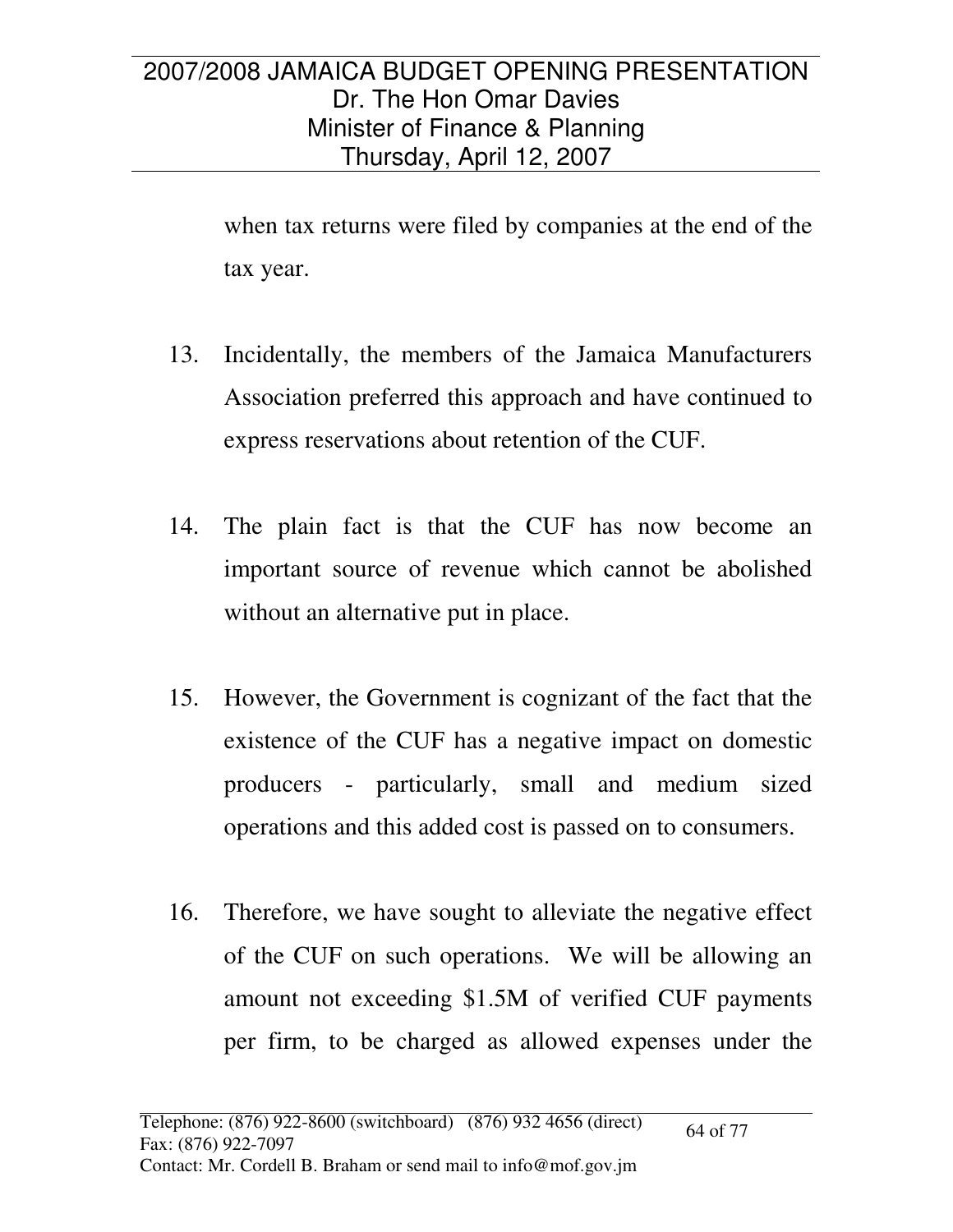Income Tax Act when the company is making its annual returns.

- 17. If we assume that the small to medium size enterprises import approximately J\$100M of raw material and capital equipment in a year, a \$1.5M expense allowance would be adequate to compensate for the imposition of the CUF.
- 18. This change in the treatment of CUF payments takes effect on June 1, 2007.
- 19. We now turn to the manner in which the expenditure of the \$380B Expenditure Budget will be financed. Amortization payments will account for \$102B, leaving above-the-line expenditure of \$278B. The deficit target for 07/08 is 4.5% of GDP.
- 20. Recall, as I have indicated before, that approximately 2% of GDP from expenditure total relates to spending which took place in previous fiscal years. Hence, whilst the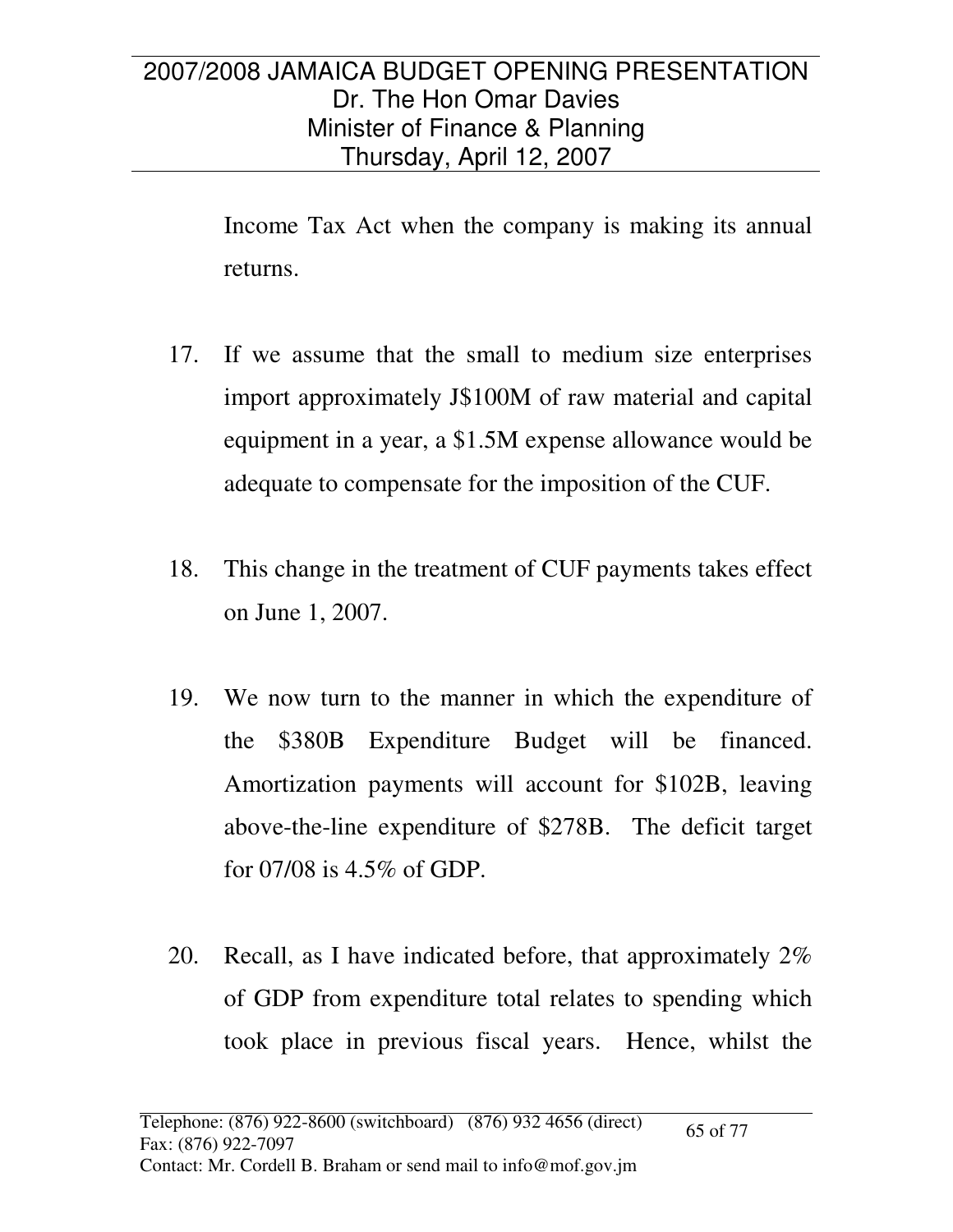deficit target is 4.5% of GDP in accounting terms, nearly a half of the amount is accounted for in the previous years.

- 21. Nonetheless, in a deficit of 4.5% of GDP we require revenue and grants of \$241.4B. We project that tax revenues will be \$215.9B, representing a 14% improvement on the 06/07 outturn.
- 22. To achieve this rate of growth will require a sustained, aggressive compliance programme. I have instructed the Financial Secretary to work closely with the Director General of Tax Administration in order to meet our target.
- 23. It will include forensic and large case audits, a focus on arrears and improvement in the operational efficiency of Customs.
- 24. I will be giving personal attention to monitoring this collection programme. We know this target is feasible but it will require concerted efforts.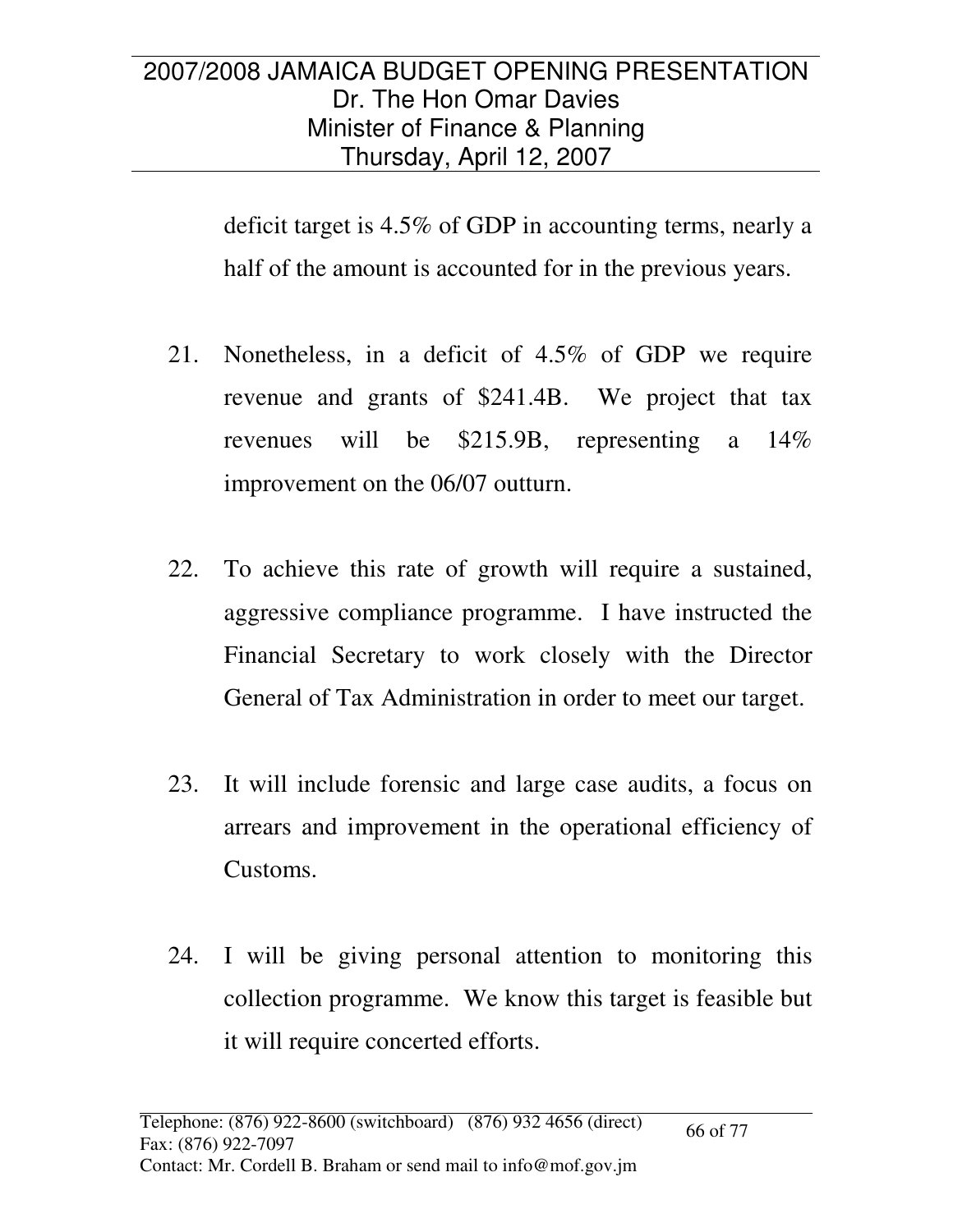- 25. Revenue collections of \$215.9B together with other revenue and grant sources bring us to a total of \$241.4B, leaving a gap of \$1.7B or 0.2% of GDP. How will we fill this gap?
- 26. SCT on Cigarettes –It is proposed to increase the Special Consumption Tax rate on cigarettes by 20% and retain the current structure of the tax. This 20% increase takes effect tomorrow, April 13, 2007 and is expected to yield \$500M for the fiscal year.
- 27. Environmental Levy In 2003 I announced the intention of introducing an environment levy to assist in meeting the tremendous cost of cleaning the country and restoring many of our precious environmental assets which are deteriorating as a result of abuse and inadequate management of solid waste disposal.
- 28. It should be admitted that there has been difficulty in meeting the consensus on how this Levy should be implemented. We sought advice on how other countries in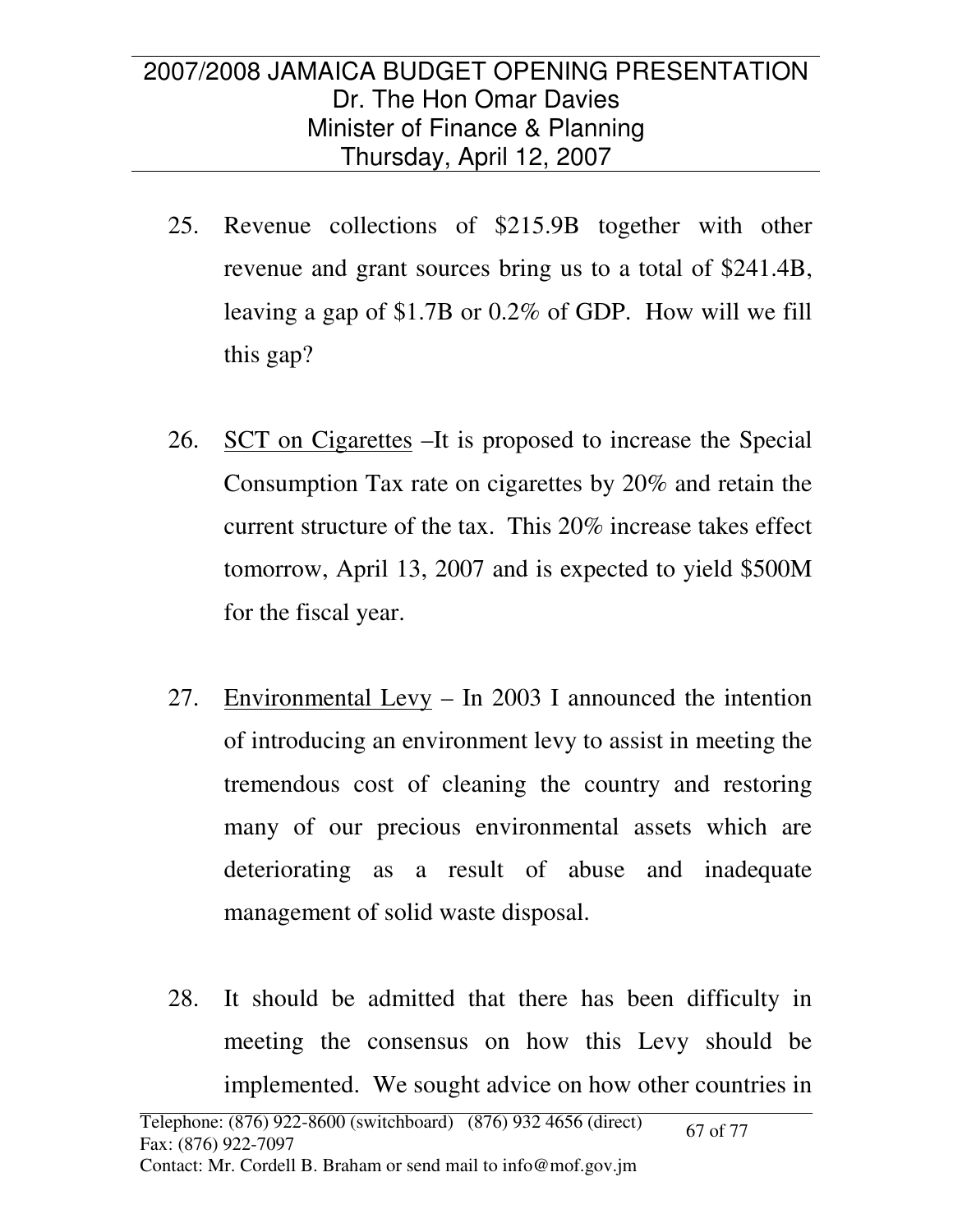the Caribbean and elsewhere have dealt with it. In Barbados for e.g. they have imposed a similar Levy equivalent to 2% of the CIF value of all importation. We do not intend to go that far. Therefore, the Government proposes to impose an Environmental Levy equivalent to 0.5% of the CIF value of all imported goods. This Levy is expected to yield \$1,200M with an implementation date of June 1, 2007. Payments made for this Levy will be allowed as a deductible expense under the Income Tax Act. The Levy will take effect June 1, 2007.

29. These two measures will be projected to yield approximately \$1.7M and will help to reduce the fiscal deficit for fiscal year 07/08 to 4.5% of GDP - down by approximately 1% of GDP compared to fiscal year 06/07.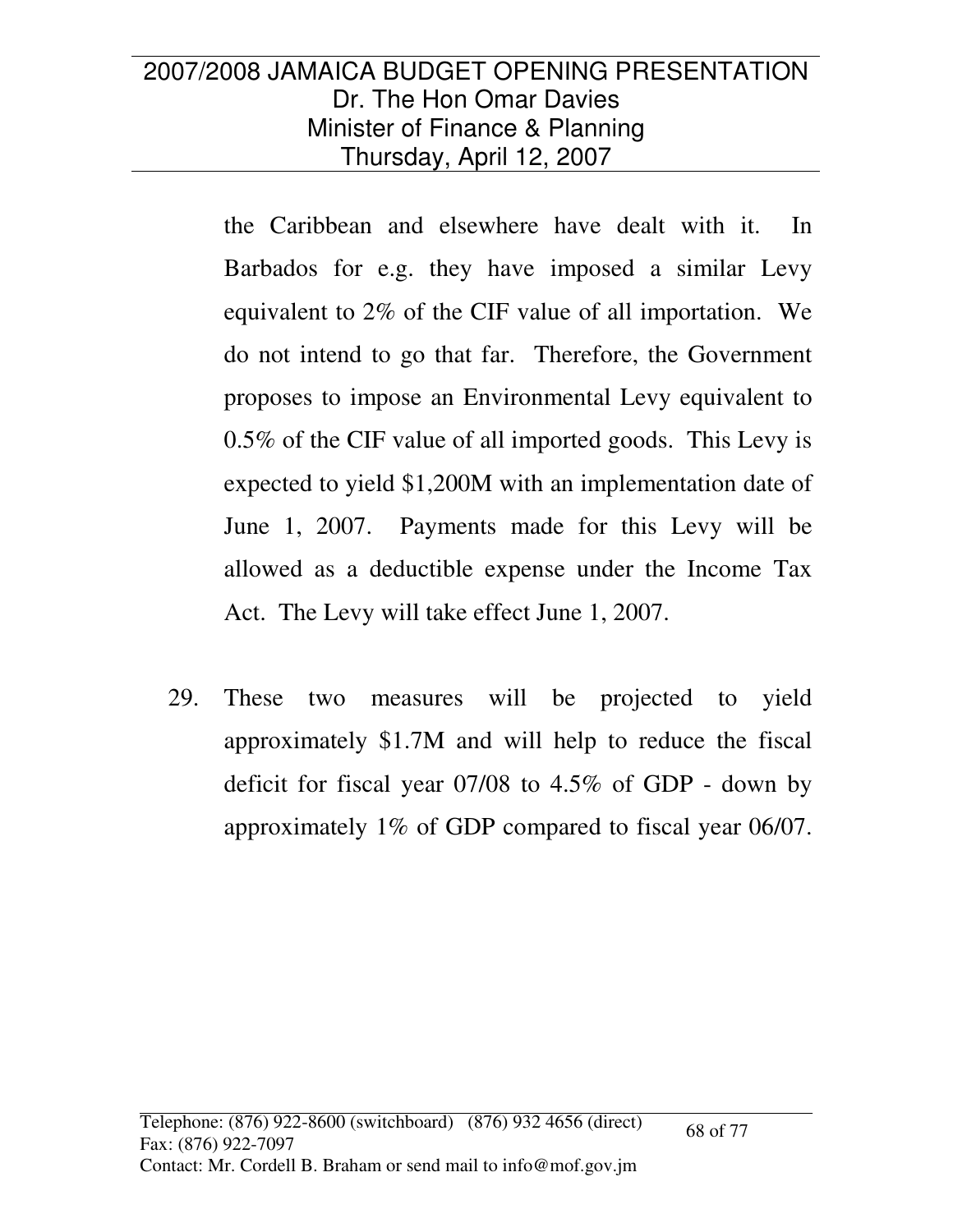# G: CLOSING

- 1. This Budget presentation is of significance, not only because we have been through an eventful calendar and fiscal year but also because some time during this new fiscal year, the people of Jamaica will exercise their ultimate authority and determine who will guide the destiny of the country through the next political term.
- 2. Try as one might, the question of elections will always be raised, even in the discussion of what are ostensibly "technical" problems. That is the nature of the democratic process as investors and creditors, as well as the general population, need to make an assessment of the choices before them and the possible changes in policies which can result.
- 3. Contrary to all expectations, we have not presented an "election Budget". In fact, we have done the unthinkable by presenting a Budget which calls for expenditure to be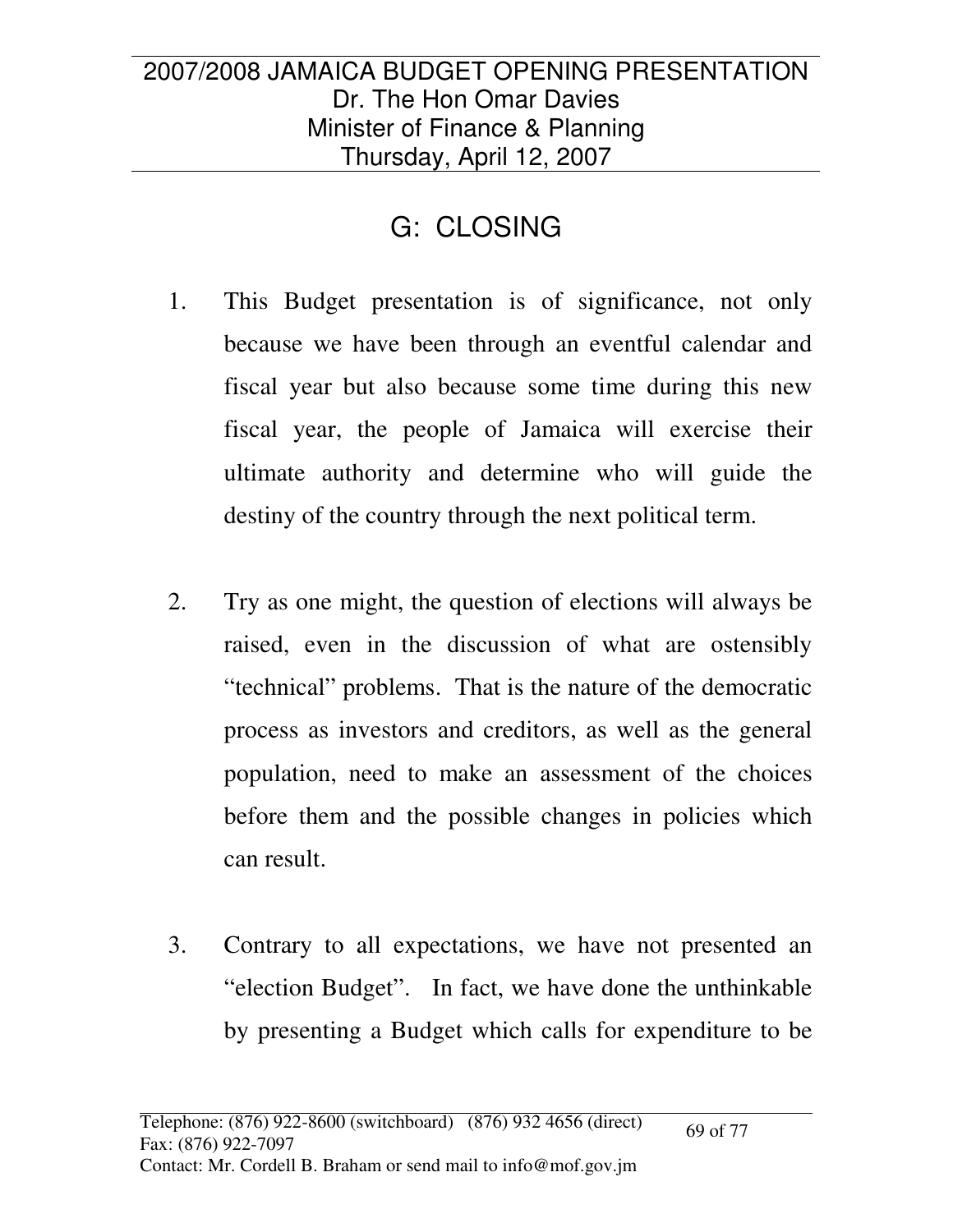the same in nominal terms, as last year and which represents a cut in real terms - virtually unheard of.

- 4. What we have benefited from is the sharp reduction in debt servicing requirements. This has allowed us to allocate additional resources to complete critical capital projects.
- 5. Mr Speaker, you will pardon me for inserting a personal statement at this juncture. Whilst this Budget represents a collective decision of the Cabinet, as Minister of Finance I have a special responsibility.
- 6. As Minister, my special task is to manage the economy and the key economic and financial institutions to enhance stability and global competitiveness – not as an end in themselves, but as a basis for expanding growth and raising the living standards of those at the bottom of the socio-economic ladder.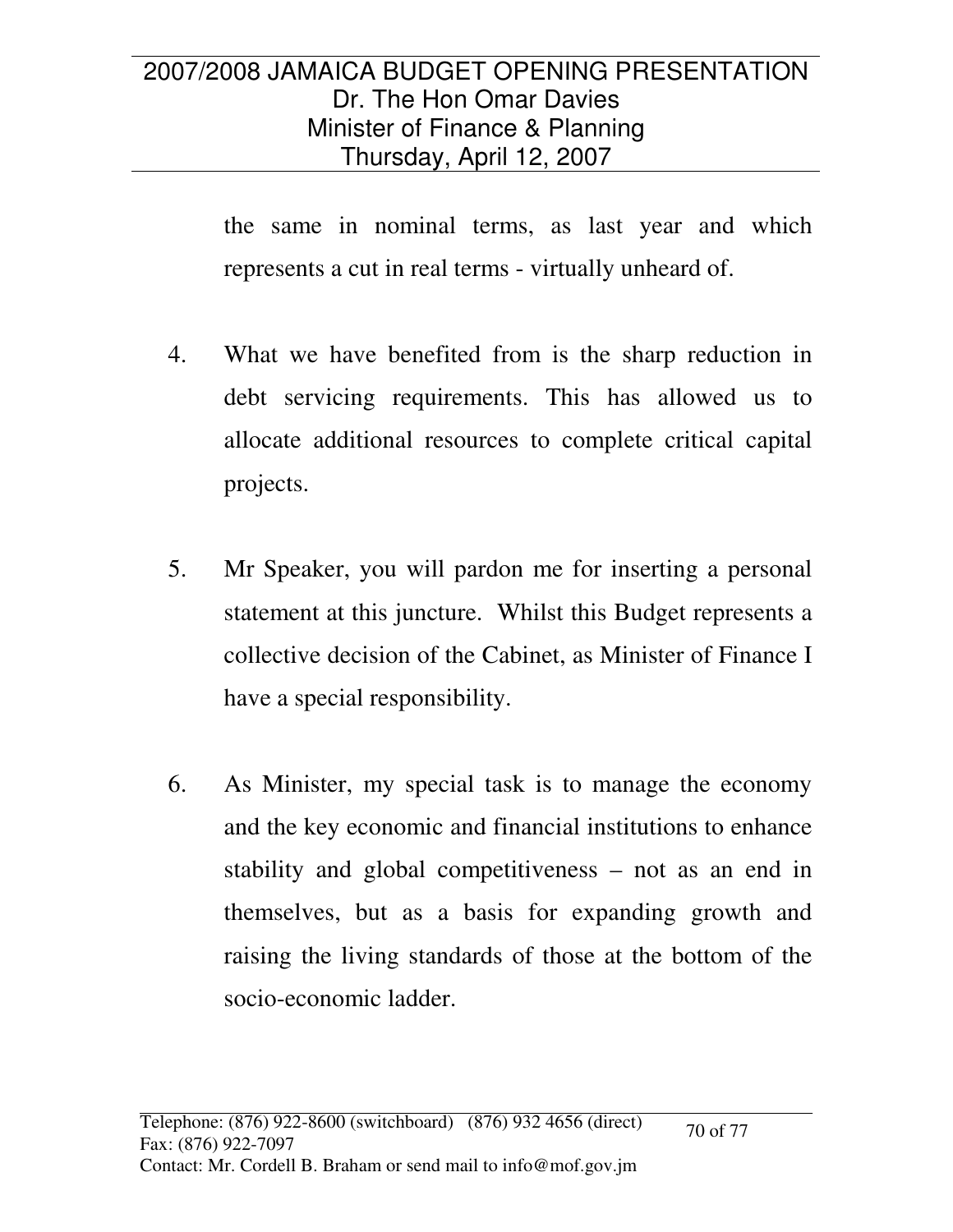- 7. This is the mission which has governed the way in which this Budget has been structured.
- 8. We have not shied away from discussing the challenges which face us in the medium term. I have outlined some and I wish to reiterate that the Administration, whilst willing to involve all stake holders in discussing the challenges – in particular, the Opposition - will not resile from taking the lead on important issues.
- 9. I have indicated the need to consolidate statutory deductions and carrying out a re-allocation within the context of changing priorities - in particular, the need for significantly higher level of resources for education and training.
- 10. I have listed as a priority objective, developing a social partnership, building on the MOU  $2$  – the agreement between the Government and the Trade Unions representing public sector workers.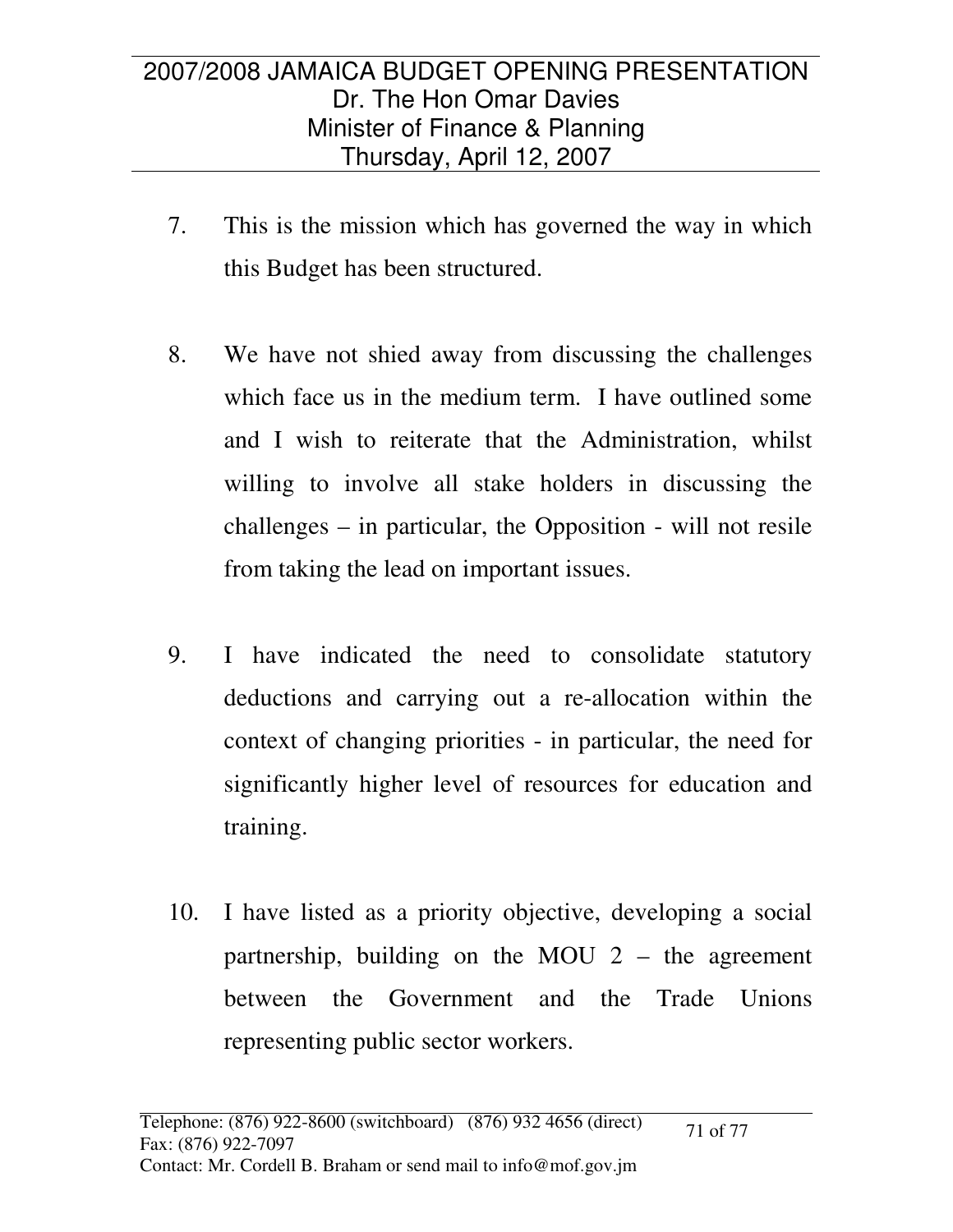- 11. There is need for us to examine the contentious issue of compensation for workers who are fully employed, but whose take-home package is significantly dependent on special tax-free allowances. Not only should we be concerned about their survival in the present, but more important, when their working days are over and they are relying on social benefits.
- 12. We have highlighted the need for increased care for those at the bottom of the social-economic ladder, those on the PATH Programme, and those children who do not enjoy the benefits of a supportive family structure. There are other problems which we face. Several of the social challenges which are emerging speak to the need to address the deficiencies in homes. The Prime Minister will be allocating significant time in her presentation in this debate to address that issue.
- 13. We continue to have a serious problem in terms of public order, the most vivid and terrible example of which is the unacceptable level of crime and violence. There is no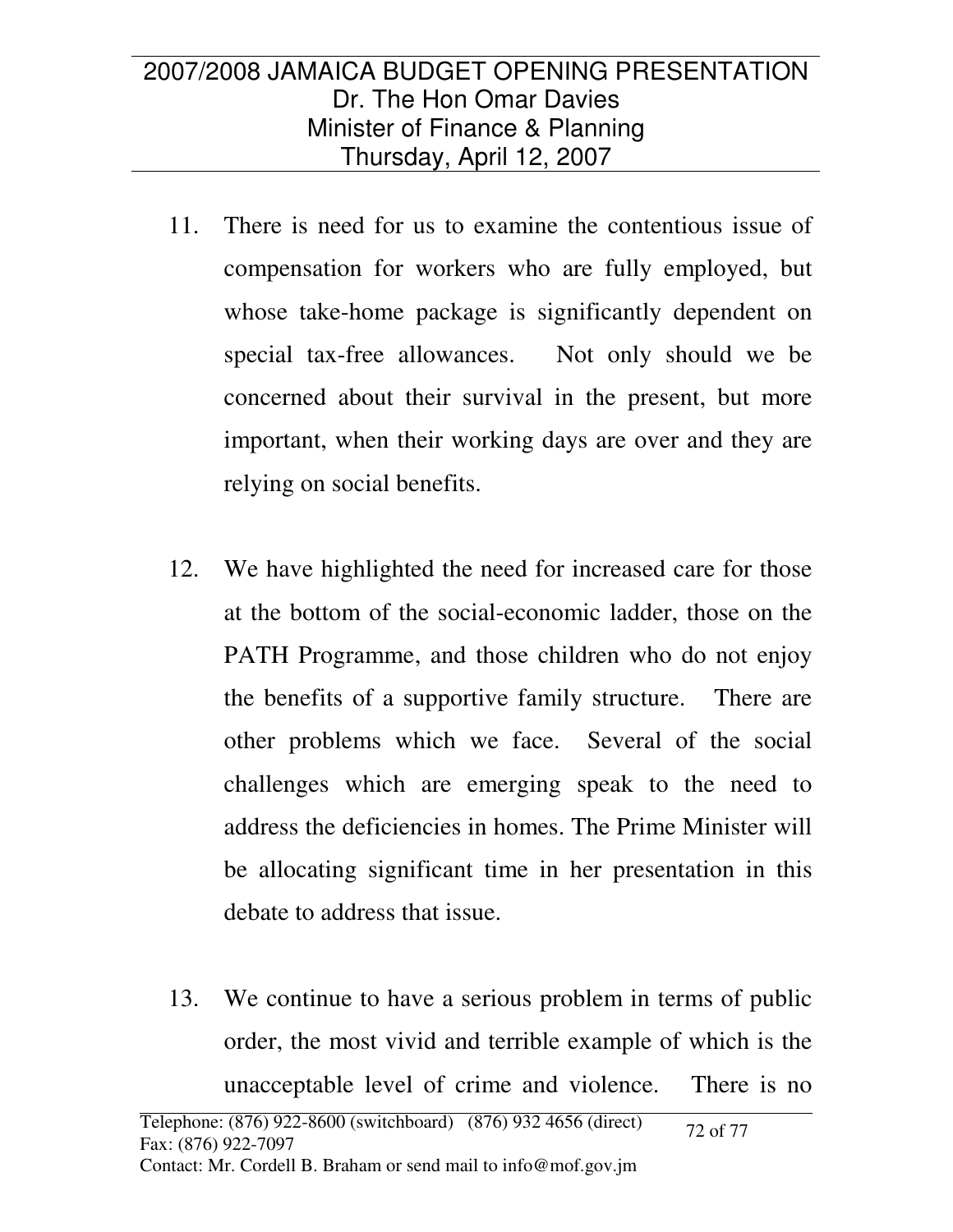quick fix and my colleague Minister, as well as his predecessor have dedicated energy and initiative in seeking to combat this scourge on the society. This is a problem which has become more severe due to financing from the international drug trade.

- 14. Whilst we have benefitted greatly from unprecedented levels of foreign direct investment, we face a major deficiency in terms of the ability of small and medium sized enterprises to maximize the benefits from such investments. We have taken concrete steps to ensure that adequate credit, at affordable interest rates, will be provided for such entrepreneurs.
- 15. We face a challenge in terms of the degradation of physical environment, particularly the handling of solid waste disposal. The efforts which were made leading up to the Cricket World Cup, although not achieving all the objectives, have shown that some progress have been made. However, our efforts have to be more systematic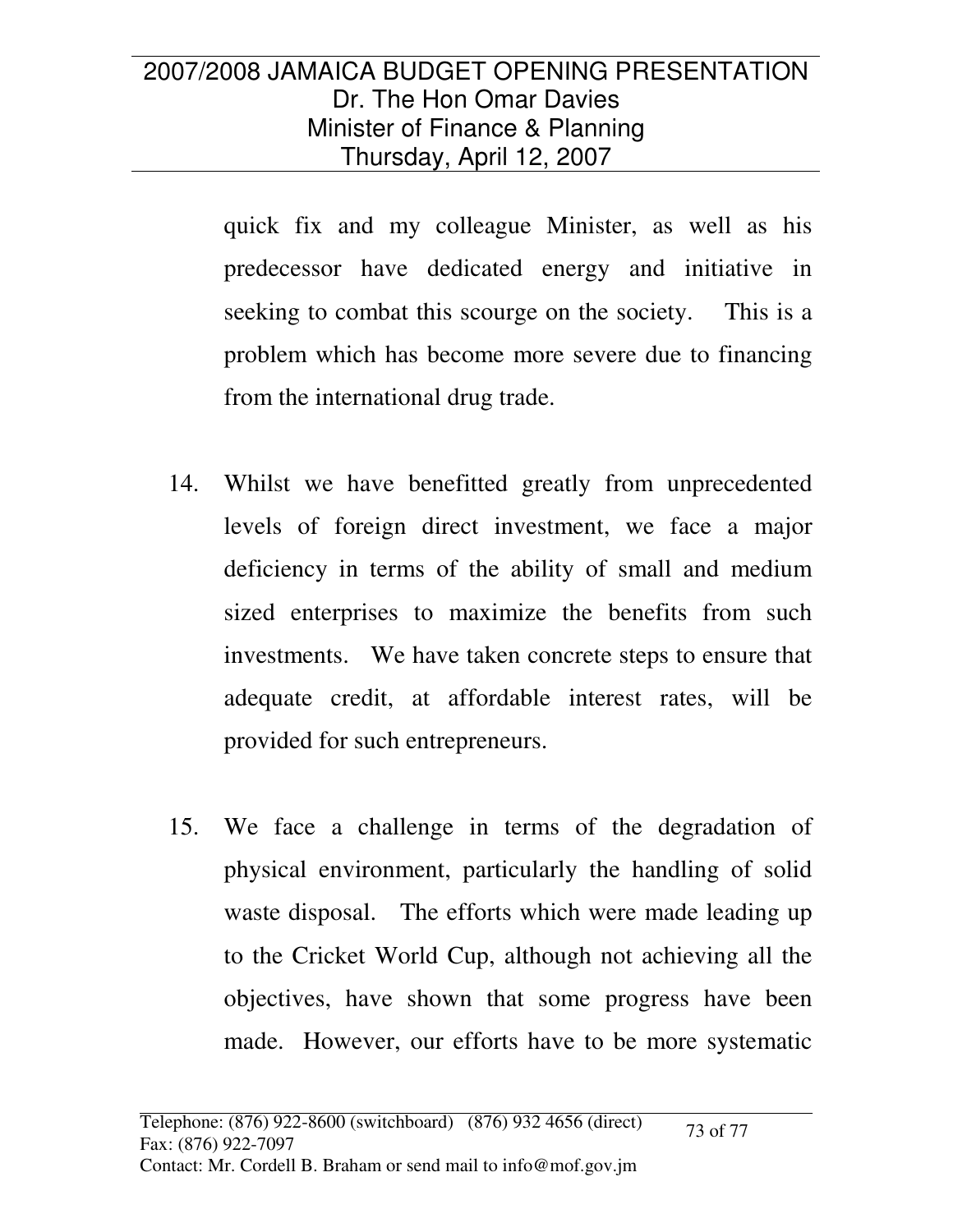and sustained, restoring the beauty of this isle so blessed by Mother Nature.

- 16. Mr Speaker, even whilst I have listed a range of challenges for the future, let us not forget the progress we have made to date. There have been significant and sometimes painful decisions that we have had to take. Often these decisions were misunderstood and there were many pressures to change course in mid stream.
- 17. As our late National Hero N W Manley reminded us, Jamaica has never been lacking in ideas but we need a fixity of purpose to achieve targets.
- 18. We should not forget the long and sometimes contentious debate we had about deregulation and liberalizing - in particular, the exchange rate system.
- 19. Finally, everyone has come to accept the existing framework as part of a national consensus. Indeed, reversing any of these policies would be seen as a huge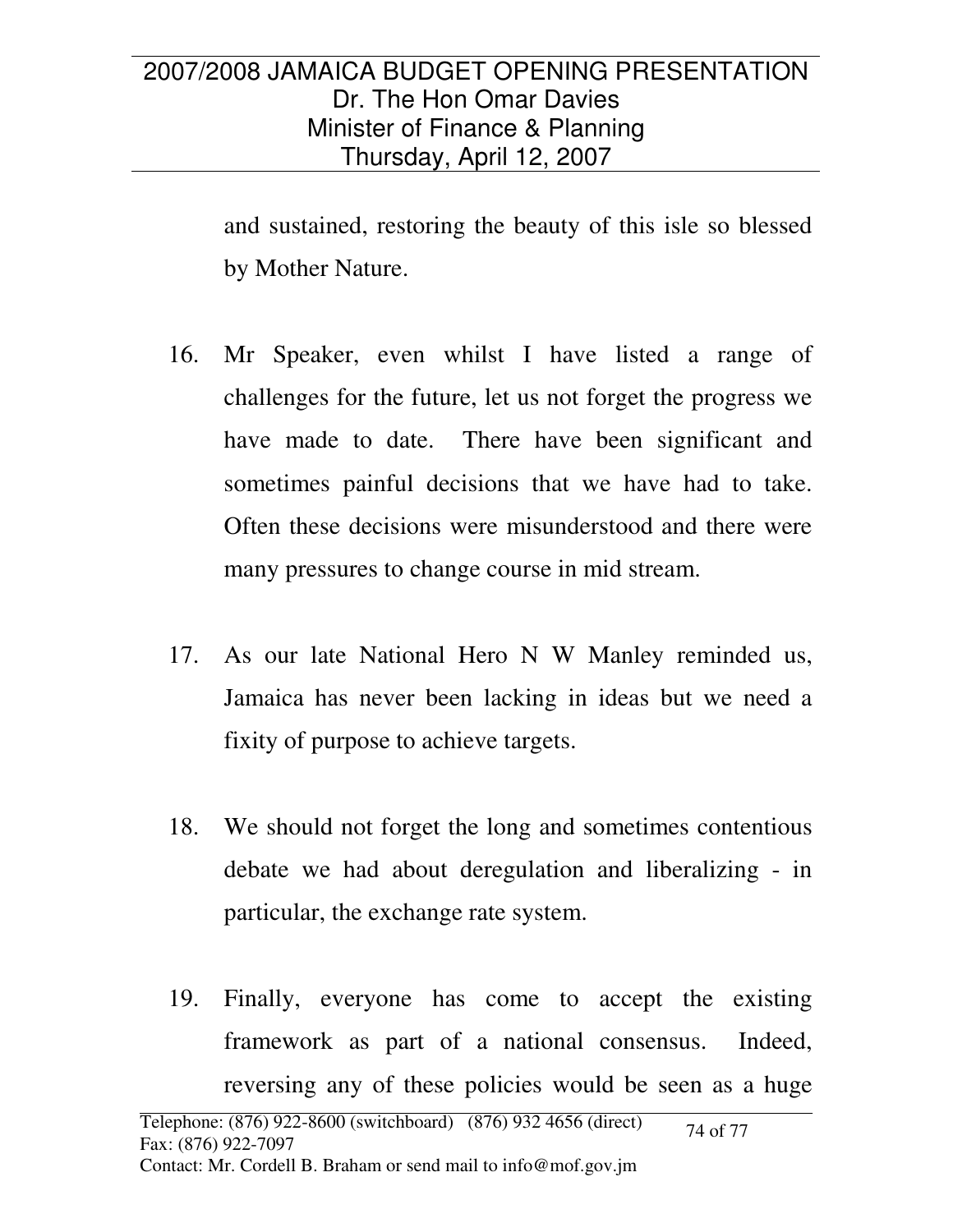national set back, not only domestically but also from the point of view of international creditors.

- 20. 2006 clearly demonstrated that the tough decisions and the fixity of purpose are now bearing fruit.
- 21. We have maintained international reserves of (US)\$2.3B more than adequate to meet our needs in any crisis.
- 22. We have brought inflation down 5.8% for calendar Year 2006 and 6.6% for fiscal year 06/07.
- 23. We have garnered the confidence of international investors and are now able to borrow for periods in excess of 30 years.
- 24. Foreign direct investment is at record levels.
- 25. Whilst we are still concerned about the interest rates on loan to the private sector, interest rates on Government Bond are at their lowest in 25 years.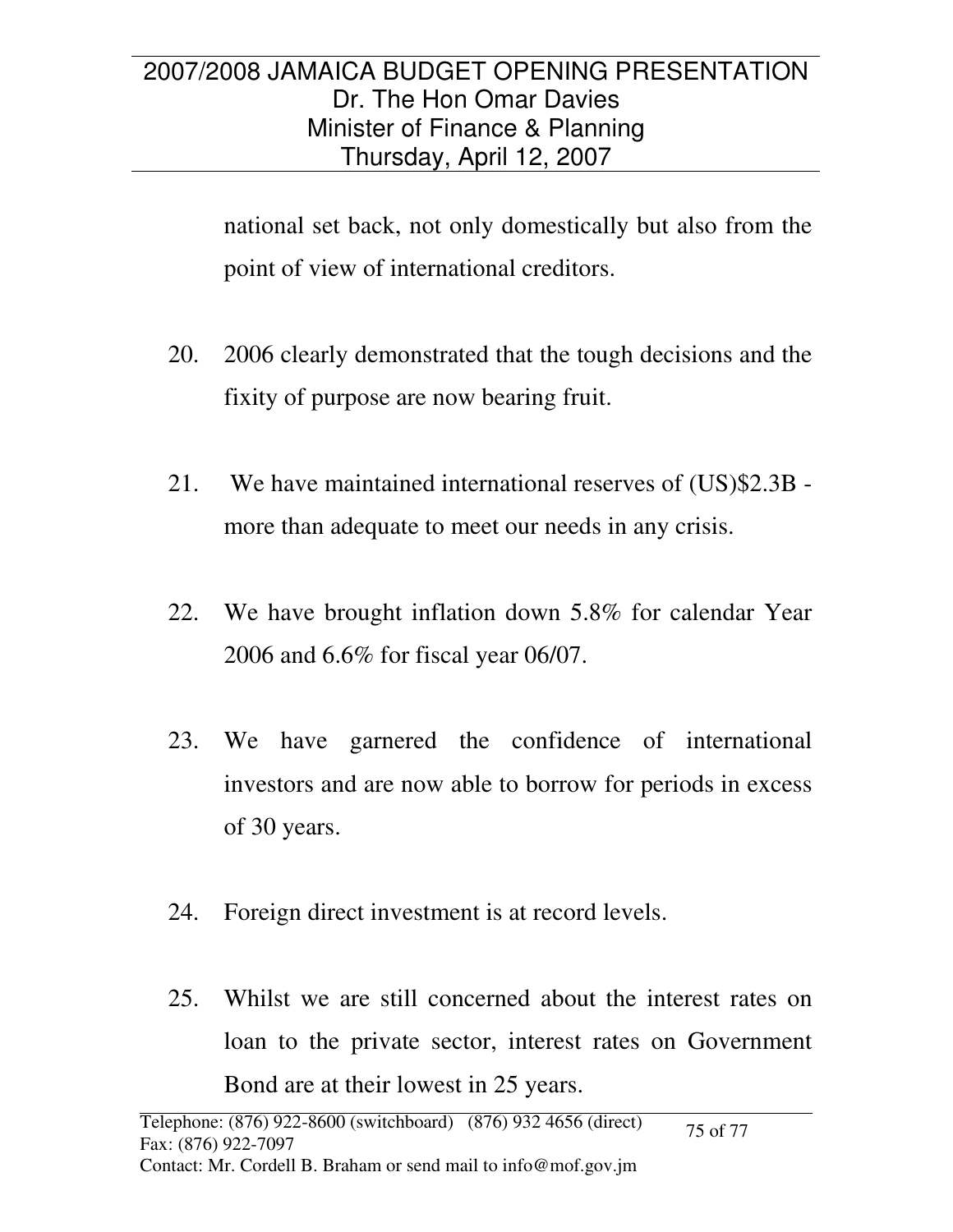- 26. Whilst we are concerned about the levels of unemployment amongst youth and women, it is a fact that un-employment is now below 10%.
- 27. Mr Speaker, I have listed the above achievements, not only because we are proud of what we have done, but also because there is a need to combat the inherent negativism which characterizes too much of public discourse in Jamaica. How can we explain the fact that an internationally respected survey team produces results showing that both consumer and business confidence are at unprecedented levels but the "analysts" express the view that they are unable to explain these findings?
- 28. We need to increase confidence, not just in terms of the action and policy of the Government, but moreso in terms of our capability as a people.